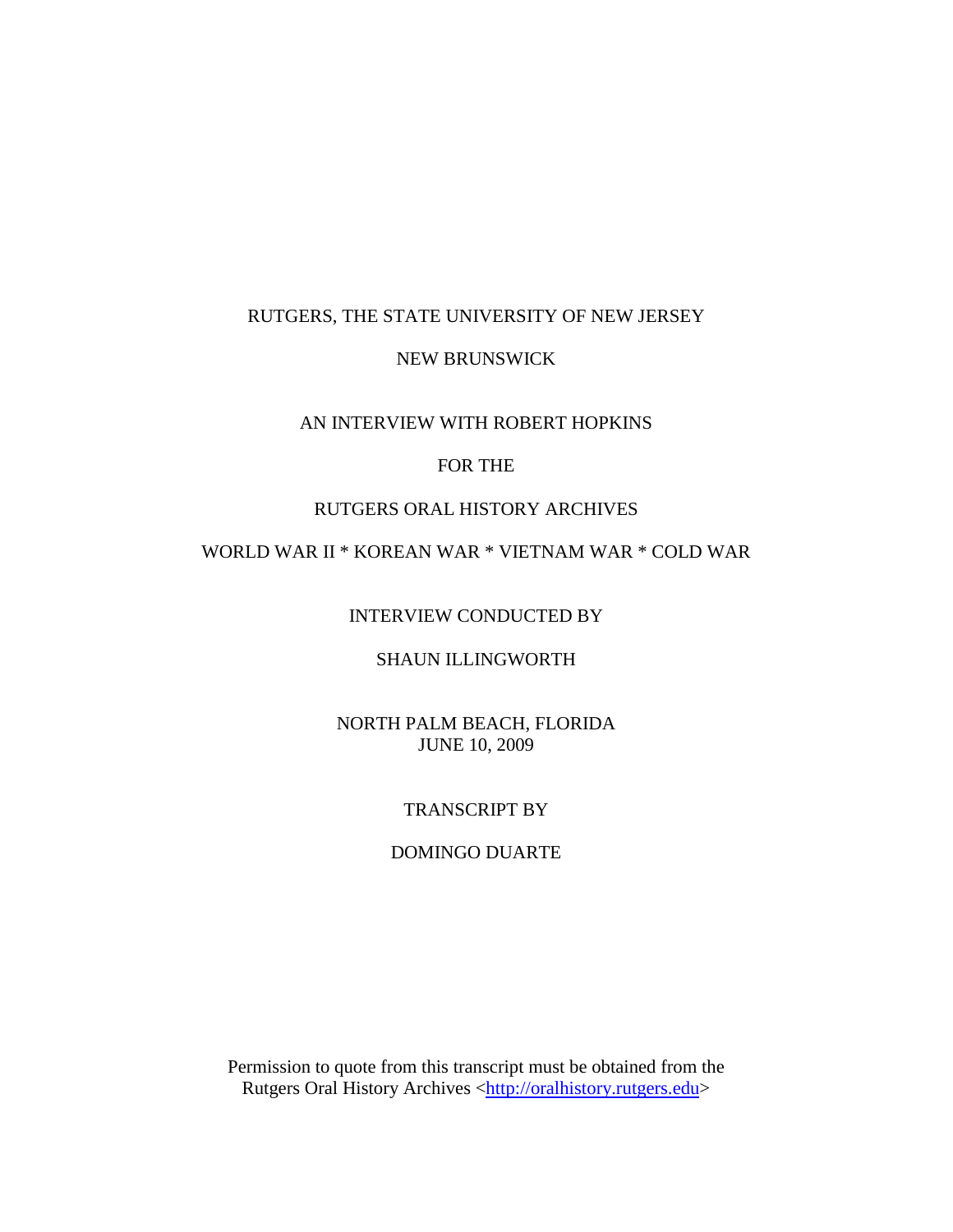Shaun Illingworth: This begins an interview with Dr. Robert Hopkins in North Palm Beach, Florida, on June 10, 2009, with Shaun Illingworth. Dr. Hopkins, thank you very much for having me here today.

Robert Hopkins: You're welcome.

SI: This interview was made possible in part by a travel grant from the Rutgers College Classes of 1942 and 1949.

RH: 1942, the year I was born.

SI: Perfect. [laughter] That jumps to my first question; where and when were you born?

RH: I was born in 1942, in Southeastern Kentucky.

SI: Bevinsville?

RH: Bevinsville is just a little, bitty town. It's in Floyd County and south of Prestonsburg, which is the county seat of Floyd County, and to the west of Pikeville, which is the county seat of Pike County, and close to the border, actually, of Pike County and Floyd County. The nearest town of any size would be Wheelwright, which is where my mother went to high school.

SI: Okay. What were your parents' names?

RH: My father is Robert Hopkins, Robert Sherman Hopkins, and I was named Junior, so, I'm Robert Sherman Hopkins, Jr., but, for many, many years, I've just used the name Robert Hopkins. My mother was Virginia Belle Hall and they were married in 1938. I was the third of five children; the oldest, a girl, then, another girl that died when she was about six years old, and then, me, and then, two younger brothers.

SI: Okay. On your father's side of the family, do you know of any kind of immigration history or how they came to settle in that area?

RH: I don't know how they came to be in that area, but the family has a long background of being in Kentucky. My sister has done some searching back through time, I think it's five generations, and has filled in most of the names in those five generations, but not all. … One of the links that's there is a family called May, M-A-Y, which is from Germany, and you can actually search back many generations of the May Family. So, that part is easier to find than some of the other parts.

SI: About how many generations back did they come to Kentucky?

RH: I believe that; if you'll put a hold on it for just a minute, let me get something.

[TAPE PAUSED]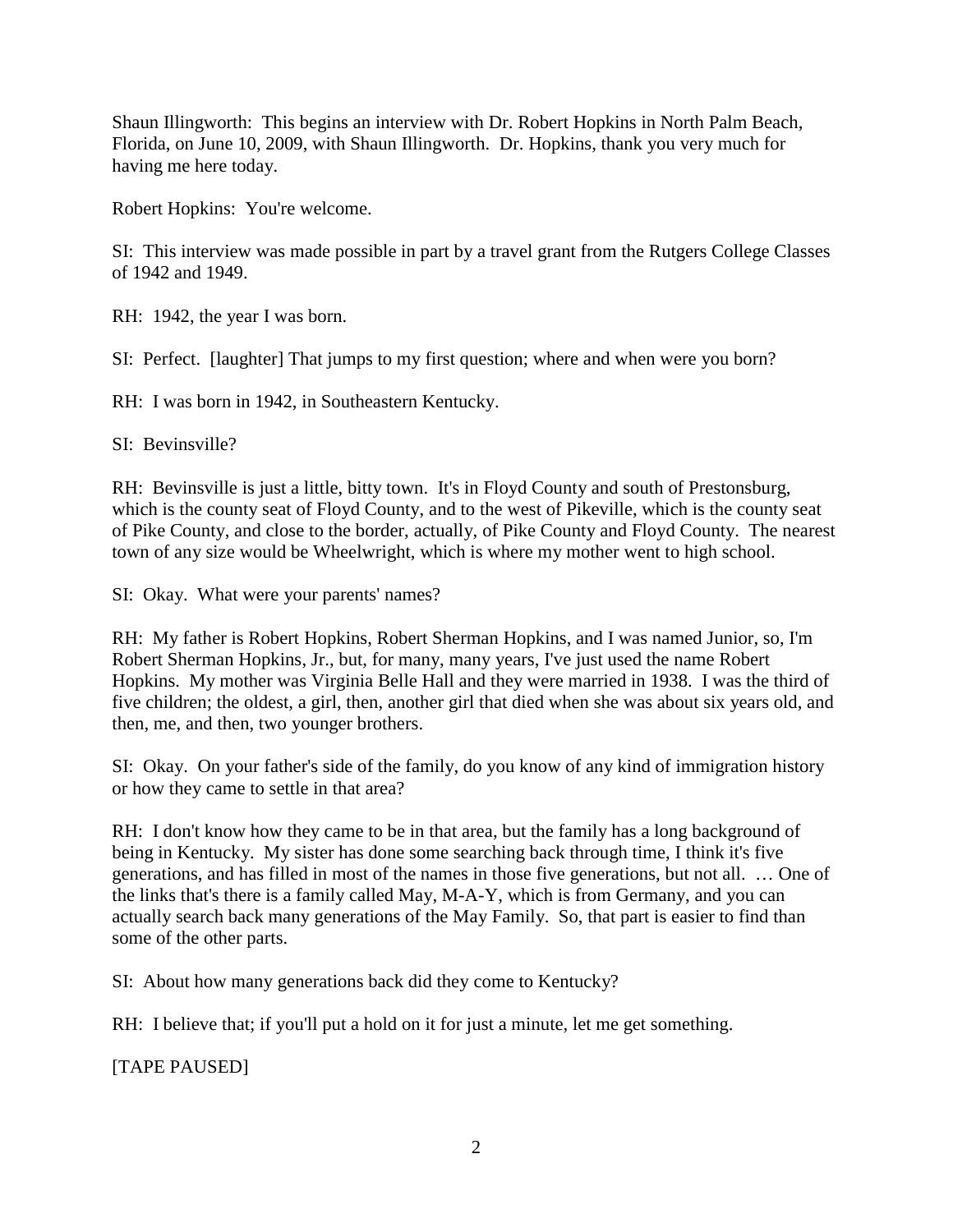SI: Sure. [Editor's Note: Dr. Hopkins retrieved his computer.]

RH: One of the things I have done to my house is set it up very nice for networking. In fact, if you wanted to get on the Internet, you could do it right now. I have a wired network that includes three rooms and wireless, … with two different stations that cover the entire house, and so, … I normally use the laptop with the wired network, but I can just pick it up, and come in here, like this, with wireless.

SI: Great.

RH: ... I wanted to check on how many generations back I have, and I believe that most are Kentuckians back to my great-great-great-grandparents, maybe some in North Carolina and Virginia, but mostly Kentucky. … Okay, I have it on screen here. … Let's see, what I have is back to great-great-great-great-grandparents. I have, just scanning down through here, about half of those filled in. The next generation, great-great-great-grandparents, there are some missing; great-great-grandparents, there's nothing missing. So, that's pretty much what I have filled in. Now, what was the question that prompted me to go get this?

SI: How far back the family has been in Kentucky.

RH: Most of those are Kentucky since about 1800.

SI: Wow.

RH: Yes, and the example of the ones in that great-great-great-great-grandparent generation, born in 1755, born in 1770, born in 1772, 1811; … nope, that's not correct, not 1811. That's the next generation. In 1770, okay, … here's one, 1759; looks like they're about 1750 to 1800 when they were born, that generation.

SI: Okay. Is that just your father's side or is it your mother's side as well?

RH: Yes, this is both my mother's and my father's side.

SI: Okay. Both sides go back that long in Kentucky.

RH: Yes, yes.

SI: That is one of the interesting things that we study, the migration of the American population. It begins in your parents' generation, and then, your generation went all over the place.

RH: Yes.

SI: Moving several times in their lifetime.

RH: Just thinking, … my mother lived in Kentucky until she was married. My father's family moved around a bit more and they were in Indiana for some time, and then, back into Kentucky,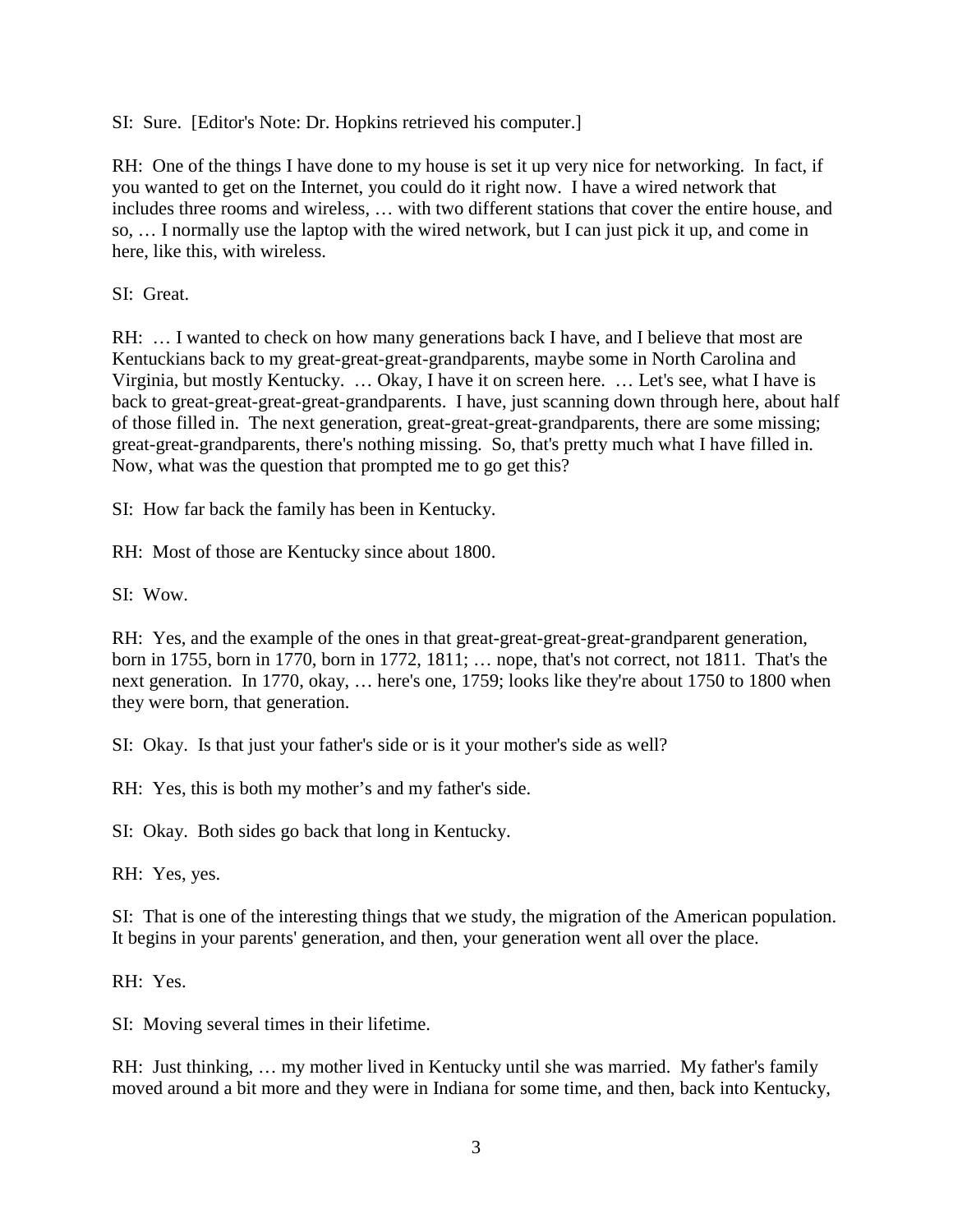and that was the link to my growing up in Indiana, because my father went back to a place where he had lived before. It's interesting, in fact, that I graduated from Holton High School in Indiana in 1960, my father did in 1934, and three of his sisters, I think it was two or three of his sisters, I would have to check that, were also in the Class of 1934. They had been moving around and they ended up there and, apparently, my father was there only a few months. He had gone to some other schools in Southern Indiana, but the last few months of his schooling were at Holton High School, which is where I graduated and all four of his children graduated.

SI: Do you think that mobility, moving around, was a result of the Great Depression or for some other reason? Did he ever talk about why they moved?

RH: I do not know the reason. ... What I have is something that my father wrote; I've been doing some reading on this recently. There's something in here that indicates when it was, about 1990 would be my guess when he wrote this, and I know why he ultimately left Kentucky. … I'm just checking to see if I can see what he says about why they moved the first time to Indiana. They moved several times, I can see this in what I'm reading here. Right here, somewhere, is where they first go to Indiana. "A trader, Dad;" this is my father's father, "Dad" would be my father's father here, "A trader, Dad traded for a farm at Lookout, Indiana, and moved the family there during late summer." Before that, they were in Kentucky. He doesn't say just when this was. "I had two sisters ready for high school," that sort of sets the time, "and another in the seventh grade." So, the two sisters that were ready for high school, if they graduated in 1934, this means that this must have been about 1930, which means he would have been about eighteen at that time. He was born in 1912. "It was nine miles to Batesville." Batesville's in Ripley County, Indiana, the northern part of Ripley County. So, that's when they first moved to Indiana, and then, they moved to Nebraska, Indiana. He went to Butlerville for three semesters, then, they moved to Dabney, Indiana, and that's when he finished at Holton. …

SI: Did he ever share any stories about what it was like to be moving around all the time?

RH: No, not that I can recall. ... He may have said things, but nothing comes to mind. So, I can't really answer that.

SI: He was a coal miner, originally.

RH: He worked in the coal mines. He went to Coyne Electrical School in Chicago, and I looked that up on the Internet; it's still there. He went there in about, I guess it would have been in the mid-'30s. I'm not sure exactly when, and I don't know if he got some sort of a degree or certificate, but he then worked as an electrician for many years. He was an electrician in a mine owned by Inland Steel in Wheelwright, Kentucky. … Some of the stories that he tells, even in what I was just reading from here, talking about a problem in the mine where it was going to cave in and they wanted to get some equipment out, and so, he and his helper were the last two in there [laughter] getting this machine out, getting it unwired, so that they could move it out before it got damaged. … You could hear creaking and they were out just four or five hours before it actually caved in.

SI: Wow.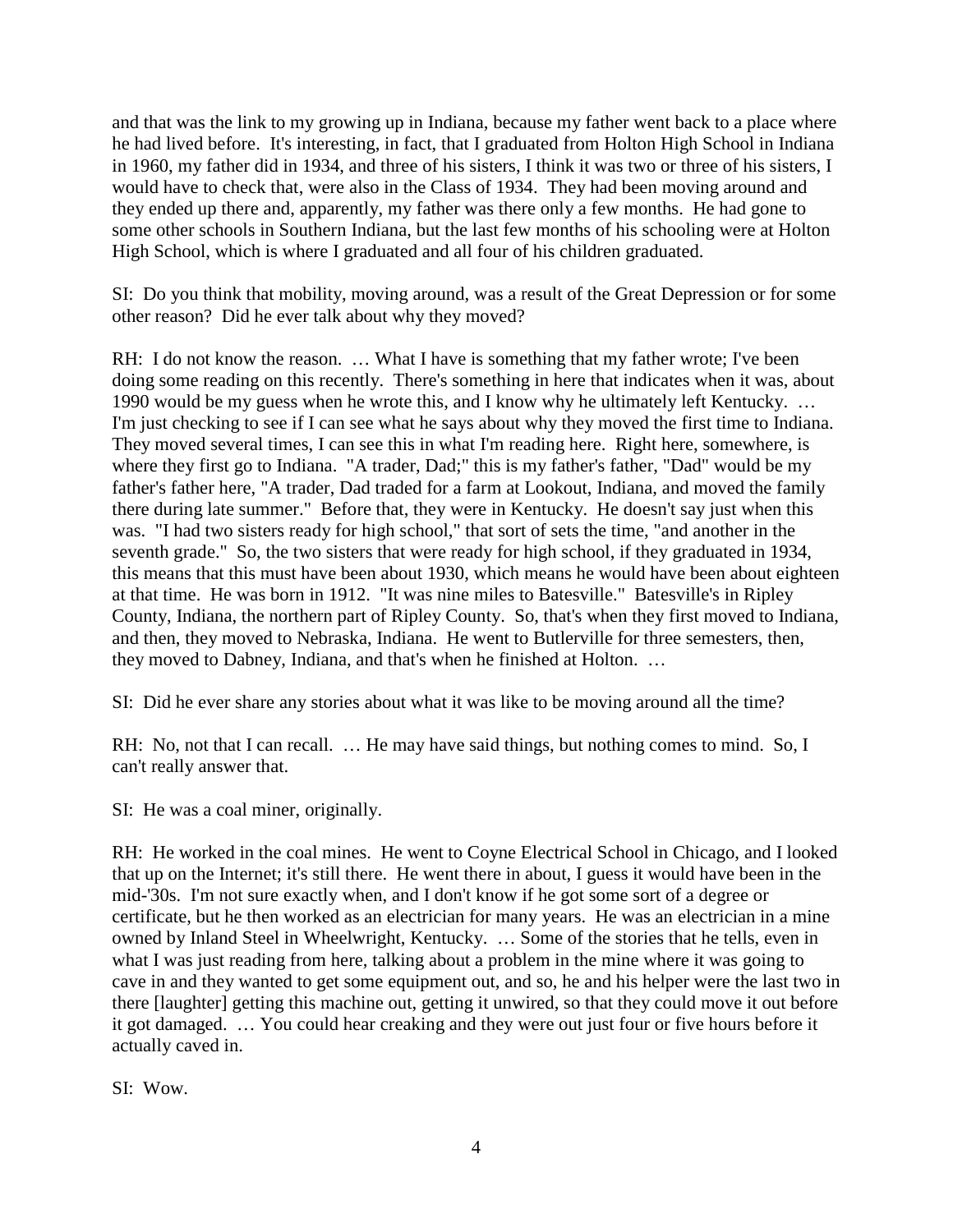RH: And then, … the ultimate move to Indiana happened in 1946. I was born in 1942, and, if you look at history, there was a big strike in the mines in 1946. [Editor's Note: The twenty-sixday strike involved over seven hundred thousand workers and caused production to drop to its lowest level in fifty years.] … At that time, I guess Dad decided that he did not want to be involved in the strike, we went to Indiana and he got a job at a small company called Noblitt and Sparks, which later became Arvin. … How it transitioned from Noblitt and Sparks to Arvin, I don't know if that was just a name change, but he then worked the rest of his working career for Arvin in North Vernon, Indiana. [Editor's Note: In 1950, Noblitt-Sparks Industries became Arvin Industries, Inc., primarily to capitalize on brand-recognition since many of their products bore the name Arvin.] He was an electrician, headed up the maintenance department; let's see, he started there in '46 and he retired then in '76, so, he would have worked thirty years for them.

SI: Was he a member of the union?

RH: I don't think he was. I don't know the reasons, but I know that he was very negative on the strike in the mines.

SI: What about your mother and her background?

RH: My mother never had a job, other than being a homemaker, no job outside the home. She apparently had enrolled to go to college. I don't know if she even started, but, if she did, she was only there a very short time. It may have been Eastern Kentucky where she had enrolled. … Her high school graduation may have been '38, but that doesn't sound right, because she was born in 1918. She would have been twenty years old … in '38 and I think she would have graduated from high school younger than that. I don't remember the year, may have been '36, that she graduated from Wheelwright. … She and Dad were married then in '38, in Kentucky, and it was in '46 then that they moved to Indiana. … Both of my grandfathers died either before I was born or shortly after I was born. I did not know either one of them. I did know both of my grandmothers, though.

SI: Had the previous generation been in farming or coal mining? Do you have any idea if there was a family profession on either side?

RH: No. I believe my mother's father taught school. I don't think he was college-educated. I think, in Kentucky, in the hills of Kentucky, in those days, you didn't have to be. … You could check on this, but I don't think a college education was a requirement for teaching. … I don't know what else he did; my father's father did many different things. I believe he may also have made moonshine, but I'm not totally clear on that. [laughter]

SI: Do you know how your parents met? What circumstances brought them together?

RH: I don't. I don't remember. If I did know, I don't remember.

SI: Were they roughly in the same geographical area?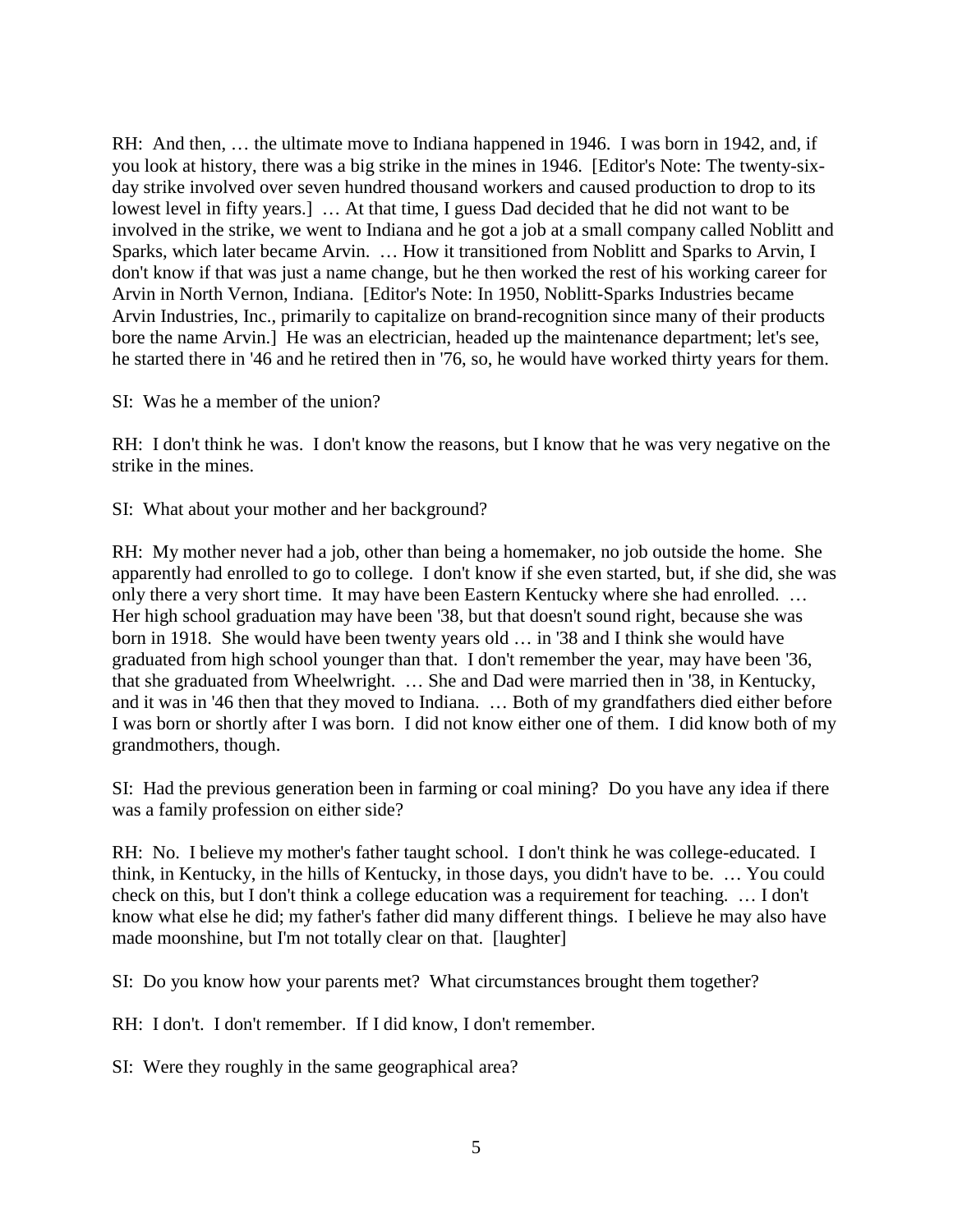RH: Oh, yes, yes. ... Let me just call up a map, so that you get a feeling here. ... I'll bring up Google Maps and show you the part of Kentucky that I'm talking about. … Here's Kentucky, you see the border here of Kentucky, and I'm talking about this area right here, in the southeastern corner of Kentucky. … Here's Wheelwright, where my mother went to school. Okay, here we go, Pikeville, and I mentioned Prestonsburg; this is Prestonsburg up here and Wheelwright here.

SI: Wheelwright and Pikesville are about ten, fifteen miles away.

RH: Pikeville.

SI: Pikeville, I am sorry.

RH: No "S;" just a few miles apart, mostly a mountain that's between them. Now, here's Pikeville. Pikeville is in Pike County, named after the same Pike of Pike's Peak in Colorado, Captain Zebulon Pike. I think he was a captain, but here's Wheelwright, where my mother went to school, and do you see Jacks Creek? Jacks Creek is also where I'm from. Bevinsville, Jacks Creek are basically the same and, … rolling in on this Google Map, there's a school here right now. … I've been working on a lot of pictures, something that we'll talk about at some point, scanning slides. My father took about nine thousand slides and I have scanned all of them. They're on the [Internet,](http://rhopkins.us/slides/) and I'm now working on [my own slides,](http://rhopkins.us/mypix/) and one of the things I'll show you here, in around, … I think it was 1966, when I visited my parents in Indiana, see, here's Holton School. This building doesn't exist any longer. ... This was all twelve years of grade school and high school, until I was a freshman, and, in my freshman year, they opened up this new building, a large gymnasium, and then, rooms over here, so that high school then was in this building and grade school was in this building. … You can see, just back here is the high school building. So, the gym was sort of beside here, and then, went around behind it, and what I was really heading for was to show you the place in Kentucky that I'm talking about. … See, this is the school that's there and I remember, as a little kid, this little electrical transformer thing here and there was a house right here. I don't think it was that little greenhouse. There was a house right in front of it. … I was actually born in the house, not in a hospital, and then, where the school sits, my mother's mother had a home that was right here. So, this, literally, right here is where I was born, but it's changed a little bit over the years now.

SI: Was that your house or was it a midwife's house?

RH: I'm sorry.

SI: Was that site where your family lived?

RH: In a house that was right here. … Yes, my mother and father lived in a house here, my grandmother lived in a house that was right here. If I go to some old photographs, my father's pictures, … this is my mother. This would have been done, picture would have been taken, about 1952 or 1953 and that's my mother with her mother and this is in the yard of my mother's house. ... They're standing right now where that school is that's in the picture I showed you a moment ago. That's my grandmother on the porch of her house and my youngest brother with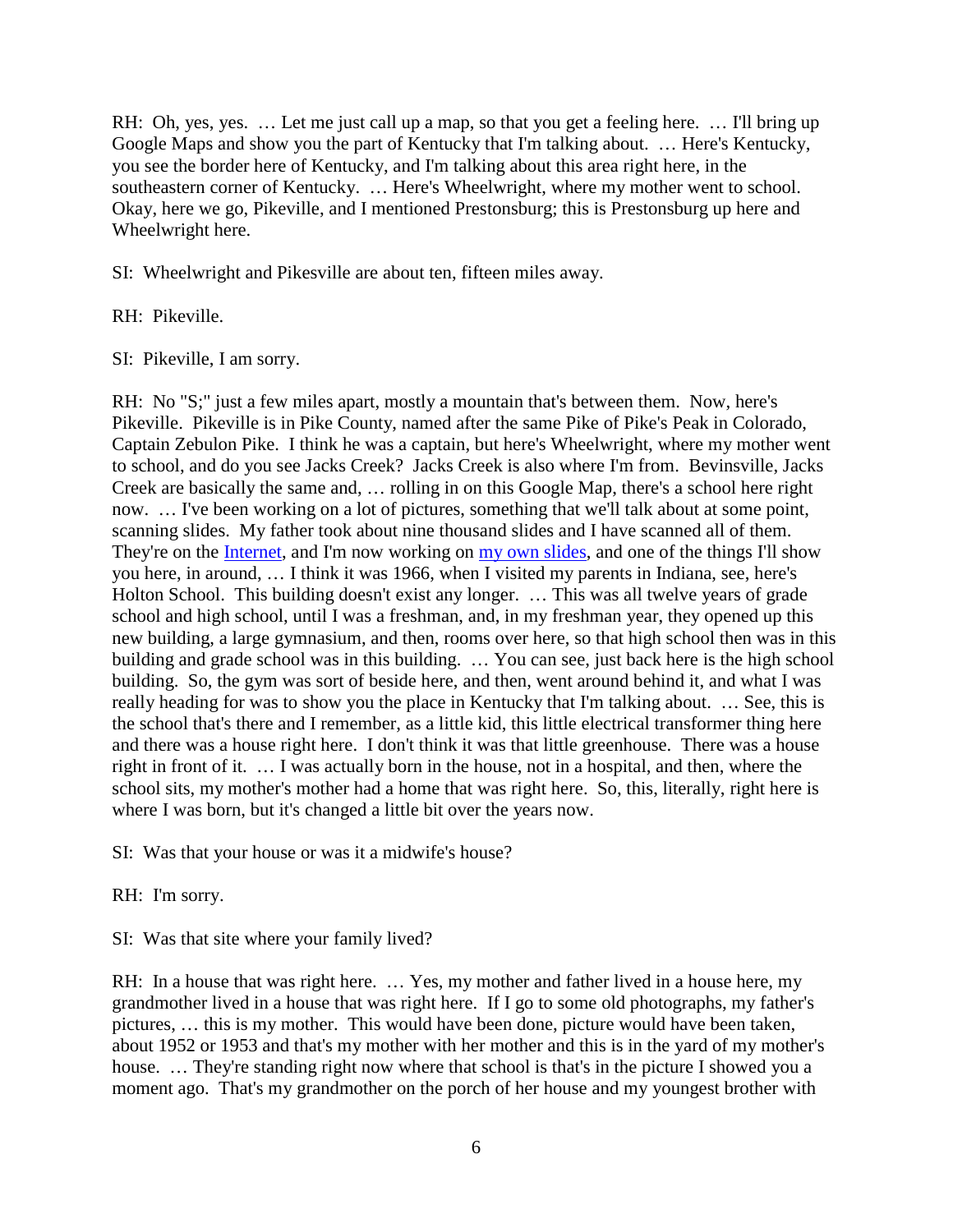my mother and that's my grandmother's house. That's no longer standing, and you see this house up on the hill here? That house was still there in 1966 when I took this other picture. Let me just go back to that. … This picture here, do you see this house up on the hill right here?

SI: I see.

RH: And that is the same house. This picture was taken in 1966 and this picture, which was around '52, '53, that's that same house, right there. … That's the house, and none of these pictures show the house that I was born in. I don't know if it was still there at this time, I can't remember, but … we're finished with those pictures now. … I was showing you … where in Kentucky all this is. … Did we finish that topic?

SI: Yes, we were just trying to get an idea of, geographically, how close your mother and father were.

RH: Yes. … That's right. My father was born in a little town right here, near Martin, or Langley, right here. A part of this little town, Langley, is called Maytown, and so, that's where my father was born, in Maytown. … So, that's just a little south of Martin, and my mother was born in a little town called Kite. … So, if my father was born right about here somewhere, my mother, and I haven't found it, it's right about where that "A" [a Google Maps pointer] is. So, you see how close together they were born, approximately twenty miles, but I don't know when they first met each other, though. That, I don't know.

SI: All right. You were about four when your family left Kentucky.

RH: Yes. This was in the Spring of '46, so, I was about three-and-a-half, maybe.

SI: Do you have any memories of growing up in Kentucky?

RH: Very, very few, almost nothing, couple things that I can remember, just like a scene or two. … One of the things I have realized about myself, over time, is, I don't remember very much back in time, very few things that I remember. … I have a vague memory … of the move we made to Indiana, and I don't know if that's just a dream I had some time or if it was real. The early days of being in Indiana, not very much I can remember, but one thing does stand out particularly and that is, I remember when our house was first wired for electricity. I remember some things from before it was wired and I remember some things during that time. I can remember trucks coming with the poles and digging the holes and dropping the poles into the holes, but I can't specifically remember the wires being hung. I can remember the poles being put in, and the date on this, probably about 1948, but I don't know exactly.

SI: Before that, did they have the gas piping?

RH: No, we just had kerosene lamps in the house

SI: Okay.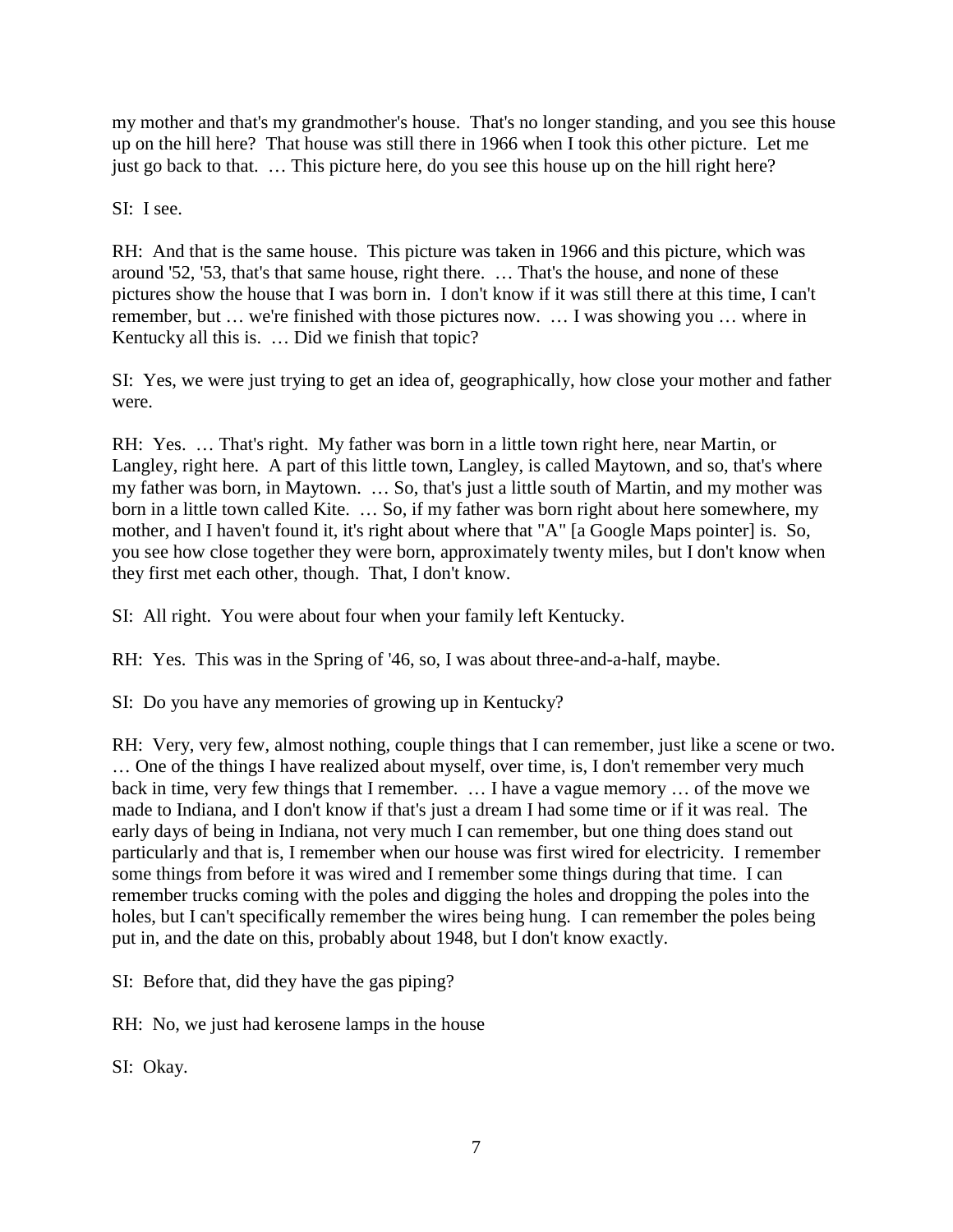RH: And I can remember, my father made a washing machine that would work without electricity. He took some little gasoline motor, like a lawn mower motor, and rigged that up to drive a washing machine, so that it was a mechanized washing machine.

SI: It sounds like your father was pretty handy.

RH: Yes, he was, yes, he was. We had an ice chest. I can remember the ice chest, buy a big block of ice and put it in there to keep things cold in the ice chest. … I can remember, we had a well outside and I can remember having a manual pump with water carried into the house, but there was a pump in the basement after we had electricity, and a water reservoir, it would pump water into a pressurized tank. ... The air would then force water upstairs into the kitchen sink. Only an outdoor toilet; my father, at some point later in time, actually, I was in college, at Purdue, when he put a bathroom in the house.

SI: How far away was that homestead from a town, or was it part of a town?

RH: We were about eight, ten miles out in the country.

SI: How far did your father have to travel for work?

RH: Half an hour, fifteen miles to twenty miles, something like that. I rode a school bus all the time. … Again, what I'll do is, I'll go back to … a map of Southern Indiana. … Here's Cincinnati, here is Southern Indiana. … Okay, here's Madison, Indiana. It's on the Ohio River. Here's Cincinnati over here, a little town called Versailles, which is the county seat of Ripley County, and this little place, Holton, is where I went to school, where my father went to school. He went to Butlerville for a little bit in his high school career, and Batesville.

SI: Nebraska, Holton and Butlerville are all right next to each other.

RH: … Here's Nebraska and here's Dabney, which was mentioned. These were all in the same area, and this little town, Zenas, is getting pretty close now to where we had the farm, and it still exists. That farm still exists. My mother and father are both deceased now. Okay, you see how the road zigzags right here? Right here is where my family's home is, and I'm going to switch to satellite. … Okay, right here is the place I was looking for; okay, now, when I switch to satellite, right there, that's their house.

SI: It is still there.

RH: Oh, yes, it's still there.

 $SI:$  Wow.

RH: Okay, and, to give you a feeling now, see, … I said that Dad added on to the house. This area back here, he added on to the house and that's where that bathroom is, and this was a garage that got added on in even later years. I'm going to try and zoom it back the other way now. You can see the house is standing right there in the middle. You can see how this is really wooded or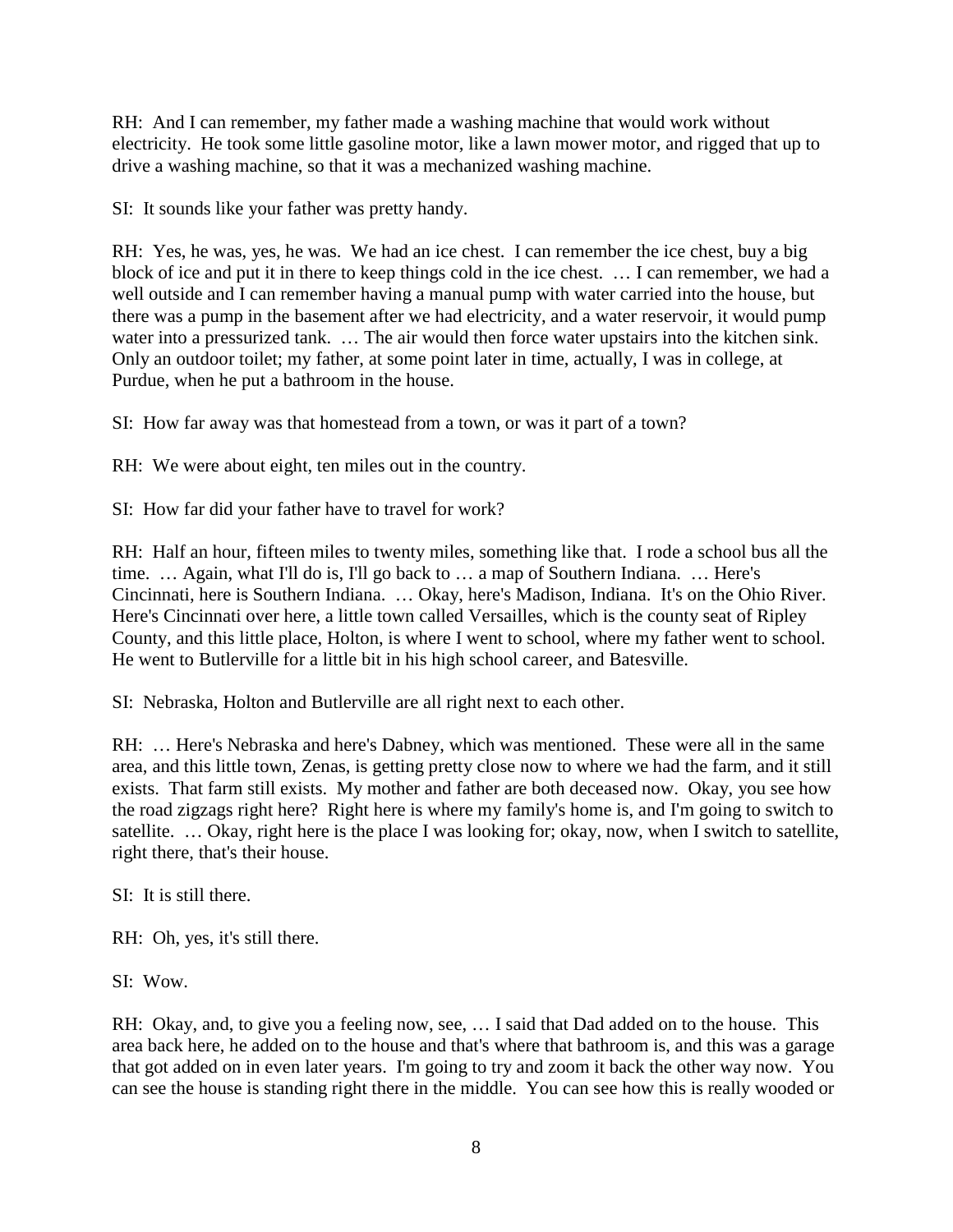farmland and, if I then go this direction, the little town of Holton is nearby and the school is still there, too. The high school building is still there, but not that grade school schoolhouse. Okay, … that's the railroad track and the school is right here; that's the high school building, that's the gym and the classrooms and that other building sat right here. The one that's no longer there sat right here and, if you look just to the south of this school building, you'll notice that there's an area here on the Google Map that looks quite different. … Do you see this whole area that looks quite different?

SI: Yes.

RH: … It's a large area. … You see how large that area is right there, that's totally different looking? This is what was called the Jefferson Proving Grounds and, during World War II, especially, a lot of munitions testing was done in here. I can remember the explosions. We did not move to Indiana until '46. The war was over, but, for years after that, you'd still hear testing going on here in this place. I believe it doesn't even show on a regular map now. On older maps, you probably will find Jefferson Proving Ground, that big, large area right here, but, … when a bomb would go off, the windows in the house would shake, and I remember all that. So, you could see that we were way out in the country, gravel roads, dirt road, gravel road, and I rode a school bus to school. All twelve years were at Holton. I did not have a kindergarten. None of the four of us kids did; all twelve years at Holton. … We're sort of talking about how many things I can remember that far back in time. I can remember a few things at school in those very early years. As I get to high school, I can remember just a little bit more, but it's really vague; I don't remember very much of it. I remember far more from my Purdue days than I do my high school days, and even though they're virtually the same in time now, you know how many years back that was, … being at Purdue was just so totally, radically different from my years before that, just so different. … That's probably why I remember it so much better. …

# [TAPE PAUSED]

SI: Let me just turn the recorder back on.

RH: Okay.

SI: We were just talking about when the new addition was built and the high school moved.

RH: And I pulled out a copy of a book that was put together many years after the school closed that has graduating classes from many years, and we looked at my father and his two sisters that were in the Class of '34 and another sister was in the Class of '35. We looked at his sister in the Class of …

SI: 1936?

RH: I'm sorry?

SI: Was it in the Class of 1936?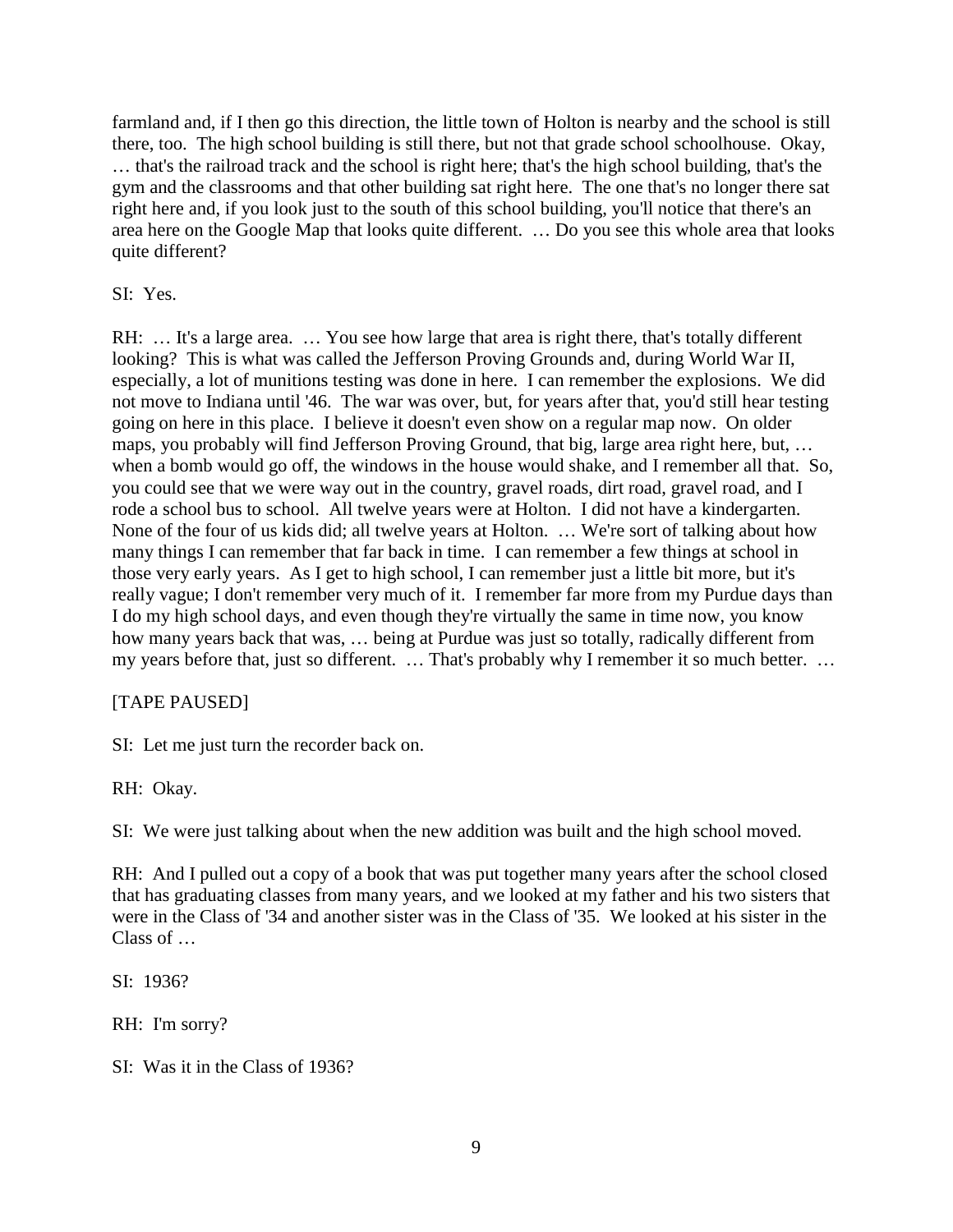RH: Oh, I have trouble remembering now. ...

SI: None of the classes are very large.

RH: Let's see, it was '36, yes, '36; very small, yes. Then, my class was 1960, we looked at my picture, my sister's in '56, then, I had a brother in '63, Larry, and a brother in '64, Johnny, should be here somewhere; here, right here. … Then, I believe that '69 was the last year of Holton High School, yes, Class of '69 was the last year, and then, school consolidation had closed down the high school. Apparently, they still had a grade school there for a few years. I'm not sure just how long, but ... I guess, from the cover of the book, 1852 must be the first year of the school. … Here's sort of a picture that shows that new building that went all the way along the back. This is US 50 and US 50 is interesting, because, see, that's a coast-to-coast highway and it went right through that little town of Holton. The first year that they seem to have pictures of the graduates was; what year is this? '27. So, they just barely had my father's pictures in there. They have a reunion of sorts every year. I have gone to one only and that was ... in the year 2000, I guess. So, that was my fortieth anniversary. Fiftieth will be next year. I may go back next year, I'm not sure.

SI: What did you think of the quality of the teachers in this school?

RH: What I think is interesting is how well I did versus how small the school was. There were twenty-two kids in my class and, … when I was … a senior, there were eighty-two kids in high school. So, that suggests my class was about an average size, if you divide eighty-two by four. Very few kids would have gone on to college. In my class, there were maybe three or four, I don't know exactly, but, for being a small, country school, it must have been okay, because I did well at Purdue. … I can remember, my parents worked very hard to make sure there was a chemistry class available for me. I did not have any physics in high school. It was not offered. They never had a physics teacher, but my senior year, they did get a chemistry teacher, so, I had chemistry. …

SI: When you say your parents worked hard, did they help bring the teacher in?

RH: Working with the school board or the board of trustees, I don't think there was a school board, it was the board of trustees, to push them to hire a teacher. That new building had a chemistry lab in it. The old building had nothing like that, and I believe my parents played a role in making sure that it had that kind of facilities in that new school. … I had algebra and a second year of algebra, trigonometry and plane geometry and solid geometry. I think that's pretty much it. At Purdue, I was almost eligible to be in an accelerated program. This is coming from this little, teeny school, and there was one course I was lacking, and I guess this was from some tests I had taken. … I needed analytic geometry to be able to enroll in this advanced program, and so I studied analytic geometry … during the summer after my senior year. I went to visit my high school math teacher a few times to have him help me understand some things, but some of this was beyond him also, and so, one of the things that I was doing was self-study. I took an exam and I passed it, and I started in that accelerated program. My first semester at Purdue, I was actually categorized as a second-semester freshman, which I think is significant considering the school that I came from. When I took, … it was either trigonometry or solid geometry, and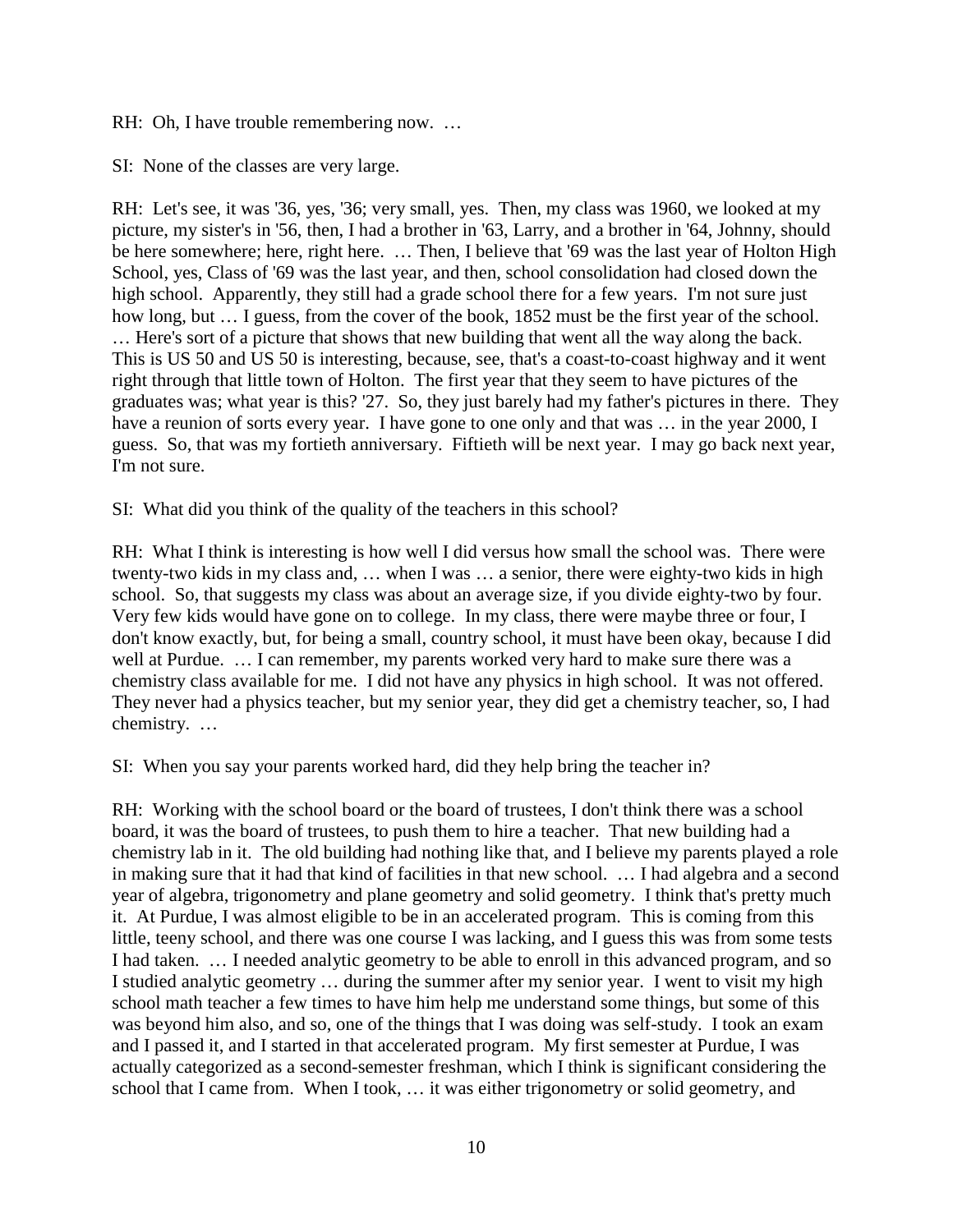maybe both, I can't remember, I was the only student taking it, and so, my teacher did not have a class hour. Basically, again, I would do self-study and consult with the teacher whenever necessary, took tests, and so on. I remember something else; I wanted to learn to type. I'm a touch typist. We had typing in high school, and … so, I took two years of typing, and my anticipation was that that would be very handy for me to be able to type, going to college, and it's kind of funny, … the awards given out in my senior year, I was valedictorian, I got a math award and I got the typing award. [laughter] The school had one electric typewriter, you can imagine that the kids in the regular class would have to share that with each other. Once every week or so, you might have half a class on the electric typewriter; the second year of typing was the last period of the school day. That was also gym, and the basketball team, I was on the basketball team, … basketball practice started during that last period of the day. So, I … could not be in the regular second-year typing class, because it conflicted with basketball, so I did second-year typing by myself, again, consulting with the teacher, and that meant that I had the electric typewriter to myself a hundred percent of the time. [laughter] So, I just … lucked out on that.

SI: Did you have access to other educational outlets, like a library? Did you read a lot?

RH: No library. This school had a very little library, a small library, but I don't remember ever checking a book out of the library. I did not read a lot of other stuff, didn't have it available to me. … I read a lot of novels now, but that was more an adult-type thing, not childhood.

SI: What would a typical day be like for you when you were an adolescent? Would you have a lot of chores? Were you just focusing on schoolwork?

RH: Yes, we usually had at least one cow. I milked the cow. I would do that every morning, every evening, and I can't remember when I first started doing that, somewhere in grade school. Then, all through high school, I would have done that. So, every morning, I would go out and you saw, Googled from air, that place was seventy acres, well over half of it was fenced in and was, you'd call it pasture, or woods, I'd have to find the cow, or try calling the cow. … She may or may not come, I may have to go find her, bring her in, give her some feed, milk her, and then, in the evening, do the same thing. Regular chores, that was primarily it. That doesn't mean that's the only thing I did, but it's something I would do day after day after day. Milking the cow was the thing.

SI: You said you were on the basketball team. Relatively speaking, were there a lot of other things to do, like clubs or sports?

RH: No, nothing like that. There was a home ec. something or another, the Sunshine Society, or something like that, that girls participated in, in high school, and about the only thing I can think of that some of the boys would have done was the FFA, Future Farmers of America. I was never a member of that, but some were, and, otherwise, there were no clubs or anything. … Also, I did not have a car. We lived well out in the country, I had to stay after school for basketball practice, it would be that last period of the day and continue on. … So, what would happen is that my father, on his way home from work, would come by and pick me up and, usually, he was a lot later than when I was finished. … So, I can remember, I would always go across Highway 50 from the school to a little place, Holton's Gas Station. … They had a little dining room of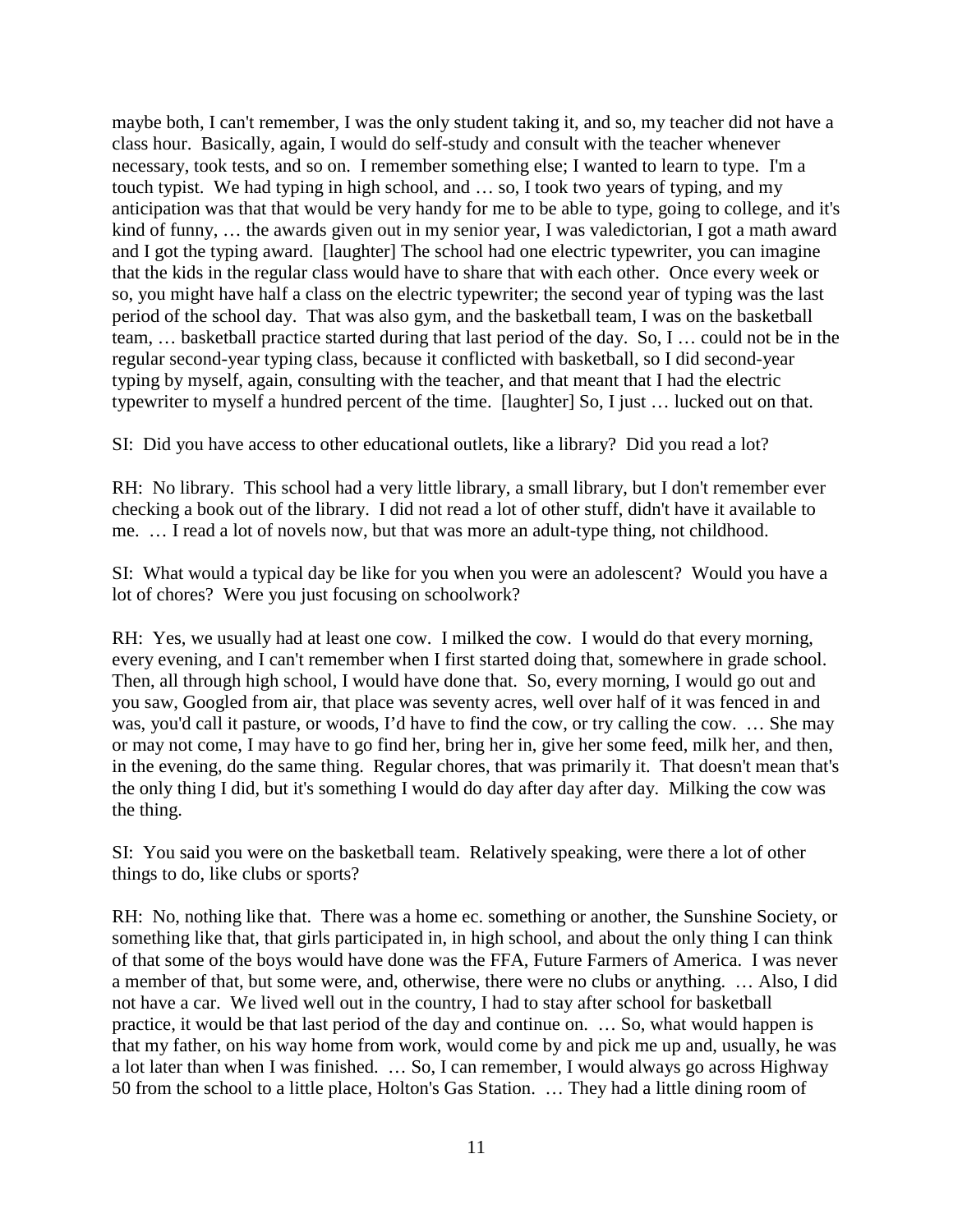some sort in there, with a breakfast bar-type thing, and just wait in there, a couple pinball machines, which I generally did not play, and just wait there for Dad to come by and pick me up and go home and milk the cow. I would ride the school bus in the morning, but, then, if there was basketball practice, I would not ride it going back home that evening. You asked me a question there, that I was going to say more than that, but I can't remember now what it was. What did you ask me that prompted that?

SI: About clubs, that sort of thing.

RH: Okay; no.

SI: It is interesting that your mother had considered college herself and your father had an education beyond high school. How important was education as something that was impressed on you, their children?

RH: That was a very important thing. As long as I could remember, I was going to go to college. I had decided very young that I was going to be an engineer. … I had an Erector Set, which many boys my age would have had, and I think as early as maybe the fourth grade, I was going to be a civil engineer, and I think it was the Erector Set that did that, build bridges or buildings or this or that. Somewhere in my high school time, may have been about the time I was a junior, for some reason, and I can't remember the background on this, my parents enrolled me in a course at UEL, United Electronic Laboratories. This was something out of Louisville, Kentucky, I believe. It was a correspondence course. I should look this up on the Internet, see if there's something like this that still exists. I still have my books from that. They're in storage, not here in the house, and it was a correspondence course, with many, many, many chapters, and, when you finished one chapter, they would mail you a future chapter, take some sort of test. ... It was like a correspondence course to become an electronics technician. I built little things like a radio transmitter, stuff like that, during my high school period, and somewhere in there is when I decided I wanted to be an electrical engineer, and that is indeed what did happen. When I went to Purdue, I was in electrical engineering and I found that the work that I had done helped me very much in my electrical engineering studies, because I had an understanding that many other students did not have. This was also a period of GI Bill use. A lot of guys had been, especially, in the Navy, I'm not sure why, but having been in the Navy, and then, coming to school at Purdue, and these guys were really advanced. So, they were tough competition during, say, the first couple years, but, by the time you get beyond the first year or two, those differences had begun to fade quite a bit.

SI: Going back to Holton for a moment, were you unique in living eight miles out from the school or did most of the kids live in the town?

RH: No, Holton was a very small town, basically in the middle of a farming area. Most kids lived out in the country somewhere.

SI: Okay. Did your parents ever talk about the Second World War and how it affected the family?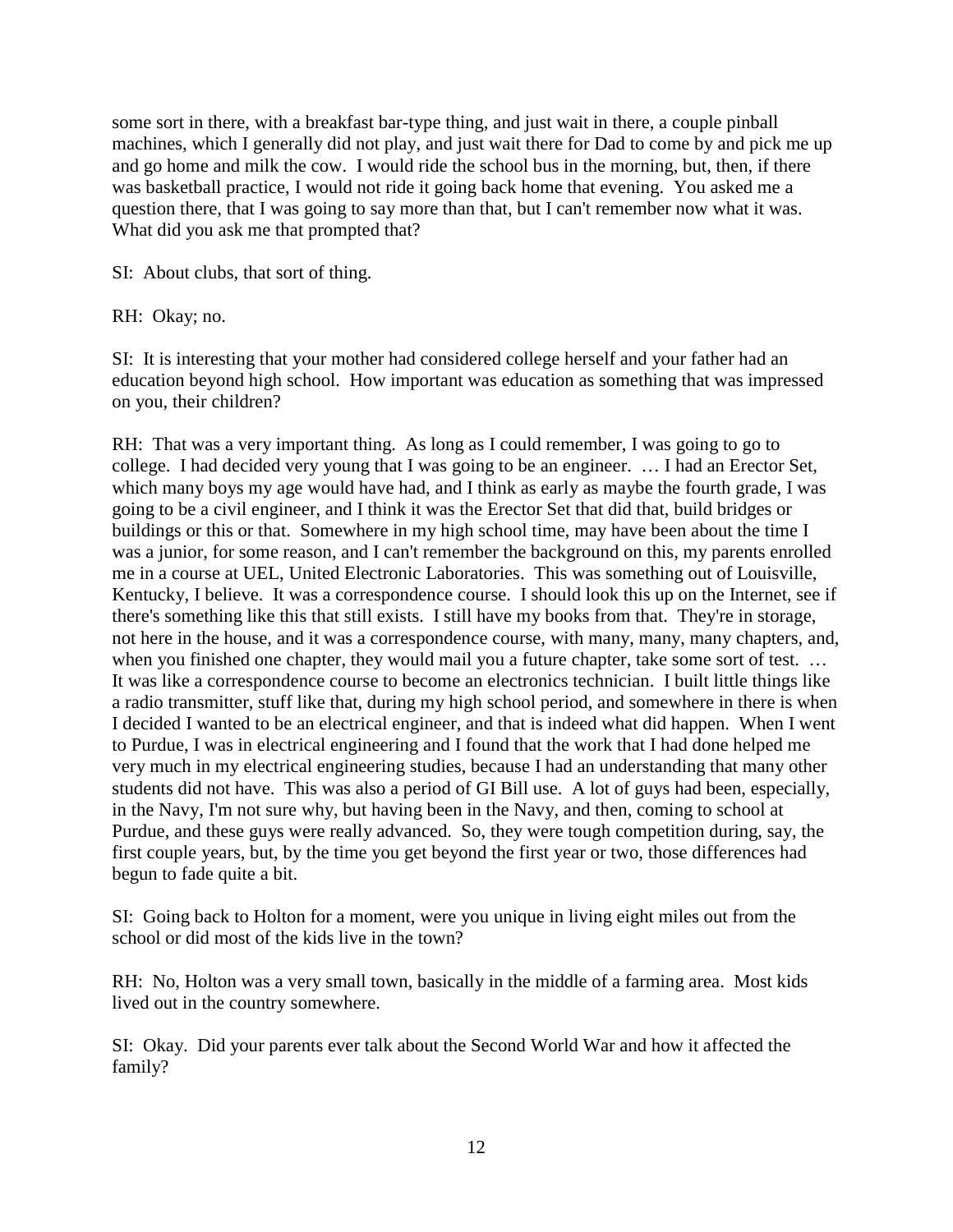RH: No, not very much, and you just ... reminded me of what it was I was going to say. You were asking me, "How important was school?" and that's what I was going to respond to and I had forgotten what the question was. It was very clear that my parents wanted all of us kids to excel in school. It would be very embarrassing to come home with not a good grade. You needed "As" all the time and that's pretty much what I had, "As" virtually all the time, and I credit them, you see, with whatever it was, of instilling in all of us, this desire to go on to school. The question you just asked me that triggered this thought, what was it?

SI: Of World War II?

RH: World War II; no, I don't remember much about World War II. My father was considered in a critical industry, so, he was never drafted. He was working in the mines during that time. … Let me segue into me, on the military; I was in Air Force ROTC at Purdue. Purdue's one of the land-grant schools. At that time, I don't know if it's still true today, but, at that time, ROTC was required of all male students and two years were required. Then, you could go on two more years and become an officer or you didn't have to participate. … I would have liked to have been a pilot, an Air Force pilot, but my eyes weren't good enough. I wear contacts now. … So, I only did the required part, and then, went on to graduate school. I was married, I had children, so, what was happening was that ... my draft board, which was always in Southeastern Indiana, I was always deferred, because of either my being in school, when the Vietnam War was beginning to be very significant, or I was married, and then, I had children and they weren't drafting people like me. Later on, I think they were, but, by that time, I was older, and so, … if I had been a couple years younger than I was, I probably would have ended up in Vietnam. So, you see, I'm sort of in that period between Korea and Vietnam. That's where I fit in in time.

SI: Growing up in Indiana, how aware were you of what was going on in the world? Were you able to follow current events?

RH: Not very aware. … We got a newspaper daily, but I just can't remember things like that being significant to me. I just can't remember anything where any kind of world news was a significant thing to me during all that time. Even then at Purdue, that was still somewhat true. See, the Bay of Pigs happened while I was at Purdue; what year was that?

SI: 1960.

RH: In '60; that was fall, right? [Editor's Note: The Bay of Pigs Invasion took place on April 17, 1961.]

SI: I believe so. I am not certain.

RH: I started Purdue in September, August/September 1960, and, see, I don't even remember when that happened. I was that unaware of it. I can't remember anything else during that time, except the Kennedy assassination. That was very shocking; that's memorable even today.

SI: Where were you when it happened?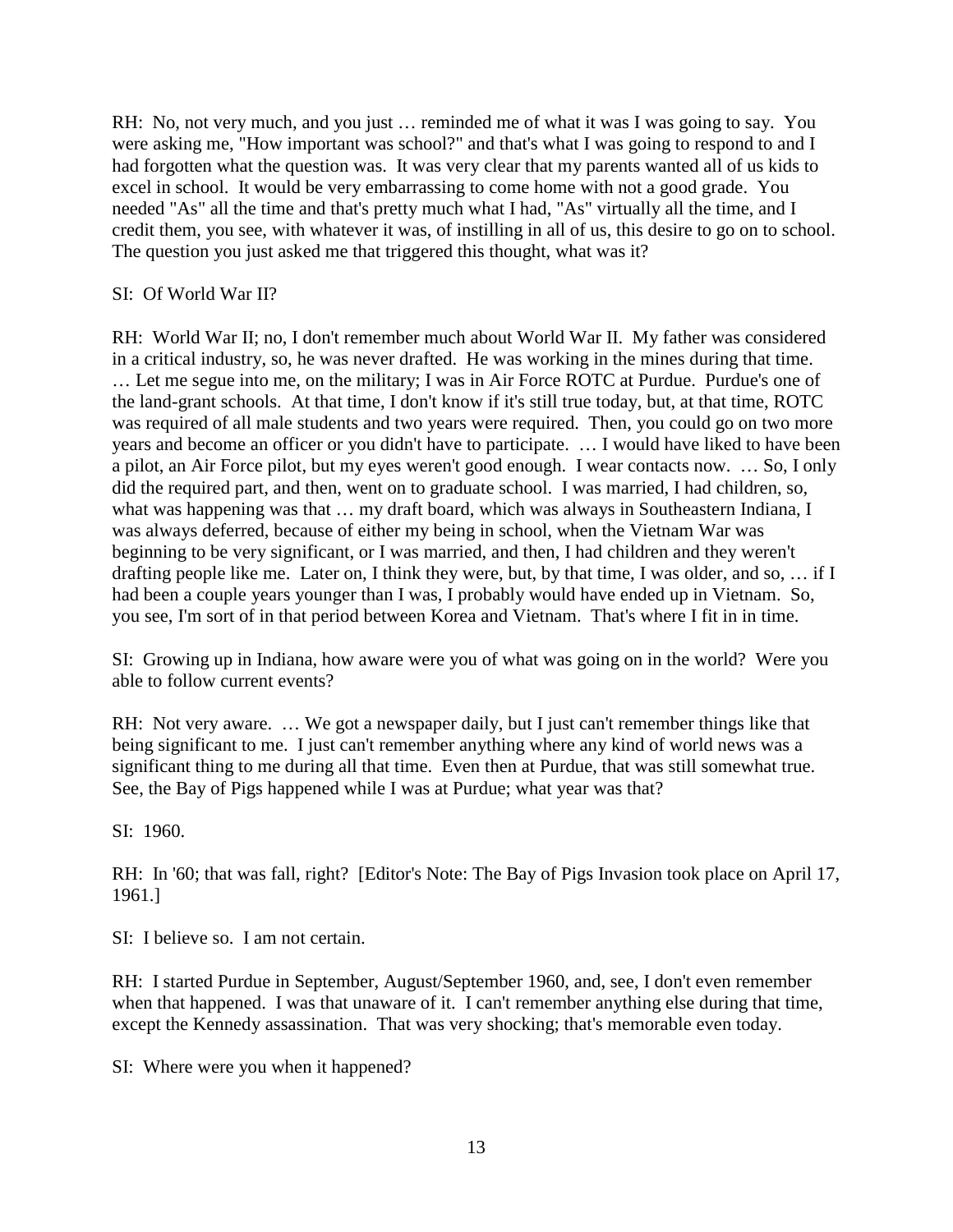RH: I can't remember exactly where I was, but I do know that classes were suspended and I sat in front of a TV at the Purdue Memorial Union, watching a lot of stuff, and that's where a lot of the students were.

SI: Just as a general sense …

RH: I guess that was probably the week of Thanksgiving, because it was the 22nd, I think, right?

SI: Either the 22nd or 23rd. [Editor's Note: President John F. Kennedy was assassinated on Friday, November 22, 1963.]

RH: And it seems like it was like a Monday, maybe, maybe a Monday or a Tuesday, and so, later that week, I'm sure, was the Thanksgiving period. … So, when I say classes were suspended, it may be what they did is, they just closed down early for the Thanksgiving holiday. That may have been what happened. I'd have to check dates to make sure on that; go ahead.

SI: Just as a general sense, growing up in the 1950s, with the ongoing Soviet-US tension and the Cold War threat, do you remember any of that impacting your life?

RH: Not really. I do find it interesting, now, to look back at history books that I had in high school, of how anti-Communist the school books were.

SI: Was that something in the consciousness of your community, the idea that, "There are Communists everywhere," that they are a threat?

RH: I don't know how much that feeling existed. I wasn't really aware of that. The only thing I can point out is what I see when I go back and look at my history books.

SI: Did you ever have a job outside of your home, like a part-time job after school or during summer?

RH: ... Okay, during high school, I occasionally did work on farms for people, putting up hay, doing some plowing, things like that. Then, … I think between my junior and senior year in high school, I think I may have worked at Arvin, my dad's place, and then, between my senior year and freshman year at Purdue, I worked there, I may be wrong on when I started doing that, and then, during maybe one summer while I was at Purdue. I had a scholarship from Arvin. They paid something like five hundred dollars a year, and just to give you a feeling, … I can remember, when I was at Purdue, the tuition was 130 dollars a semester. … I had a scholarship from Purdue, so, I only had to pay sixty-five dollars a semester. Room and board was about a thousand dollars a year, and so, the Arvin scholarship helped that quite a bit, at five hundred dollars a year, but I still needed more money and my parents really didn't have money to help an awful lot. So, I worked while I was a student and I did some work for the Electrical Engineering Department. One time, I had a job where I would be checking out equipment in the lab to other students. … The company, Arvin, built a little research facility at Purdue, not on the campus, but off campus somewhere, and I worked for them, … certainly during my junior and senior year and full-time the summer between my junior and senior year, and I can't remember how much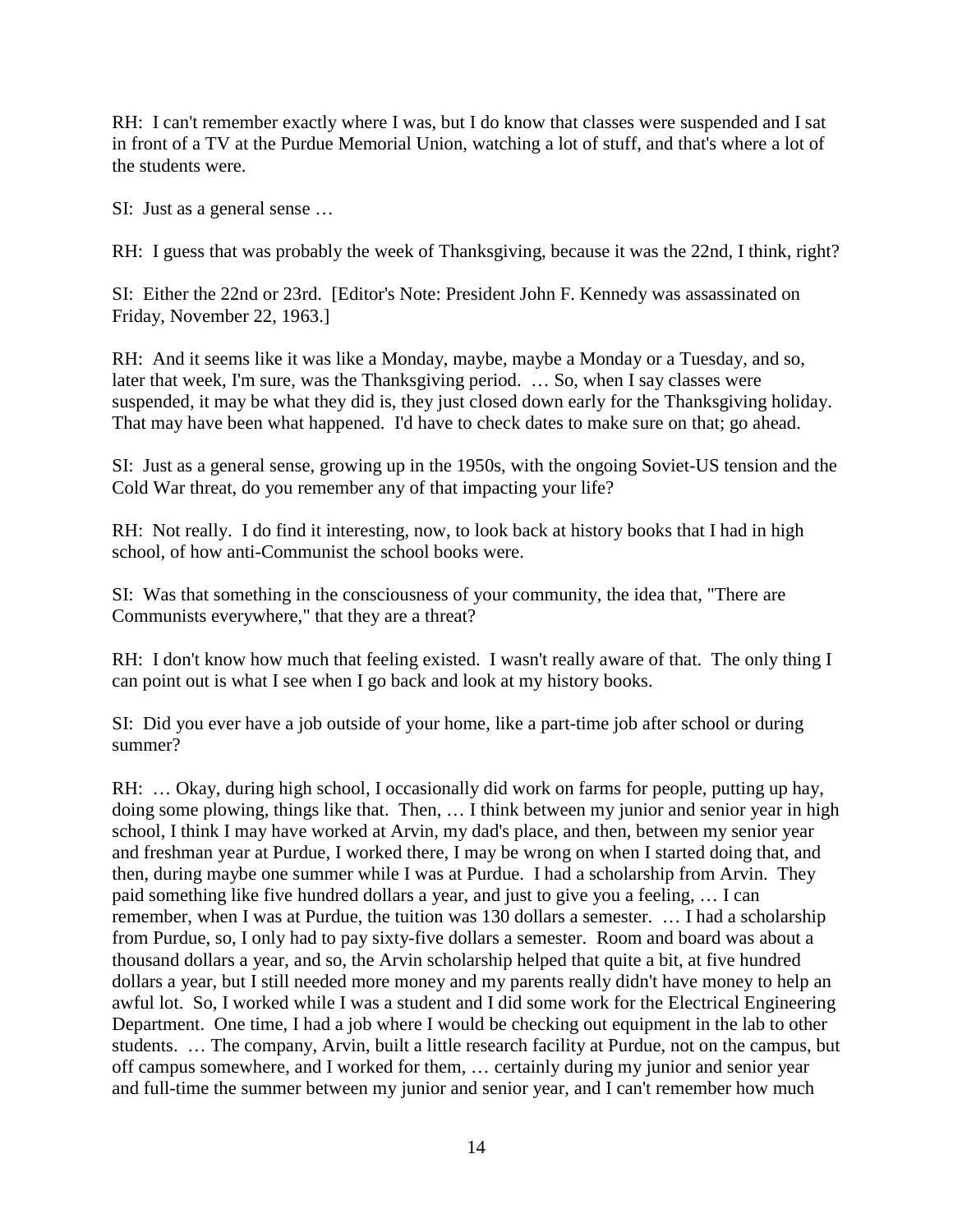more. … That helped quite a bit, too, having that job, so that my parents did not have to contribute. … Between the scholarships that I had and the work I did, most of my expenses were covered that way, not totally. I got some, took some loans while I was a student, not big numbers, today, thinking of what kids go through today, but, … within, oh, five to ten years, I had paid those off, after graduating.

SI: Was it the connection between Arvin and Purdue that led you to choose Purdue?

RH: No, no, going to engineering school in Indiana, Purdue would be the place to go. ... I believe I applied only to two schools, to Cincinnati, which had engineering, and to Purdue. I don't remember what the cost of Cincinnati would have been, but Purdue, and being an in-state student, Purdue was probably cheaper. Purdue was four years, Cincinnati was five years. Cincinnati pretty much operated on a co-op program, and I wanted to finish in four, not five years, and so, it was almost automatic … that I went to school at Purdue.

SI: Was going to Purdue the first time you had really traveled outside of your home area?

RH: No, my parents had done some traveling through the country. … One of the things I did, a year ago, I ride a Harley Davidson and I signed up for an American Motorcyclist Association, AMA, for a tour that they did on Route 66. … I rode the bike to Chicago, met up with a group, and then, we rode old Route 66 all the way to Los Angeles and broke up there, and then, I came back home from California on the Harley. All together, I was gone five weeks and … a lot of what I was doing there was retracing something my parents did in 1952. We did a vacation that was very similar to that. … It basically started in St. Louis. We went west on US 50 to St. Louis, and then, down Route 66, there are a number of things I can remember on that trip, but I also remember a lot of the pictures. Sometimes, I don't know if I remember something for real or if I remember the picture. [laughter] That's also part of what prompted me to really start scanning my father's slides, looking at some of this old stuff. So, part of what I was doing on this motorcycle ride was trying to find some of the places I had been in 1952, and I did find quite a few of them and even … did a daily travelogue with lots of pictures, so that Hanna, my wife, could keep up with what I was doing. … Over time, different people learned about that, a lot of the riders. I guess all the riders on the Route 66 ride knew I was doing that and they were having people back home follow what I was putting on the Internet, because they were doing the same stuff. … So, we did trips like that, down through the Southeast, two big trips, and we would often go down to Kentucky to visit family. I had family up in the Detroit area, all Kentuckians, they had moved up to Michigan to work in the motor industry, and so, that's pretty much the kind of traveling that I did as a child. … On the Western trip, we did get into Mexico, in Juarez, just walking across the border, and, some time in Michigan, we had gone across into Canada. So, even as a child, I had been in Mexico and in Canada, just barely across the border, but that's more than most kids, certainly that lived around me, would have done.

SI: Does anything stand out from your travels as being so different from your own life, something that opened your eyes to what else was out there?

RH: I'm sitting here thinking; the quietness on the tape is the thinking. … I don't see it at all the way you're talking, the way you asked the question. It's more like I just experienced it. This was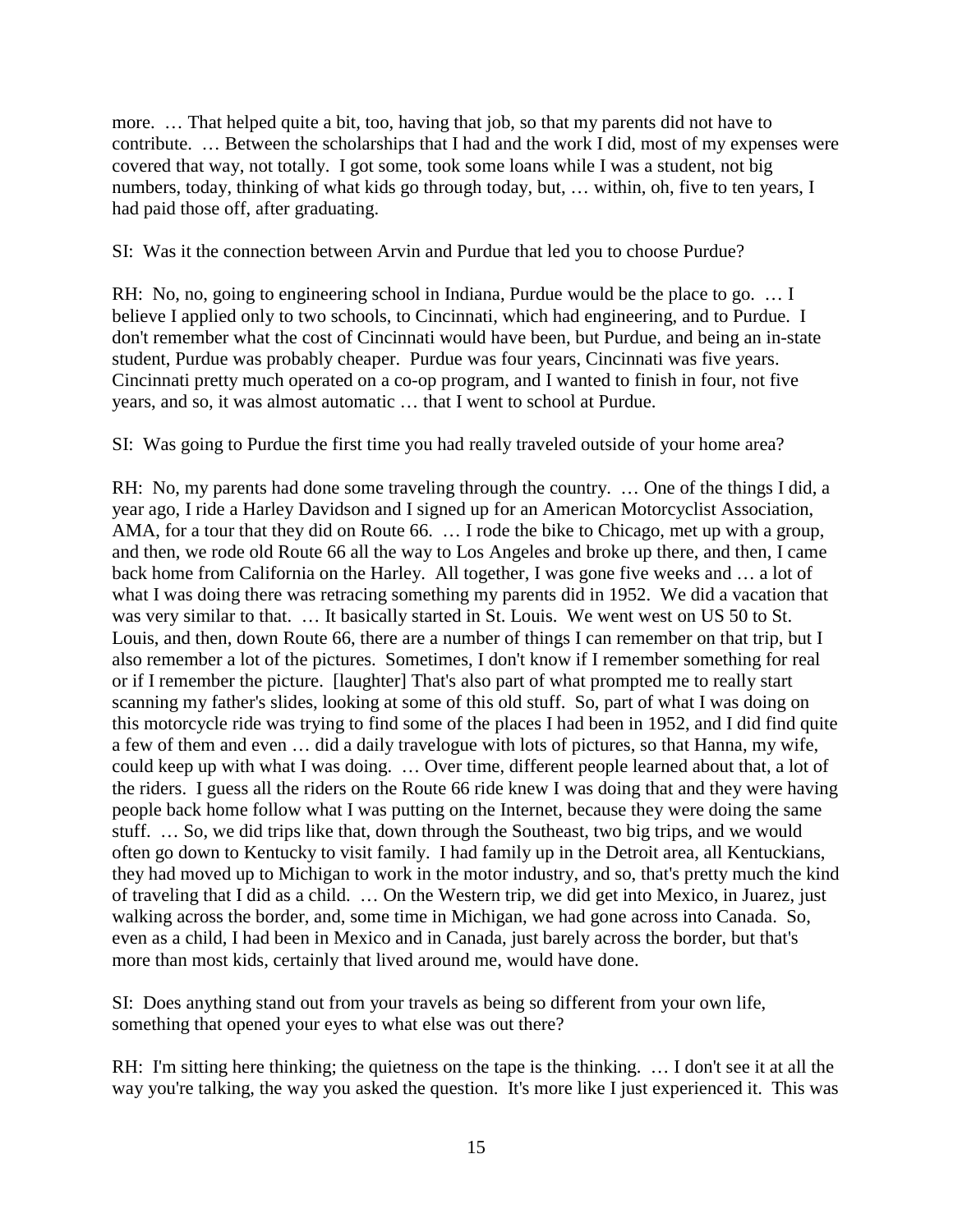happening to me. I don't see it as an "opening of eyes" or anything like that. It was just happening, taking it in.

SI: Indiana is above where the South starts, but it is close; growing up, was there any segregation that you were aware of?

RH: Not that I was aware of; I'm sure it existed. … Kentucky is called "the Bloody Battleground," because, in the Civil War, families were split. … In my school, there were no black kids. At Purdue is probably the first time that I encountered different kinds of people. Just thinking, I can't think of anything. Nothing pops into mind before Purdue; not very many black kids at Purdue. … There were many black kids in Indianapolis, and perhaps other cities in Indiana, and, see, one that stands out particularly is the high school Crispus Attucks in Indianapolis, which no longer exists. It's a kind of sad story, but it no longer exists. Oscar Robertson came out of Crispus Attucks in Indianapolis, went to school in Cincinnati and, of course, a great basketball player. [Editor's Note: Oscar Robertson played basketball for the Cincinnati Royals and the Milwaukee Bucks.] … One thing I should mention, the movie *Hoosiers*, have you seen the movie?

### SI: Parts of it, yes.

RH: Parts of it? You know the story is about this little school that won the state championship in Indiana, and that school was Milan. That name is not used in the movie, but the town was Milan, which is in Ripley County, which was my county, and we would play Milan two, three times each year … in regular games, in the county tourney. … I specifically remember the real event when it happened. It was … '54, Spring of 1954, when Milan won the state championship.

### SI: Were you at the game?

RH: I was not; I was at the games in the county. My school played Milan. We lost to them, obviously, or Milan wouldn't have gone on, but, if you ever see the real game, and I have a tape of the real game, … Milan was a very slow-playing, stalling team. … Indeed, one of the things that happened was, during the second half of the final game, one of the Milan players just stood there for minutes, holding the ball, just standing there, which is not allowed today, there's a shot clock, and the game with my school was played very much the same way, very low score at the end, close score, but very low, and that was the kind of basketball that they played. How did we get onto that? You were asking me …

SI: I was asking about; I forget. [laughter]

RH: Oh, meeting other kinds of people.

SI: Yes.

RH: Yes, there were black kids at Purdue, not very many, or it doesn't seem that there were very many. … I think, today, in fact, the head of engineering at Purdue is a black man. He was the head of electrical engineering, and then, there was an opening for the full College of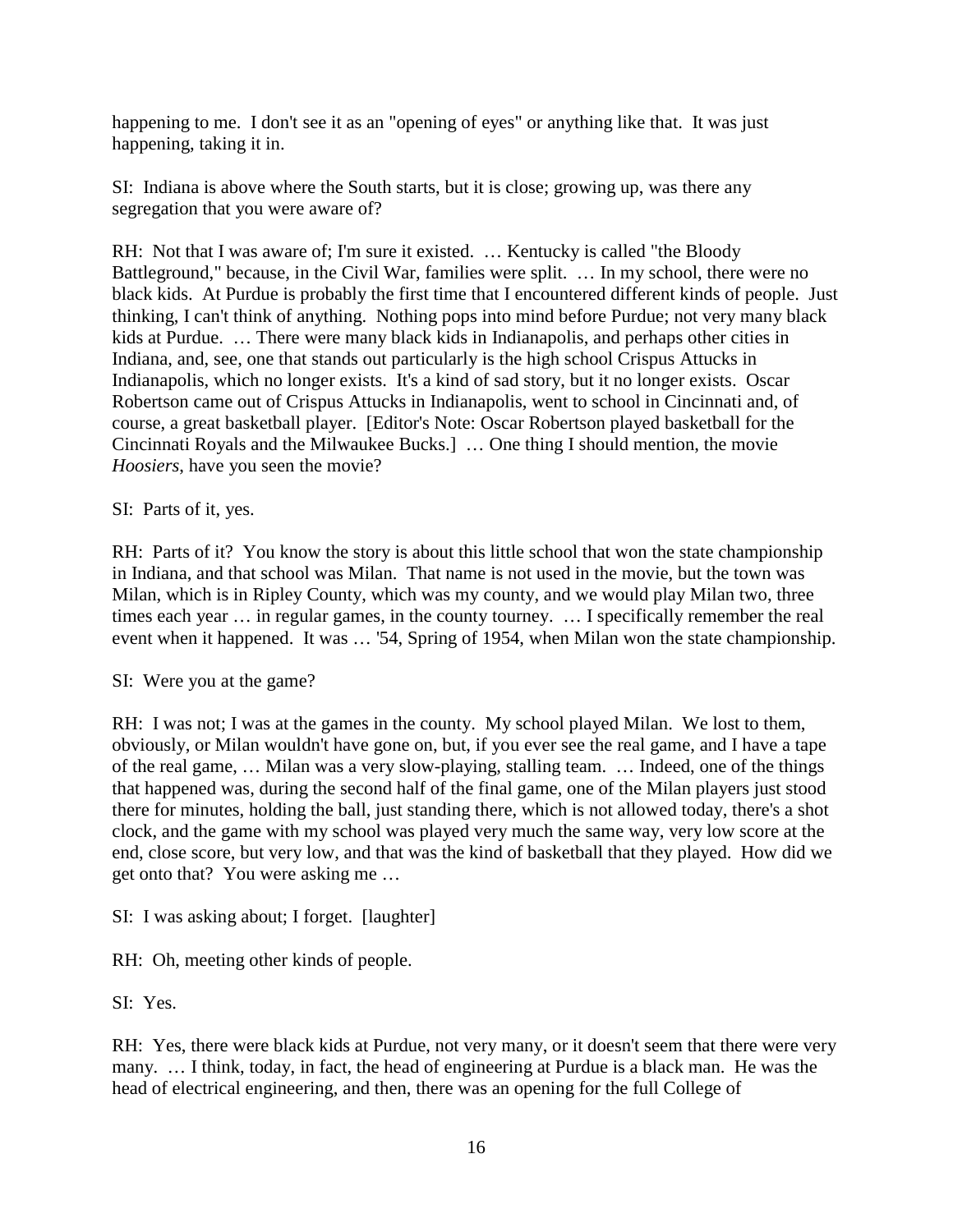Engineering, he moved from head of electrical engineering into the dean of the engineering school. [Editor's Note: Dr. Mark J. T. Smith was the head of Purdue's School of Electrical and Computer Engineering before becoming dean of Purdue's Graduate School.] … I met him when I lived in California, because I did a number of things where I would participate with Purdue; what do they call it? It's the council, the something council, [President's Council]. ... He came out of Georgia Tech, I believe, and he was going around, meeting different alumni groups, and I met him then in California, and it's interesting. You see how that the school which was pretty white has had now a black head of electrical engineering. I could go pull my schoolbooks out. They called it *Debris* [Purdue University's official yearbook], D-E-B-R-I-S. I had all four years. You could just flip through that and look at the seniors and get a quick feeling, if you're interested, of what people looked like.

SI: That is okay.

RH: Most were white. [laughter]

SI: I just noticed, as I was going through the high school yearbooks …

RH: Oh, everybody there, everybody; in fact, I doubt there was ever one black student at Holton. … No black people lived there. No Oriental people lived there.

SI: I was going to ask about basketball and how important it was to you and the community.

RH: Very important. … You can get that from the movie *Hoosiers*, it's called the "Hoosier Hysteria," very strong in that part of the country.

SI: Did your school have a rival, or do any particular games stand out in your memory?

RH: Pretty much, … it was the county. You played outside of the county, also, but the big thing was to be the county champs. There was a trophy, a little lion, called Vic, "Old Vic." I'll bet there's a picture of Old Vic in here, and … the way that Old Vic worked is, whoever had him, if they lost a game and it's a county game, or against one of the other schools in the county, the winner of that game would take Vic. ... So, he didn't necessarily pass to the best team; it's whoever won the game when he was there. So, that's kind of an interesting way of doing it, because all the; here's Vic, here, there. [Editor's Note: Dr. Hopkins points to a picture in a book.]

SI: Wow.

RH: … This "New Vic," I don't know the New Vic. That must have been after I left. This is the Old Vic that I remember, and I guess "Vic" is probably for "victory," [laughter] and we would have him at times, even though we, generally, weren't the best school. See, Milan was a larger school than we were; they had about one hundred sixty kids in high school, whereas we had eighty, so, two times as big.

SI: Were you the first person in your family to go to college?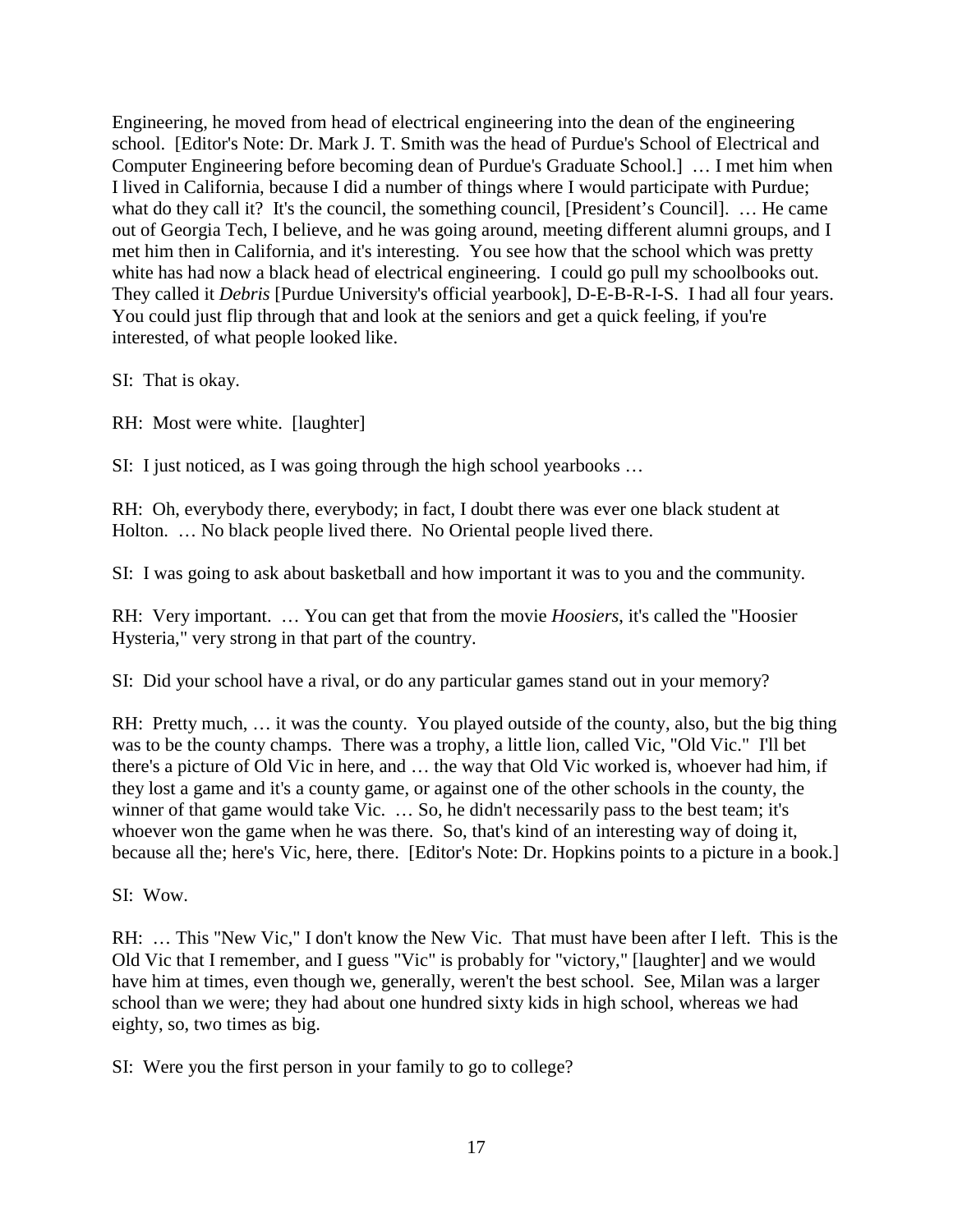RH: My sister. She was four years ahead of me in school. She went to Indiana University, but did not finish and got married some time later, and then, some time after that, did continue school, but, … by the time I got through my first four years at Purdue, she had not wrapped up yet. So, I may have been the first one to get a bachelor's degree. … Then, my sister later completed her bachelor's degree, and, in fact, ultimately, got a PhD, also. My youngest brother went to Purdue, got a bachelor's degree, went to work for Motorola, moved to Phoenix, Arizona, continued school at Arizona or Arizona State, I'm not sure, whatever's in Tempe [Arizona State University], and got a master's degree. Then, some time later, he moved back to Indiana and took a job with RCA and, at some point, got a JD, and I think he did that in Indianapolis, but I believe that it was part of Indiana University, but I'm not sure of that. Anyway, he has a JD. The other brother went to school at Purdue, but did not finish, and then, stayed more in the community. Whereas the rest of us had gone out somewhere, he tended to stay more in the community, and then, my brother from Arizona went back to Indiana. So, both of them now live in Indianapolis. Marion County is sort of a center square county in Indiana and Indianapolis is pretty much it; the city limits are pretty much the entire area of Marion County. So, they don't live in downtown, they live in Marion County, but that's a part of Indianapolis. My sister lives in Louisville and … my sister has always lived in Louisville. Then, after leaving … Indiana University, she went to Louisville and that's where she's always lived, a couple or three different houses. ... The brother that stayed in Indiana has lived a couple different places, but has basically been in Indiana all that time, and my other brother was four years, five years in Arizona, then, back to Indiana. … I'm the only one that has moved away and stayed away. [laughter] I have lived in New Jersey, in Florida, in Washington, DC, not DC, but the suburbs, in Jersey Island in Europe, and in California. So, I've moved around a lot. They have tended to stay closer to home.

SI: To get into Purdue, what were your first few days and weeks like at Purdue? What was it like to go to college in 1960?

RH: Well, it was just that everything was so different. First time I had been away from home; that's not exactly true. I went to Boys State, and so, that's a week, less than a week, you're away. I had gone to a Baptist camp, where you'd be away for a few days. So, it's not like I'd never been away from home, but this was the first real time away from home, and I liked it very much. I studied very hard. I think I may have overcompensated, coming from a small school. So, I studied very hard and I did very well at Purdue. … Future years, I never studied as hard as I did in my freshman year. [laughter]

SI: From focusing on Rutgers people, I know there were a lot of traditions in terms of freshman hazing and that sort of thing. Did they have that sort of thing at Purdue?

RH: Yes, yes. The seniors had cords, yellow corduroy pants, and they'd paint things on them and, the first football game of the year, seniors would march, … around the field in their cords. Most of the men had a beard and a cane and cords, and the girls wore, generally, a skirt, a yellow skirt, corduroy skirt, with things painted on it; all kinds of clubs, just innumerable things. … So, there were all kinds of activities you could participate in, just totally, totally unlike what my schooling at Holton had been, where there was nothing like that.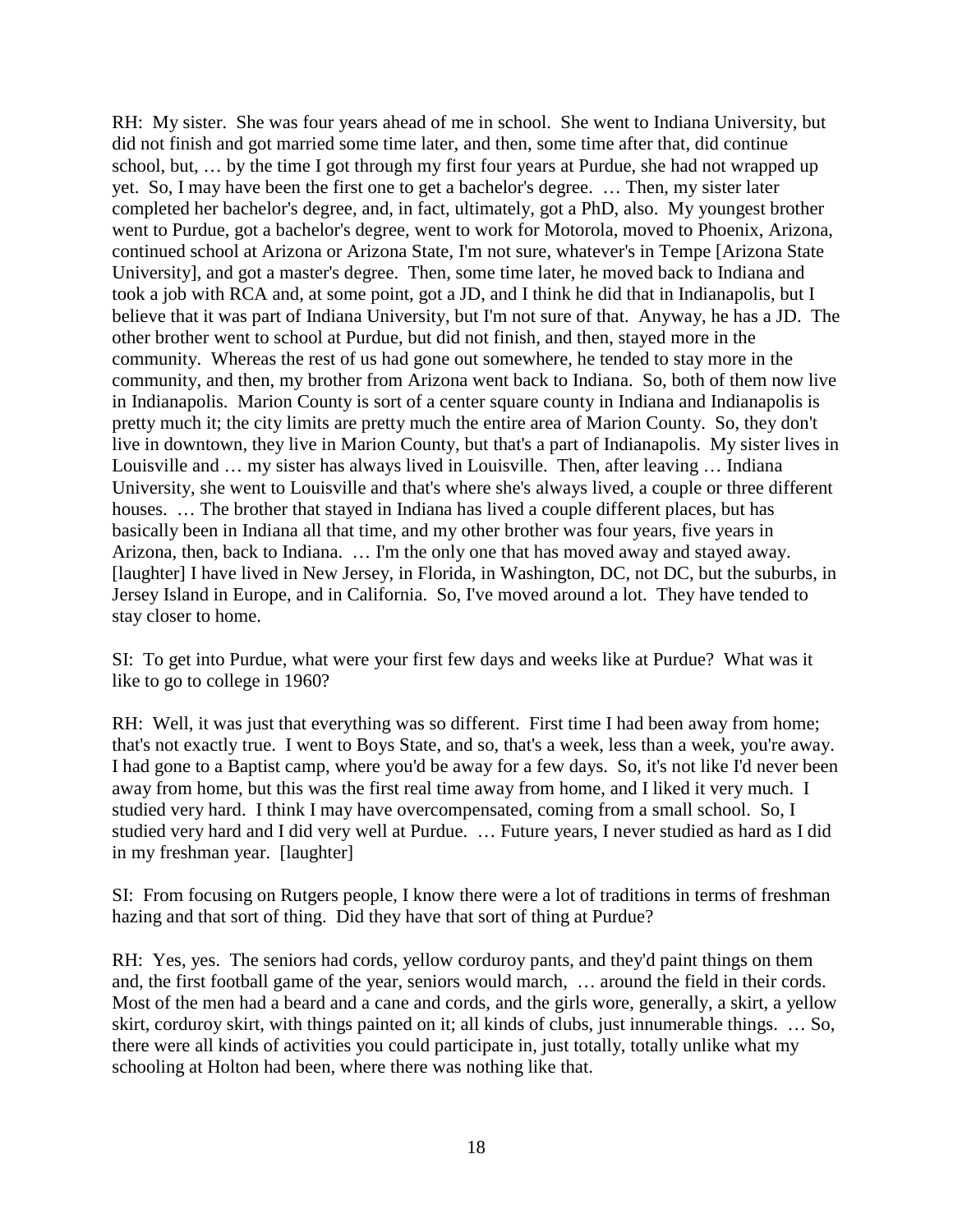SI: You went immediately into electrical engineering as a major.

RH: Yes, except, at Purdue, the first year would be general engineering, so that mechanical engineers, electrical engineers were basically taking the same courses and, in sophomore year, you start doing things that are different from the others. The different schools of engineering would do different things beginning in the sophomore year.

SI: Do any of your professors or classes stand out in your memory?

RH: Probably the one that always comes to mind more than anybody else was the professor for statistical thermodynamics. I think his name was Belafonte, Professor Belafonte, and he would come into class, into the classroom before class started, and this was a large lecture hall. There may have been five hundred seats in there, but the class had maybe ten students, and so, there was this large blackboard, and it was black, all across the front. He would come in and have that board totally filled by the time class started. Then, he would lecture, going across the board. He carried a pail of water and a towel and sort of a wooden thing like a trowel, and so, about halfway through, he would wash the board. [laughter] Then, I can remember him fanning it with that towel, to get it dry, and he would proceed to fill the board up again [laughter] during the second half of class, and so, taking notes, … part of what I remember, too, is, it was almost like you could either listen to him and understand it, but … you didn't have anything on paper, or you could write down what he had on the board, paying more attention to writing it down than what he was saying [laughter] and have a record of it. It was very tough, because of the enormous amount of stuff that he would do during each class. So, that's why that stands out, because of a different approach, more than anything else. Nothing else stands out in my mind when I think about it. I can think of a different professor here and there, but the one standout of something that was different was Professor Belafonte and his statistical thermodynamics. [laughter]

SI: In general, what did you think of the courses that were offered at Purdue and your options?

RH: I had signed up for something called the R&D option and this was courses that were much more physics-oriented, rather than, "Here's how a vacuum tube works." … I did okay, but, at about my junior year, I was beginning to feel that that was a mistake, that I thought it was too theoretical, that I was going to be graduating as an electrical engineer and I could derive the equations for Brownian motion, but I have no idea how anything electronic works. … I did not like that feeling, and so, I dropped; dropped is the wrong word. I changed my curriculum to be more like the traditional electrical engineering curriculum, and I think I then took a course, or two or three, during the summer between my junior and senior year, I think is when I did that, to pick up some of the courses that I really wanted to have, and then, I think my senior year, I was in pretty much the traditional program. So, I had a combination of the two … and my grades were pretty good all the time. So, it wasn't an issue of not being able to make the grades. It was just that I'd decided I didn't like what was happening with me, and that had some effect, actually, at Rutgers, the thing I was finding, which actually bothered me a bit, some of the courses I was taking as graduate level courses were things I had done as a sophomore and junior at Purdue, because of the accelerated kind of course I was in. … I really protested, but I didn't seem to have any choice, those were required courses at Rutgers. I had to take them and, as you can imagine, they were very easy for me, because, basically, I had already done them, and I even remember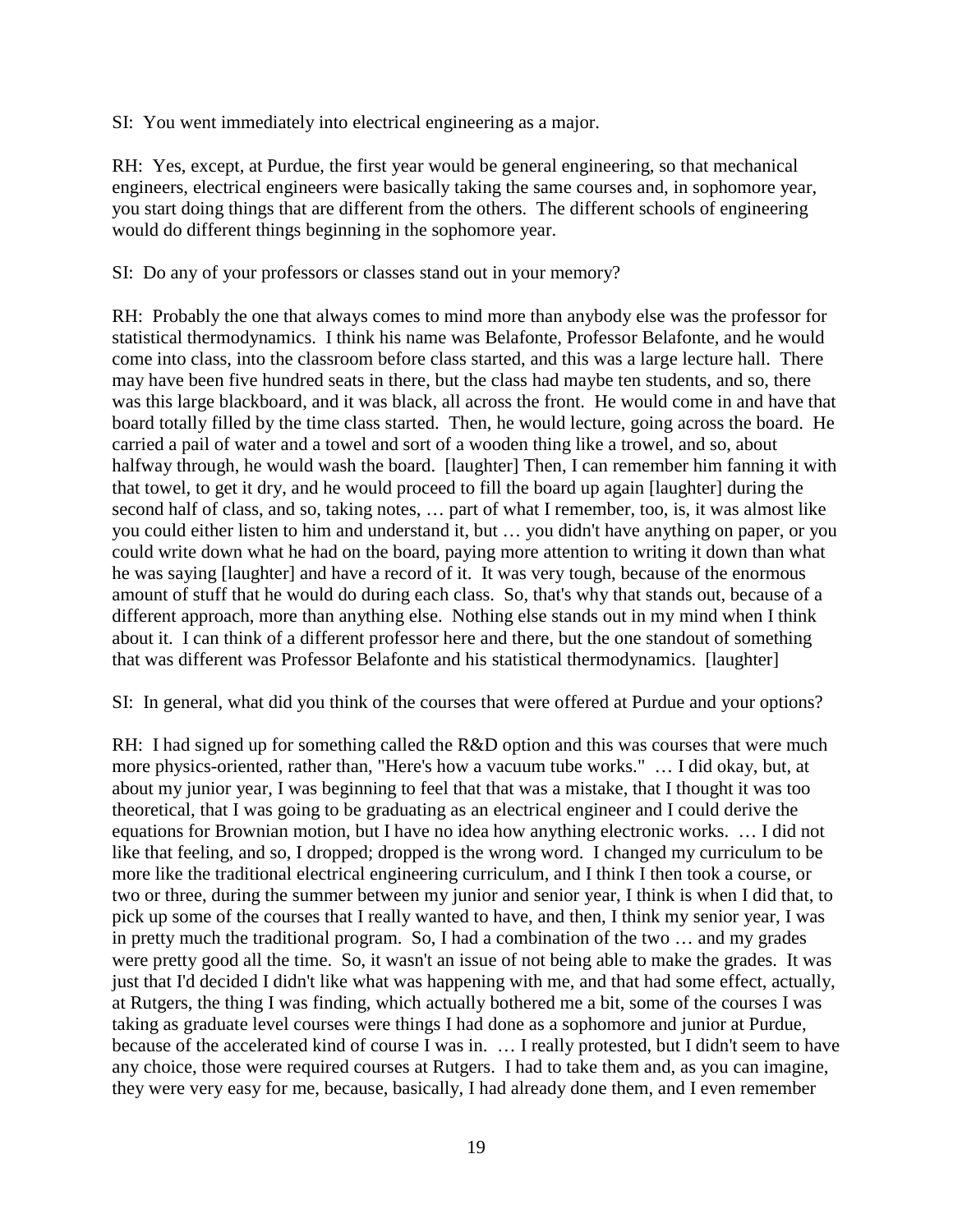one of the courses. I can't remember which specific one it was, but I didn't even take the final exam. The professor told me I already had an "A." Even if I had a zero on the final exam, I had an "A" for the course, so, it was sort of, like, optional whether I even took the exam, and I didn't take the exam. … You know, I just didn't need to, and so, that was a negative thing, that I felt that, "I can understand that there's a curriculum, that you've got to follow the curriculum, but the thing is, I'd already done it," but that didn't seem to count.

SI: What was state of the art when you were at Purdue? What was the state of electrical engineering and electronics at that point? I know that is a big question.

RH: Yes, yes. Motors were already not a significant part of the curriculum. If you go further back in time, motors would have been a big part of any electrical engineering curriculum; by that time, they weren't. Transistors were very, very new. Integrated circuits, … it may be that integrated circuits did not even exist yet in my freshman year. That may have been very early '60s, late '50s, early '60s. So, the courses would have focused much more on vacuum tubes than transistors, and that was something, though, that I did want and, actually, I think my first course where I really got into transistors, I think, was at Rutgers, not even at Purdue. I maybe remember that wrong, but I think that was the case, because it was all fairly new at that time, getting worked into the curriculum. Software was not a big thing. I did learn FORTRAN programming as a student, but … a little project here or there might be done on a computer, but, understand, everything was done on a mainframe computer. You would go punch up a tape. You write your program, go to some machine where you would type it out and put it on a tape; do you know what I'm talking about, a tape? This is like a paper tape that's maybe an inch wide and it would punch holes in the little tape, and then, you could put that in a machine and it could read what you had punched in the tape, sort of like IBM cards. … So, you would submit a program, either on IBM cards or on a paper tape, they would run the program, sometime, and then, give you papers back showing the results of running your program; quite different now. See, I have a computer sitting here; I have four computers running in my home right now. [laughter]

SI: When I was at library school, some of the professors would talk about the systems they would use for running searches and they would do it basically the same way. It is kind of interesting for people of my generation to learn that something that would take us five seconds would actually take a couple of days for you to get the information.

RH: Yes, yes, but, generally, when they would run the program, run your tape or your cards ...

# [TAPE PAUSED]

RH: You can turn it back on now. One of the things that I have done over the years is keep books. Many of my freshman books, I don't have any more, but about that time is when I decided, "I'm going to keep books," and so, I have a very nice library. … This book is *Pulse, Digital and Switching Waveforms*. This was a class that I did at Rutgers, and I know that because I have my Princeton address in it. [Editor's Note: Dr. Hopkins flips through the pages.] See, these were tubes, but transistors, okay, see, this had transistors in it also, but I'll bet you the word "integrated circuit" doesn't even appear in the index, but we'll find out here in one second.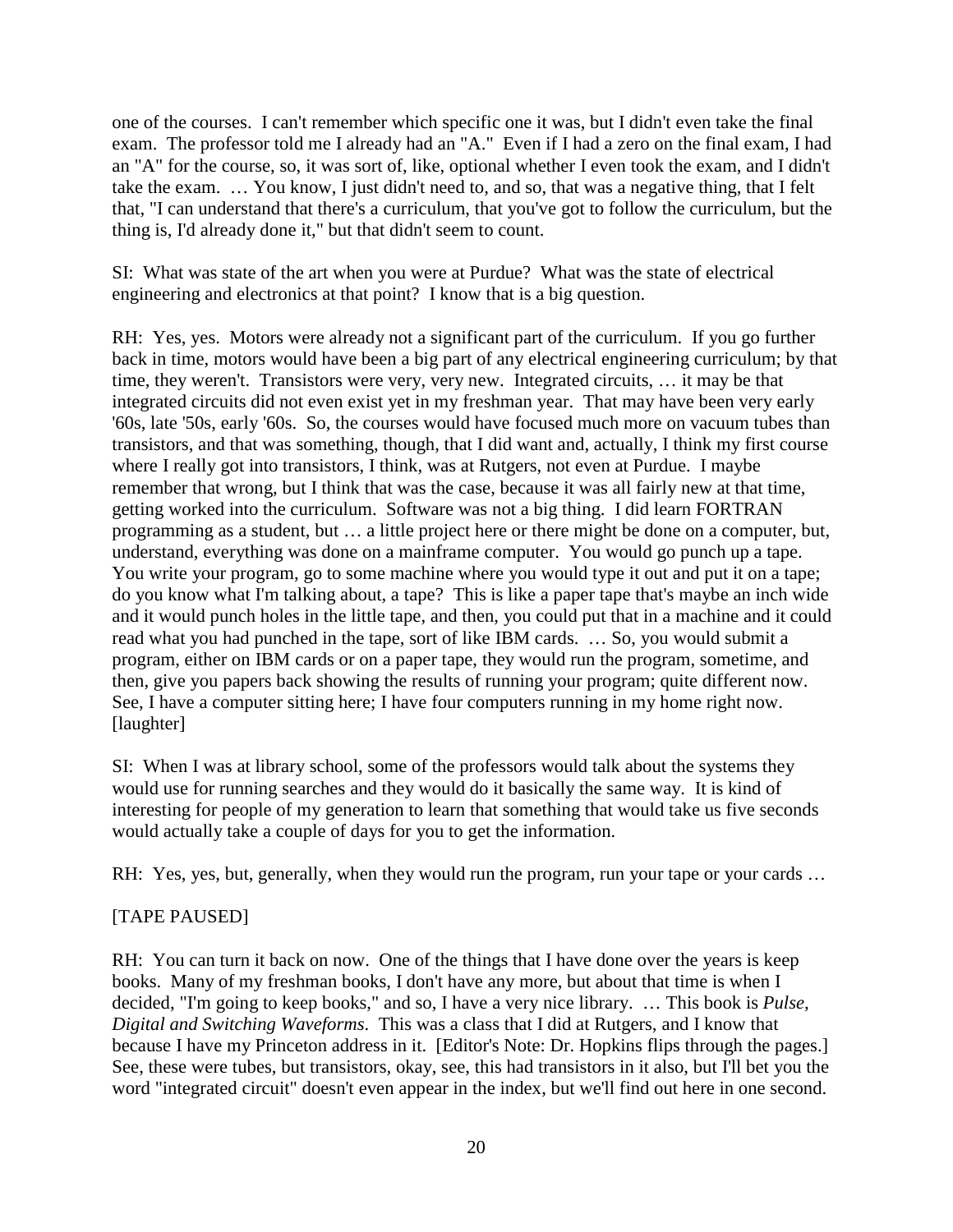No, the word "integrated circuit" is not in the glossary. It's not in the index; let me just look in the table of contents. No, nothing in here that would indicate such a thing as an integrated circuit. So, that's one thing I brought from my library. I just did a quick thing. … This would have been a Rutgers book and this was more the kind of stuff I was studying, much more theoretical type stuff. This one is *Solid-State Physics*. This book, *Electronic Engineering*, I don't have a date on it; this was probably one of my Purdue books and it does talk about P-N junctions, diodes, and so, transistors are in here. Integrated circuit? "Linear integrated circuits, Page 472;" so, there was something in here, but, see, that was very new kind of stuff. Just looking to see what they have written; yes, see, just imagine this now, these are transistors here. Today, there are millions and millions of transistors on a circuit. [laughter] It's amazing, the difference. So, this was a very early integrated circuit and, see, this, this would have been what was in the integrated circuit, just a very simple little circuit, a dozen, what's that, eight, transistors? three, six, nine transistors, and let me just see when this book was copyrighted. Copyright, first copyright, was 1966, but, then, it also has a '73 copyright. Now, I don't understand this, because, see, … I got the PhD in 1970, so, I don't understand why there would be a '73 copyright in this book. That doesn't make sense to me; … I can't understand that. I noticed that, when I was in there, I had two copies of this book and maybe, somehow, I picked up a second copy. I should look at the other one and see what the date on it is. I picked up my senior Purdue book and when you just flip through here, seniors start, well, just about where I am. Okay, this is one of the first pages; we're in the "Cs." African-American, one on that page, fifty people here, one black male. This page has more than fifty and I see no black, no Oriental people; this page, the same thing.

SI: Is this the entire school or just the engineering college?

RH: No, this would have been the entire Purdue graduating class. So, I'm not going to flip through every page here, because there's a few thousand seniors.

SI: It is quite large.

RH: But, you can see that it was pretty much Caucasian. I haven't even seen an Oriental yet.

SI: How many women were in your courses?

RH: I cannot remember any; here's another black and here's an Oriental face. … I can't remember any women. There may have been, but it would have been a very small number. I do distinctly remember a couple women in engineering at Rutgers.

#### SI: No professors?

RH: No, no professors, and this is a high school history book and I see here, in fact, they're talking about, "Friction grows between Soviet Russia and the West." [laughter] … Here's a picture of an atomic bomb blowing up in Bikini. [Editor's Note: The United States tested nuclear weapons at Bikini Atoll in the postwar period.]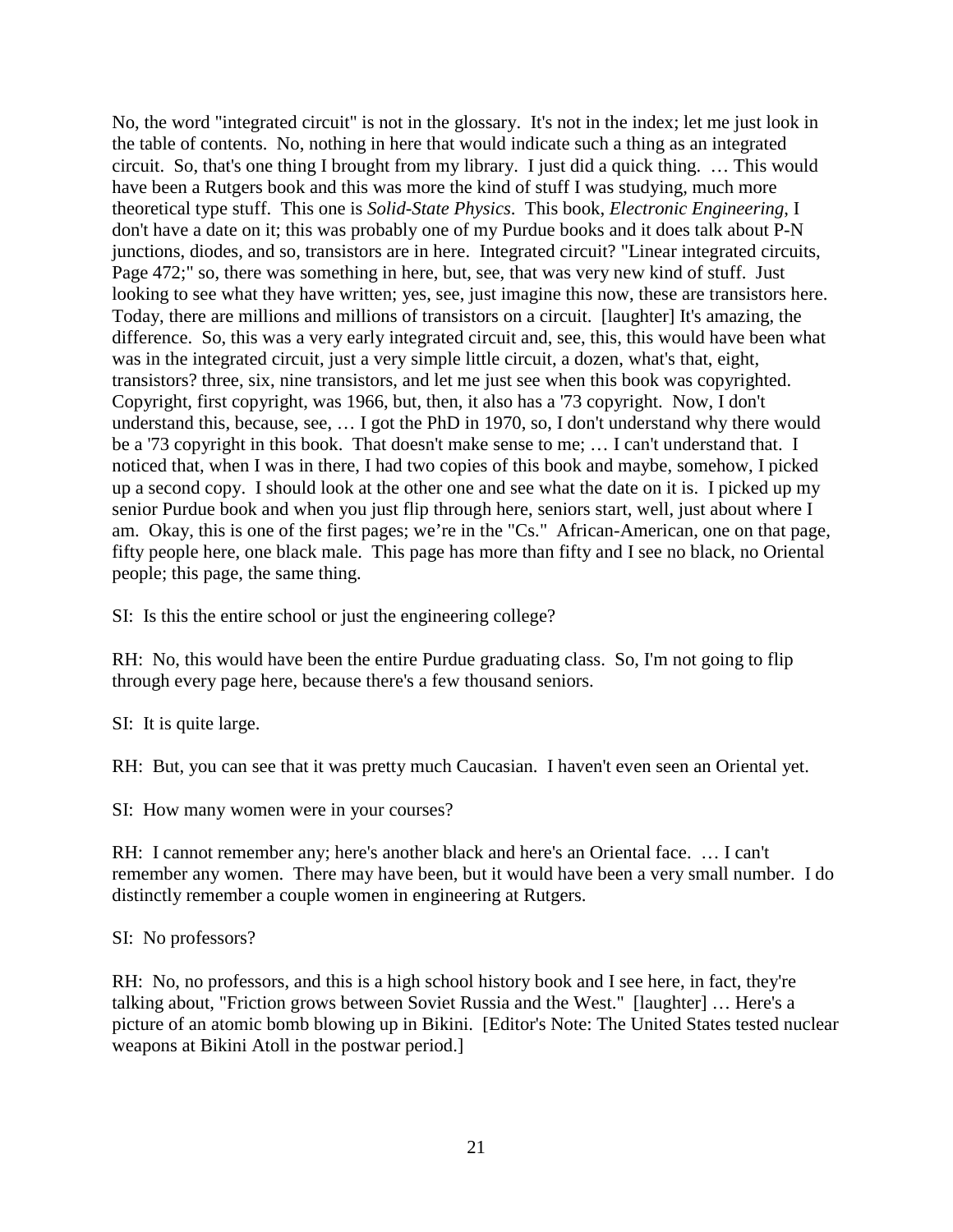SI: As a general thought, in the late 1950s, with *Sputnik* going up, there was a nationwide idea that the US had to become more advanced in the sciences and engineering.

RH: Yes.

SI: You would have been getting the benefit of that a few years later. Did you notice improved facilities or an increased emphasis when you were at Purdue?

RH: No, no. Something may have been going on, but I'm not aware of anything; no, nothing specific. Purdue is one of the better engineering schools. ... They have a nuclear reactor at Purdue. They did when I was there, they still do, and, in fact, I was back on campus in 2000 and one of the things I asked was to see the reactor, and it's still there, kids still doing work with it. So, in a sense, you see, that was pretty far ahead. This was in 1960 that they had a nuclear reactor at Purdue. … Purdue also has made more astronauts than any other school. Neil Armstrong was Purdue, … and that was before I was there, so Purdue was an advanced university. I don't know what he would have been called, [laughter] I have to check on this, when he was there. I mean, did the word "astronaut" even exist in our vocabulary at that point in time? but several of these guys came out of Purdue. [Editor's Note: As of 2009, twenty-two NASA astronauts called Purdue University their *alma mater*, most notably Neil Armstrong, Class of 1955, the first man to walk on the Moon.] So, Purdue was out in front on a lot of that.

SI: That early 1960s period was a particularly interesting time in the Space Race; were you following that?

RH: No, I don't remember specifically much about it. ... A couple things that stand out in my mind; … my high school class did what was called a senior trip, that a lot of schools did. We went to Washington, DC, and to New York City. We took the train. We caught the train right there in town. You know, when we were looking at Holton, you could see the train tracks running through town. Normally, a train didn't stop there, but that train would stop and pick us up and we rode it all the way to Washington, and then, rode the train on up into New York City. … I can remember Times Square, when I was there, that the thing running around the building [the news ticker at 1 Times Square] was about Francis Gary Powers being shot down; you know what I'm talking about?

SI: Yes, the U-2 incident. [Editor's Note: On May 1, 1960, the USSR shot down a US Air Force U-2 aircraft piloted by Francis Gary Powers over Soviet territory, creating an international incident.]

RH: Yes. So, that happened, I certainly was aware of it. I remember it. My son, whose birthday is Saturday, was born in '69 and '69 was when Armstrong landed on the Moon, in late July, [July 20, 1969], if I remember correctly. … I can remember watching on television at home and, indeed, took a picture of my son, holding him up, one month old, in front of the TV, so that you could see Neil Armstrong, you could see this baby, in one picture, [laughter] just so he would know that he was there. He may not remember it, but he was there when Neil Armstrong landed on the Moon. At RCA, I can remember that a guy I worked with, sort of like a mentor, was very into all the Moon shots, the Ranger shots. [Editor's Note: NASA's Ranger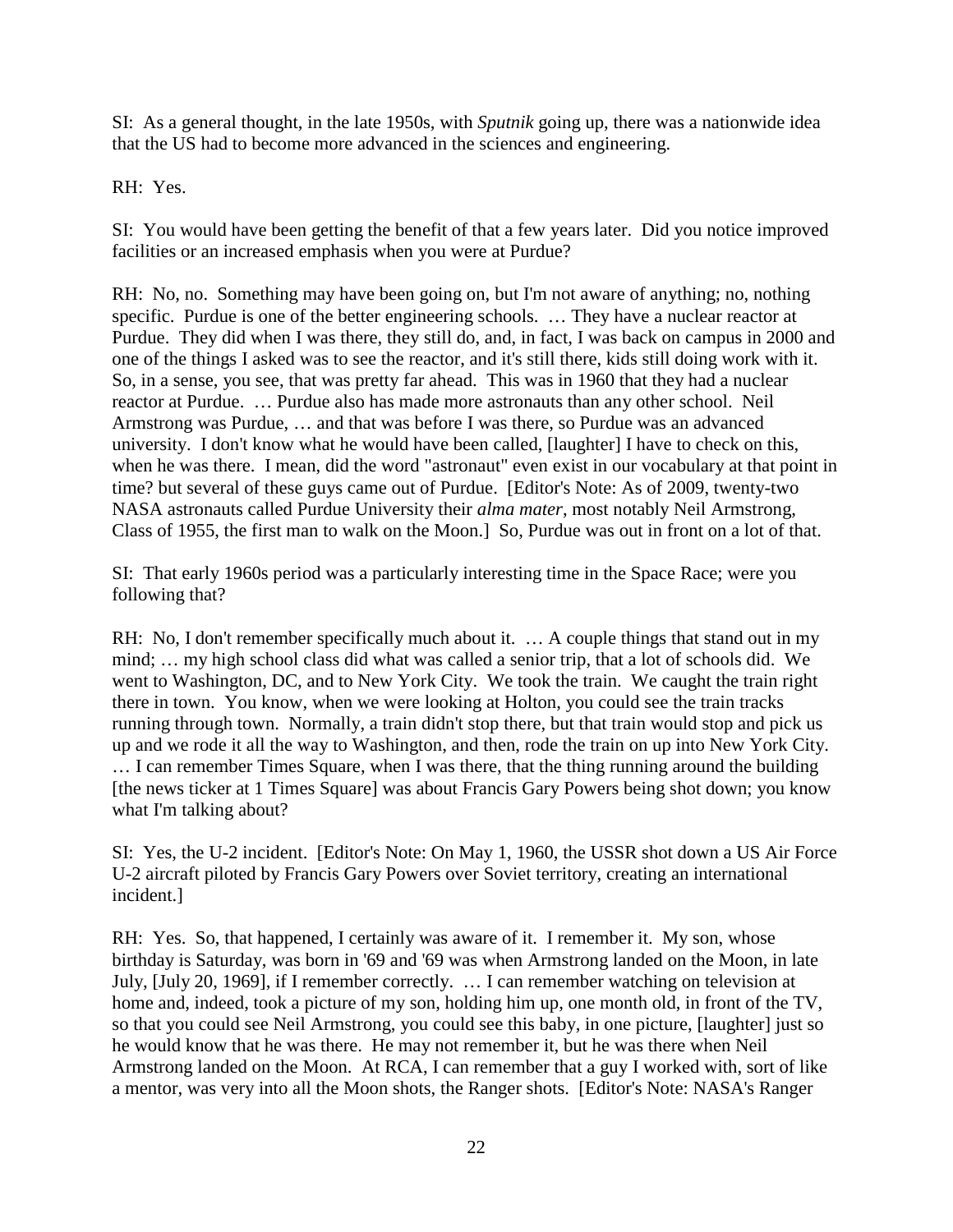series of missions, running from 1961 to 1965, aimed to take and transmit back to Earth images of the Moon's surface.] … During the working day at RCA Laboratories, we'd have a TV on, watching those things, watching, and I can remember the Ranger coming in on the Moon, and then, all of a sudden, it goes black, because it has impacted the surface. So, I was aware of it. Did I answer that question?

SI: Yes. I was also curious if, being an engineering student at the time, you would be following the technical aspects of what was being developed by the space program, if they were sharing that information with engineering schools.

RH: No, not that much. I do know that stuff like … our technique of going into orbit around the Earth, and then, leaving Earth orbit to go into Moon orbit, and then, leaving Moon orbit to go to the surface of the Moon, that was something that had been debated, about the best way of doing this. There were some people who wanted to go directly, and I guess that the people who won out were ones who could show that it was easier to do it that way. To go from Earth orbit to Moon orbit would be much easier than going straight from Earth to Moon orbit. The cameras that were used, I can remember a bit about that, because the early cameras were field-sequential color system cameras. I'm going to get into television standards, and the FCC [Federal Communications Commission]. Around 1948 or '49, I'd have to check, the FCC adopted a color standard as proposed by CBS. That was not well-received by the technical community and that was fought and, ultimately, that standard was retracted and there was a new standard, which was the color TV standard that we have even today, the one that's going to get shut down on Friday. [Editor's Note: The CBS field-sequential system was adopted as the standard for color television from October 1950 to December 1953 when it was replaced by the National Television System Committee (NTSC) standard. The NTSC system was later supplanted by the Advanced Television Systems Committee (ATSC) system, a process which began with the adoption of the ATSC standard by the FCC in December 1996 and which was completed on June 12, 2009, in the United States when broadcasters ceased analog NTSC transmissions.] … The way that the CBS color system worked, you'd send a red picture, a green picture, a blue picture, a red picture, a green picture, and, if you do that fast enough, … the retention of phosphors in your eye, that would blend into a color picture, instead of seeing this as three separate colors. The RCA system was integrated from the beginning, where it's pixels that were red, green and blue, instead of a full picture at a time that was red, and then, a full green, but those early space cameras, all, [laughter] even those made by RCA, all used the sequential-field color system, which I found as kind of an ironic twist, that RCA had won the color standard, but that's the way the cameras were that they were putting on the Moon shots.

SI: Was that because of some government standards?

RH: I'm not sure why it was that way, probably for bandwidth savings. I just don't know. I can't remember. I may have known at the time, but I don't remember now.

SI: At Purdue, did you have any opportunity to take any other kinds of courses besides engineering, any electives?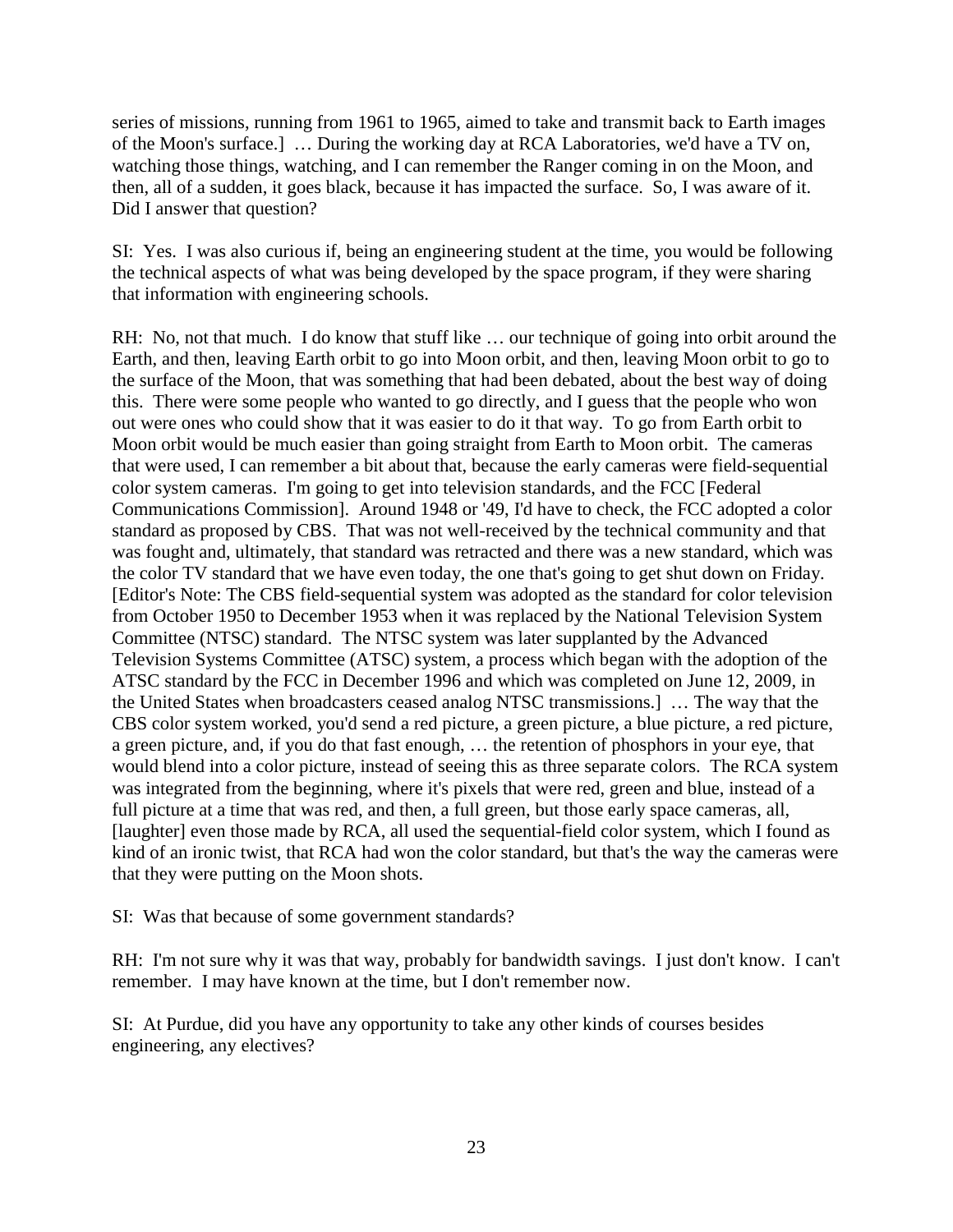RH: A small number. I had some German and I had some psychology courses. English was a required thing, literature, throughout all four years, but the electives, I had to have two electives. My two electives were psychology and German. At the time, I saw little value in them. Today, I think I was wrong, that, actually, probably should have had more, and I have these mixed feelings about things like that, whether the students know what's best for them or not. … So, thinking back to my student days, I would have liked less of, let's call it liberal arts courses. That's what I would have preferred, but, today, I say I was wrong. Also, I've already told you I thought that the courses I was in, the track I was on, was too theoretical. I wanted some more practical stuff and, on that, as a student, I think I was right. [laughter] So, how much do we leave up to students? I don't know. I was right on some, I was wrong on some, the way I look at it now.

SI: Some other engineers, who graduated from Rutgers, who I was speaking with recently talked about this need for some more liberal arts for engineers, particularly the need to learn how to communicate, to write effectively.

RH: Yes.

SI: Which, up until recently, engineers …

RH: Engineers are notoriously bad writers.

SI: You have done a lot of public speaking. I was wondering if there was anything from your Purdue days that led you to that.

RH: No, not really, nope, not from Purdue or Rutgers that set that up. I will tell you that I've done a fair amount of writing and I struggle with it. What I mean by that is that it doesn't come easy to me. I have to work to do the writing I have done. It doesn't just flow.

SI: We can go back to Purdue, but I wanted to ask, towards the end of your days there, what were you looking at doing in your career?

RH: Okay. I was ahead of most other seniors in … going on the recruiting part in the first semester of my senior year. Purdue would bring in all kinds of representatives of different companies and they had interview rooms and, you'd set up appointments to go talk to these people. … If they were interested in you and you were interested in them, they might take you to their place, wherever it was, and most of that was done, though, … early in the second semester, but I started doing it early in the first semester. I was doing it at the same time that kids that would be graduating in January were. That's when they were doing all that, that's when I did it, and I don't know exactly why I did that, but I just wanted to get ahead on that. I can remember, I did an interview with RCA; it was for RCA Laboratories, for the David Sarnoff Research Center. I did an interview with Lawrence Radiation Laboratory; I think it's called a different name now. It's the Lawrence Livermore Laboratory [Lawrence Livermore National Laboratory], but, in those days, it was Lawrence Radiation Laboratory, and I can remember, it may have been Hughes or an aircraft company; I can't remember which one. Take a break again?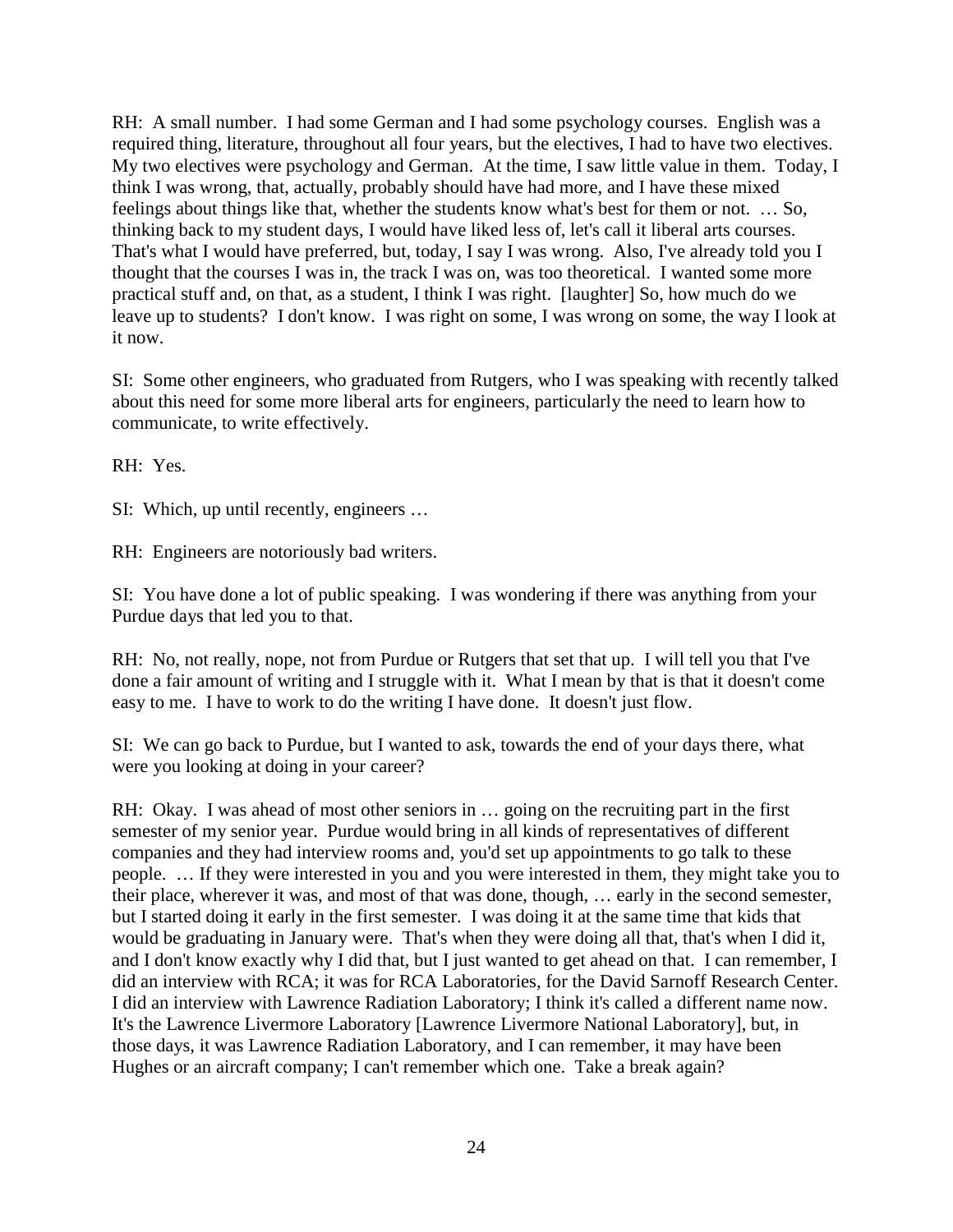### SI: Sure.

# [TAPE PAUSED]

RH: You can turn it on. I brought in my other [Charles L.] Alley-[Kenneth W.] Atwood book, [*Electronic Engineering*]. You know, I've, a couple times, noticed that there is a difference in these two. See, it's the same authors, the same title and they're different, and that, I may have picked up at a library closing or something like that. This one's copyright '62, okay. … I have just the name "R. S. Hopkins" in here, so, I can't tell you immediately if this was from Purdue or if this was from Rutgers, but was this the one where it had …

SI: Yes. That one had integrated circuits in it.

RH: It did. ... Where did I find that? right here, chapter fifteen. ... Are we running?

SI: Yes.

RH: Okay, and let me just see what chapter fifteen was in this book. Fifteen is, "Frequency Modulation;" well, let's see, in the other edition, "Amplifier Noise;" no, the titles are just quite different, "Oscillator Circuits," so, actually, a big revision in the book, big revision in the book between these two. There's no chapter on integrated circuits. So, when this was updated, in the '73 version, it had a lot of things that the '62 version did not. So, see, … I just picked that one up as I was going through and I couldn't tell you why I have this. Another one I picked up, when I was in there just now, *Engineering Electronics*, this, I know, is a Purdue book. … See, that's how I signed books at Purdue, "R. S. Hopkins." That was exactly the same way. Nine dollars and ninety-five cents this cost as a new book, [laughter] and these were both, [George E.] Happell and [Wilfred M.] Hesselberth are both, Purdue professors. ... What's the date on this? copyright '53, and so, obviously, this won't have anything about integrated circuits, and probably won't even have anything about transistors in it. … There's a chapter, "Solid State Electronics;" let me just flip to that page, 461. I'm just curious, because, see, the transistor, invention of the transistor, was late '40s. … Okay, here, they're talking about a Germanium transistor. This is a very early transistor, but, see, that, by definition, would have had to have been very early, because of the timing of this, and, if it was, what did I say, '52 or '53? whatever it was, understand that the book would have been finished writing at least a year, probably, before that. So, anyway, what were we talking about when we broke?

SI: I forget. Were there student chapters of the IEEE [Institute of Electrical and Electronics Engineers] and other clubs for engineers there?

RH: Yes, yes, there were at Purdue and, see, … let me make a big distinction between my Purdue years and my Rutgers years, and then, I'll come back; remember IEEE. … As a Purdue student, I lived on campus. That was my life. I may have had a job to help get me through school, but my life was school. Rutgers was quite different. I had a job at RCA, I went to work and part of my job was to get a master's degree, and then, PhD, so that the whole focus was different. … I lived near where my job was, not where my school was. I was like a commuting student. So, I would drive up for a class and, if I had just that one class, I would immediately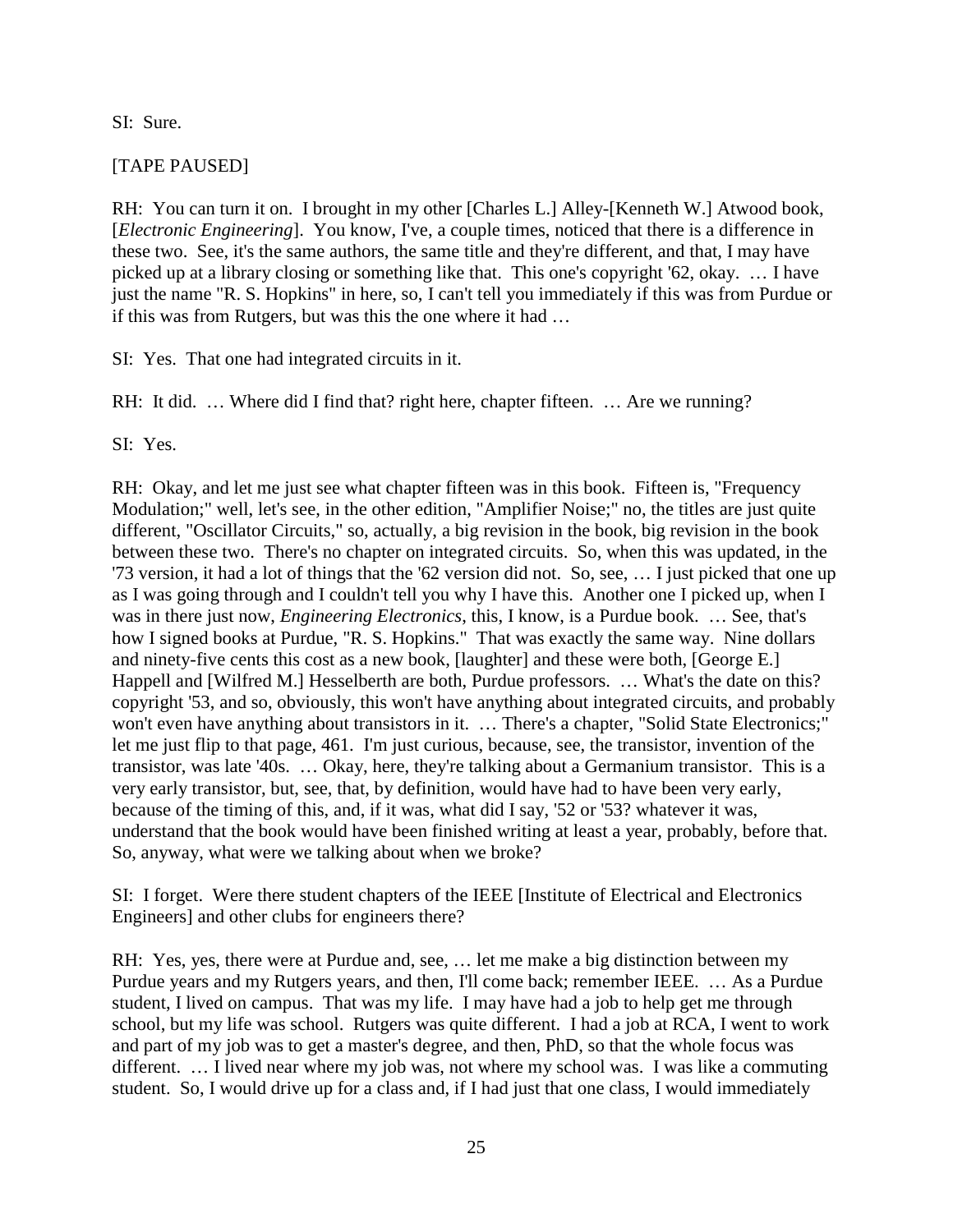leave again. If I had a couple classes and had some time to kill, I would stay in the area, but, … see, I never participated in any student activities of that nature; so, a radical difference then between my Purdue years and my Rutgers years. As a result, the way I look back on things now, I see the two quite different also. The "rah-rah" school spirit exists for Purdue; it doesn't really exist for Rutgers. I like to see Rutgers win basketball, men's or women's basketball, and I will root for them, but not against Purdue, [laughter] but, generally, … the way I see sports, college sports, Purdue is number one, there's just no question whatsoever about that, and, typically, my number two choice will be Big Ten. If Purdue can't win the NCAA tourney, I'd like a Big Ten school to win it. … How does Rutgers fit into that? Then, there would be sort of a conflict. I would sort of root for both. I'm not sure I would root for Rutgers over Indiana University; probably would. I'd almost have to be in the event to know it. I probably would root for Rutgers over a Big Ten school, but not by a lot, but, certainly, if it's not playing Purdue or Big Ten, there's no question that I would be a strong Rutgers supporter, but, see, that comes about because of the total difference in the educational experience. I never went to any Rutgers sports game. Basketball, football, I never went to a single thing, whereas Purdue, I went to many of the basketball games, I went to many of the football games; so, just a total difference in the way I view the two. So, just keep that in mind, as we go along here, that the Rutgers kind of feeling will be totally different from the Purdue. ... Rutgers is much more, in that sense, a professional thing. I was doing that for professional reasons, whereas at Purdue, yes, I was doing it for professional reasons, but it's a lot more than that.

SI: More of a life experience

RH: Yes.

SI: We were talking about the IEEE.

RH: Oh, yes. I remember, back in those days, though, it was IRE [Institute of Radio Engineers]. The IRE and the AIEE [American Institute of Electrical Engineers] combined in the '60s, I believe, to make the IEEE. So, during my college days, it was IRE, and then, sometime later, it was IEEE. ... I may have been a student member of the IRE; I can't remember for sure, may have been, but I did not continue that after I left school. So, if I did, that was only while I was in school. I did become a member of IEEE, later, though, because, in probably the early '90s, maybe late '80s, but definitely early '90s, I decided to become an IEEE member. … I wanted to participate in one of the IEEE committees in Washington, DC, having to do with policy issues, and the reason that became so strong is because I saw a lot of conflicts going on between what I will call the television engineering side and the computer engineering side. ... I did not like some of the things that were happening, and so, I wanted to be a voice for the television engineering side. I have been a member of the Society of Motion Picture and Television Engineers, SMPTE, for a lot longer and, basically, the standards volunteer work that I did was all SMPTE. I really haven't participated in any IEEE standards activities.

SI: As a student in the IRE, what would the student chapter do?

RH: Too long ago, too long ago; can't remember it.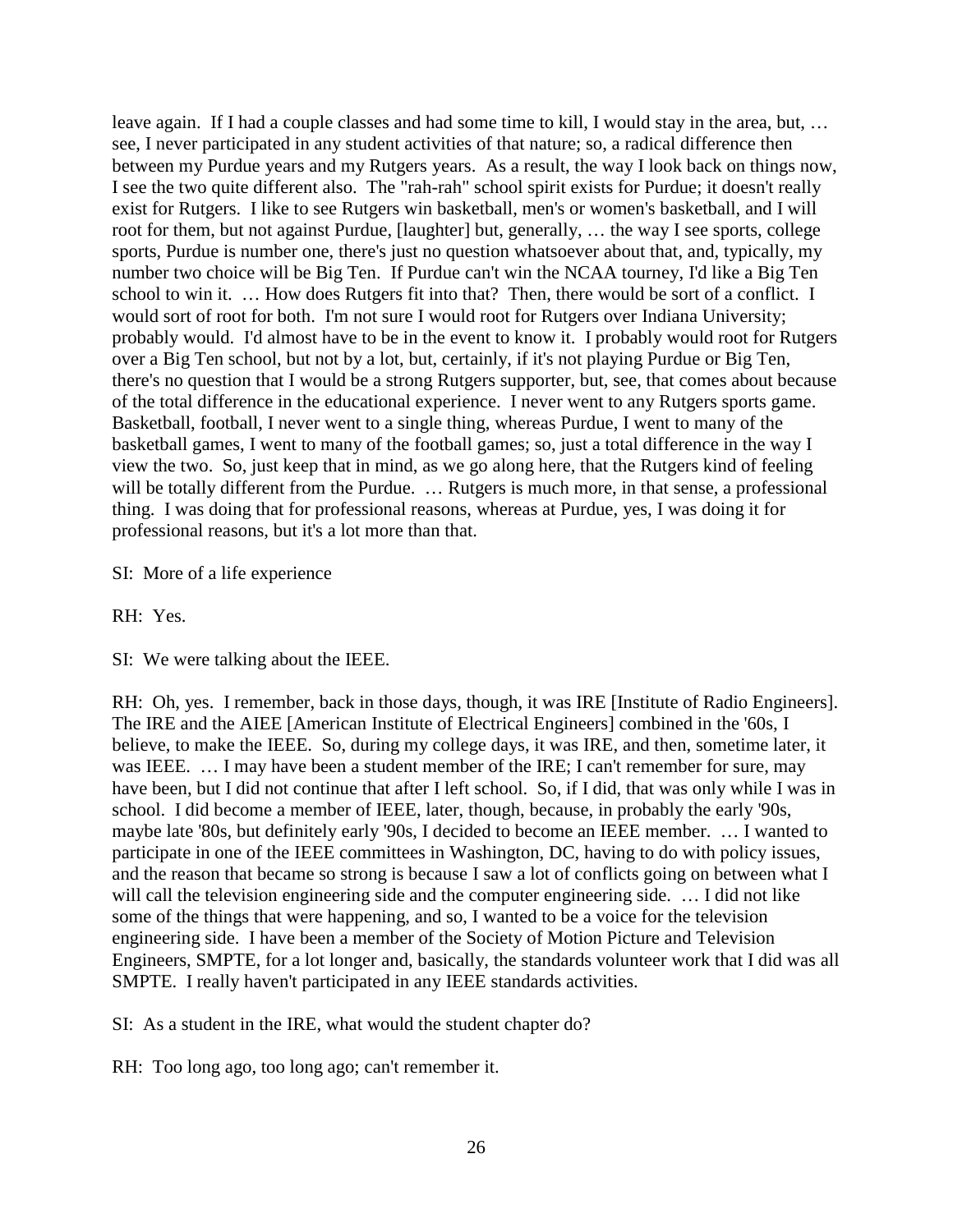SI: All right. You said you had the three job interviews and you went with Sarnoff.

RH: Yes, I took two trips; that's where we were. I took two trips, RCA and Livermore. I did not do the Hughes, or, I don't think it was Hughes. What are the aircraft companies?

SI: Boeing?

RH: It wasn't Boeing. St. Louis, it was in St. Louis.

#### SI: McDonnell Douglas?

RH: I think it was McDonnell. I did not do a trip with them. I did with Lawrence, I did with RCA, I got an offer from both, and, actually, the offer from RCA was 655 dollars a month. ... I believe the offer from Lawrence Radiation Labs was 660. It was like five dollars more, but I saw a big difference in graduate school, where the RCA offer, part of that was that I would be … getting my master's degree. … I mean, that was part of the hiring, because, at RCA, they only hired people with advanced degrees, they did not hire bachelor's degrees, and so, if you came in with a bachelor's degree, it was automatic that you were on this program to get at least a master's degree. … I would be given time off to take the classes, to go to class, tuition would be paid, books would be taken care of. At Lawrence, I could go to graduate school, it would be the University of California, probably, but I'm pretty much on my own. It would have a tuition refund kind of thing, and I can't remember, specifically, would it pay a hundred percent or half? or this or that, but it was sort of like, "You pass the courses, and then, you'll get a refund, and you do it at night," and stuff like that. So, there was just no comparison whatsoever between these two jobs on the future education. So, no question which one I was going to do. … I went to RCA in the fall semester at some point and, actually, I then went to Lawrence. It was approximately over New Year's. I don't know if it was exactly over New Year's, and it might have been, but it was that time of the year. It was during the ... Christmas/New Year's break, and I already had an offer from RCA, before I even made the trip to Lawrence, and so, I wanted Lawrence to get on with it and, if they were going to make me an offer, do it, because I didn't want to keep stringing RCA out, but there was no question which one I was going to take. ... I did do the RCA one, obviously, and going to school was part of that, and so, that was part of my job. … During my first couple years, I went to Rutgers, I worked three days a week and I went to school two days a week, and that's pretty much the way it would break down, full day of work or a full day of going to Rutgers. Later on, things didn't work out quite so conveniently that way and I would go up and take a class, and then, come back and maybe go back to the office. So, it's sort of like, if I wasn't in school, I would be at the office, nominally, work three days, go to school two days. Then, for the PhD, I competed in an RCA Laboratories contest, I'll call it, to get a scholarship, and I did get something. They had two different kinds of awards they would do. One was clear, out and out, called a scholarship and the other one was called a doctoral study award and, here, you could go to school full-time for one year. … The reason for setting it up that way is, most schools had a residency requirement and, typically, it was two semesters residency, and so, I satisfied that and, during the time I'm in school, I get half pay, which is not bad. I would go in and work during school vacations, I would work in the summer, but, when classes were going on, I would be a full-time student, and that was for two semesters that I did that. Now, I may have had some other classes that I took here and there and I would just go as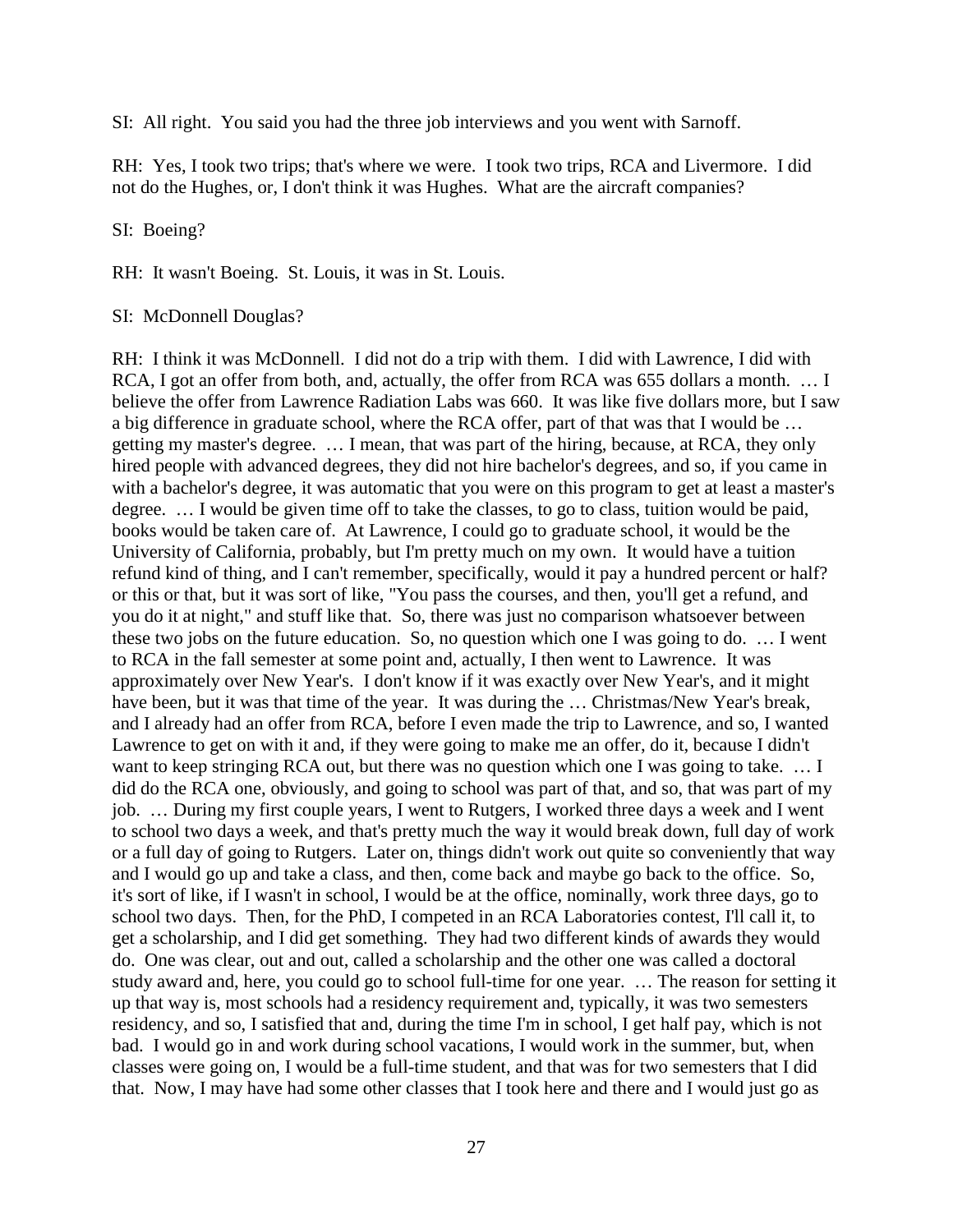needed to do those courses. … So, that's how I got the degrees, the master's under that first program of go to school two days, work three days, and then, the master of philosophy; the master of philosophy, is that a degree that Rutgers still awards? Do you know?

SI: I am not sure.

RH: Basically, the way I define it, actually, I used to put it on my resume; do I do that now?

SI: You did write down that you earned it in 1968.

RH: Let me have that sheet just a second.

SI: Sure.

RH: I want to look at one thing. I used to put an asterisk and define what M.Phil. was; I don't do that anymore. I did that once upon a time and that footnote would say something to the effect that it's a degree conferred by Rutgers for students … with exceptional performance who have not yet fulfilled the requirements of the doctor of philosophy, or something like that, and, basically, master of philosophy, the way to look at it was a PhD without a dissertation. So, some schools have a degree called doctor of engineering, and that's typically what a doctor of engineering will be. There was no dissertation, you did all the coursework, and that's sort of what a master of philosophy is from Rutgers, with one exception, and that is there's a high grade requirement. I can't remember what it was, but it was like you had to have a 3.5 or higher, or something like that, I can't remember. … I wanted the PhD from the beginning, but my attitude was pretty much, "If I can get a degree along the way, take it, because I may never end up with what I want, so, take what you can get when you can get it." So, I had all three; I got the master of science from Rutgers, I got the master of philosophy in Rutgers, and then, the PhD from Rutgers, and all that was paid for by RCA. I didn't pay any of the tuition or books, and that's something that I don't think many people were able to do, and I don't think anybody does anything like that now. RCA ended up with some difficulty on that, though, because, too often, what would happen is that, see, by the time I got my PhD, I would have been on a certain salary track and somebody being hired with a PhD would invariably be hired at a higher salary than what I was making, because the increases that you would get yearly would not be as great as the jump of somebody coming in fresh with a PhD. So, one of the things that happened was, they had people leave. They'd get the degree out of working for RCA, and then, leave, because they'd get paid something more somewhere else. … I thought that RCA was making a mistake by not paying them more and recognizing that they had the degree, but RCA took a different approach, because they did tighten up on that and you had to sign agreements that you wouldn't leave and this and that, but that didn't affect me. That was some time after me, but it was the kind of program that you didn't see very much, but I was very lucky to have been able to do all that.

SI: Did you have a choice in where you could take your degree?

RH: Yes. Some people went to Penn, Princeton, Columbia, I think maybe Drexel, but I wouldn't swear to it. I think Drexel might have been one of the schools, and I can't remember if there was a formal relationship that existed with all those schools, but I know that Rutgers was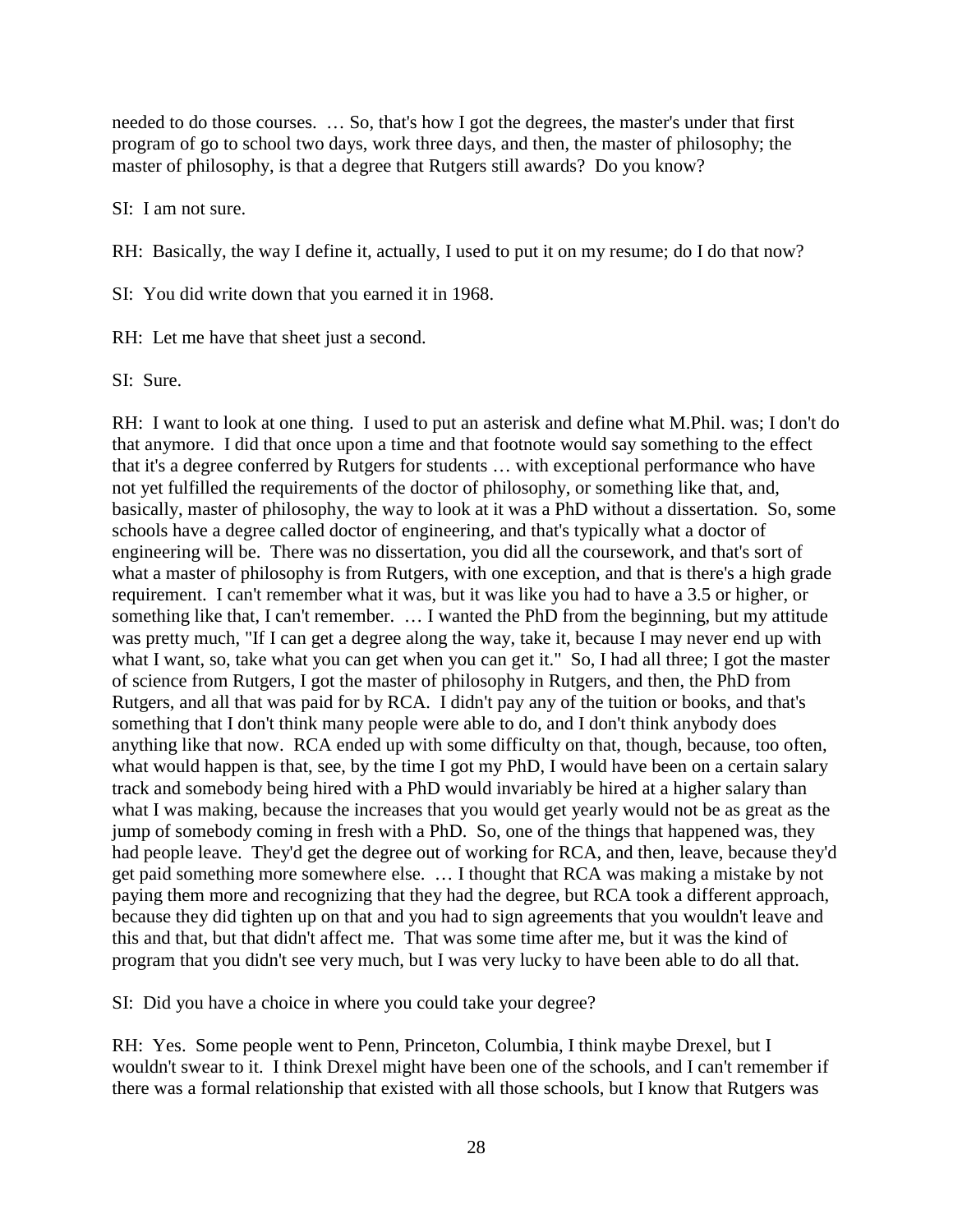very oriented toward the professional student, I mean, somebody who was already working. … So, they would have classes at night and they were very flexible, because so many of the students, enough of the students, were in a kind of environment where they had to be flexible if they wanted them to be a student.

SI: You moved to New Jersey in 1964.

RH: Yes.

SI: You started right in at Rutgers.

RH: Yes, that fall. I started working for … RCA in the summer, June or July. I graduated June 1st, I got married on June 6th, and then, immediately left Indiana, driving, rented an apartment in New Brunswick on Easton Avenue for about five weeks. … That was a weekly rental, and then, got an apartment in Princeton and lived there … from say July-ish, late July, early August, until December '65, so, that was a year-and-a-half, when I bought a house in Hightstown, New Jersey, and then, lived in that house until my wife and I split. … Then, I've lived in different places after that, but my kids stayed in that house in New Jersey and went to Hightstown High School and that's where they graduated.

SI: I actually live in Hightstown. Where was the house?

RH: Oh, in East Windsor Township. If you're on US 130 and you go south, you cross the Princeton-Hightstown Road, then, a little bit farther down, you could turn right and go in and there's a school back in there.

SI: Kreps [Melvin H. Kreps Middle School].

RH: Kreps, yes. Okay, there's a community right there, the older community at Kreps, Brooktree. …

SI: That is interesting. My aunt actually taught at that school.

RH: At Kreps?

SI: Yes.

RH: … My kids both went to Kreps, and then, to Hightstown High School.

SI: When you started at Rutgers, you mentioned that you had to take these classes that were kind of a repetition of what you had already done.

RH: Yes.

SI: What was your focus in graduate school?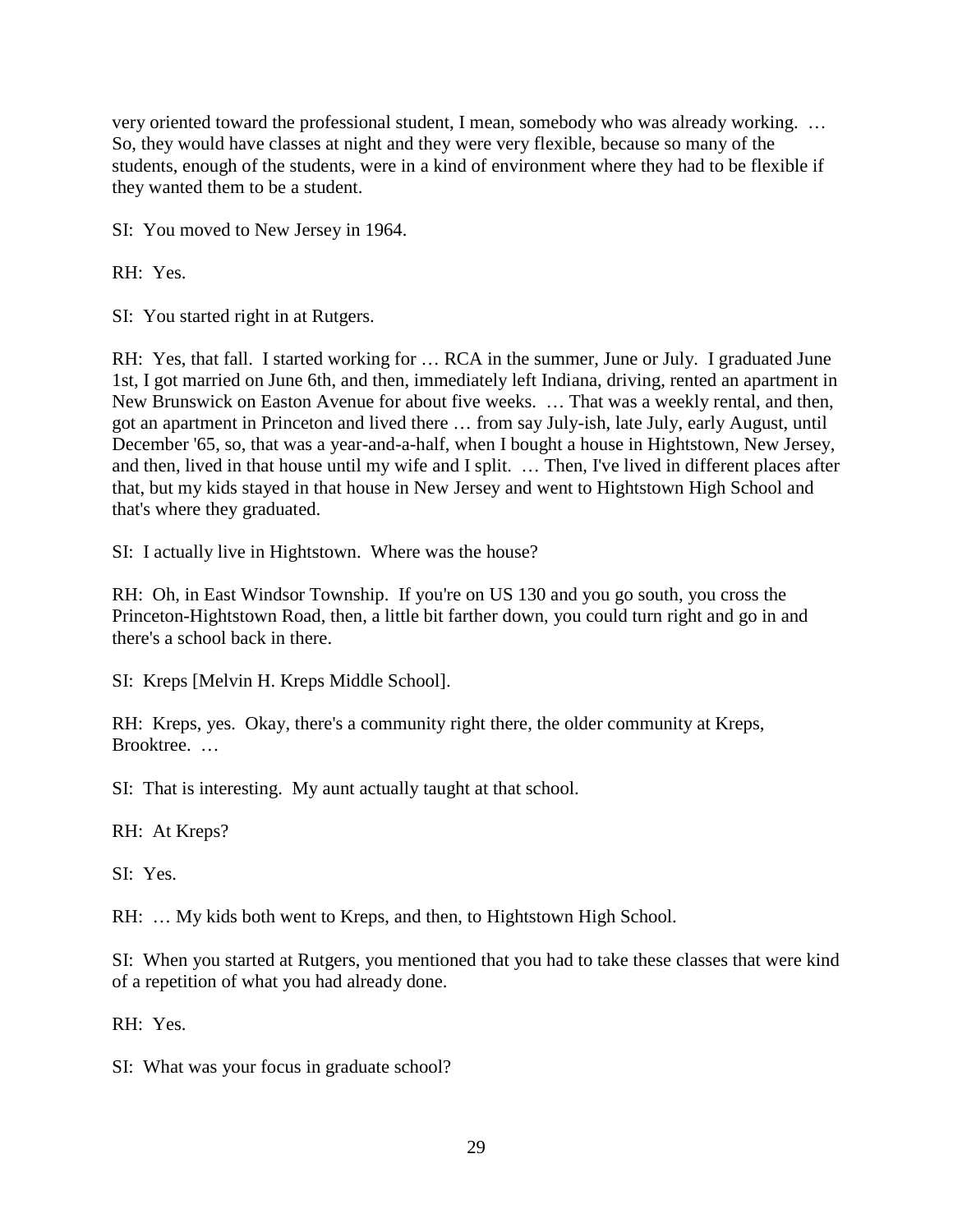RH: Solid-state physics. This was going back to what I had done earlier at Purdue on the R&D option. … I had both theoretical courses and practical courses, and that was true at Rutgers, also. I had a combination of both. … Some of my courses at Rutgers were through the Department of Ceramics. You know, ceramics, you think of vases, but this was physics, crystals, ceramics. … Everything was through the Department of Electrical Engineering, but I had many of these other kinds of courses in solid-state physics. In fact, … it may be that all the solid-state was taught by other departments, not electrical engineering, and I can't remember for sure. I had a Professor, Ed Della Torre, who had some of the physics-type courses in electrical engineering, and he left. He was my PhD advisor and he left, went to a school in Canada. Normally, I can think of it; right now, it doesn't come to the tip of my tongue. He's no longer there. He's at George Washington University now, because I've seen some IEEE papers with his name and I did a search on that and, sure enough, he was the guy that was my professor at Rutgers. … So, I had already done a lot of my work on the dissertation and had to get a new professor. … I wanted somebody who would let me continue the work I was doing, rather than having to start all over again, and, if I remember correctly, it was Professor Donald Molony that agreed to that, in Electrical Engineering. James L. Potter was the head of the department. Professor Sylvan Fich was, the one who sort of seemed to be. Although he wasn't the head, he sort of ran things, it seemed; do you know what I mean? [laughter] He was always the one you'd go to talk to about what you've got to do.

SI: What about the facilities at that point at Rutgers? Did you have access to what you needed to work on?

RH: Yes, but I didn't do much work there; I can't remember any laboratory-type courses I had at Rutgers. I did at Purdue, I even made transistors at Purdue, but that was one of my accelerated courses. I can't remember any kind of laboratory stuff at Rutgers. I think it was all bookwork, lectures, studies, … but, see, it was recognized I was doing work at RCA. … The dissertation, all the experimental work I did, was at RCA. It was not at Rutgers, it was at RCA. In fact, let me grab something; I'll be right back.

SI: Sure.

[TAPE PAUSED]

RH: … This is [my thesis](http://rhopkins.us/drbob.tv/documents/MPhil_Thesis.pdf) for the degree of master of philosophy, and it was under Professor John Sauer, who was in the Department of Mechanics, even though I was in Electrical Engineering.

SI: Did they have second readers then?

RH: I don't know what that is.

SI: Another professor who examines your thesis, in addition to your primary advisor.

RH: I don't remember anything like that, this was related to some work I had done at RCA, one of the projects I was on about negative resistance in semiconductors. … Basically, well, not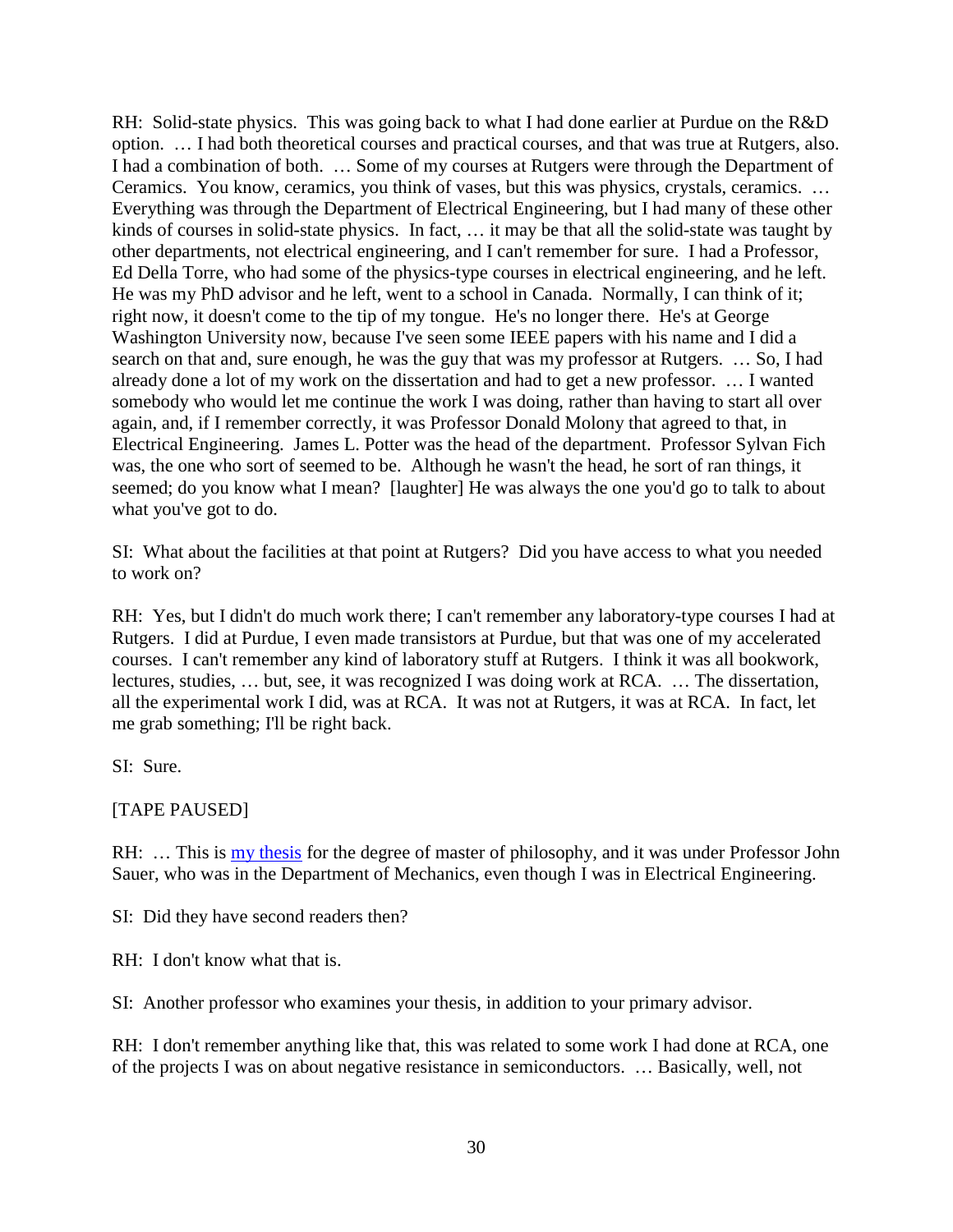basically, this work was all done at RCA and this is on thesis paper. That was for the degree of master of philosophy. …

SI: What was the upshot of the thesis?

RH: [Editor's Note: Dr. Hopkins mouths that he does not recall.] [laughter] I whispered that because I'm not sure I want it known that I don't remember. … I was working with indium antimonide and how it would behave. Under certain conditions, it would have a negative resistance. Normally, the way materials work, if you put a voltage across some object, current will flow. If you make the voltage higher, more current will flow. If you make the voltage higher than that, even more current will flow. Well, now, with negative resistance, what happens is, you increase the voltage and the current gets less, and that's an unstable situation. … This curve that I have here [\[Figure 1-5 on page 26 of the thesis\]](http://rhopkins.us/drbob.tv/documents/MPhil_Thesis.pdf) is an example of it. You see how, … normally, it would be a curve that moves in this direction only, but, here, you see, it's gone backwards.

SI: Yes.

RH: ... That's the negative resistance portion. Now, generally, what'll happen is, it'll try to snap either to this state up here or this state down here, rather than stay in this middle state, but, if you do certain things, you can constrain it to stay in here. … If you can keep it in that regime, it will have a negative resistance and there are certain things that you can do then because of that. ... Anyway, I don't think anything ever came of using this material as a negative resistance, but it was a theoretical thing I was observing in the material. ... I'd have to read it; I can't remember. Now, I believe that I have this on the Internet; I don't know if you've looked at [my website.](http://rhopkins.us/)

# SI: Yes, I have.

RH: ... I believe that this is one of the things that I actually have online. I think all of my theses are there. Let me just check and see what I have done, because I believe that, a number of years later, I scanned them and I have them there, scanned; [papers, interviews, dissertations,](http://rhopkins.us/drbob.tv/documents/Robert_Hopkins_Publications.htm) I have two. I think there was some sort of a master's paper; I don't have that on there. I'll have to check and see if I still have a copy of it, because I think I wrote some sort of a paper for the master's degree, but I can't remember for sure. This is the master of philosophy thesis, here's the PhD dissertation, this is the original and, see, this is even a signed copy, … under Professor Don Molony, … and here's Fich, Potter, Darrell R. Morrow, and I can't make that out at all, Walter Wellington or something like that, these were the guys who signed it. ... I put the signed page online and, actually, I'm on the Internet here. This is not just on the computer; I'm literally looking on the Internet at the moment.

SI: For the record, for people who will read this on the Internet …

RH: Yes, see, it's got the photocopy of this page on there, yes.

SI: Your website is **RHopkins.us.**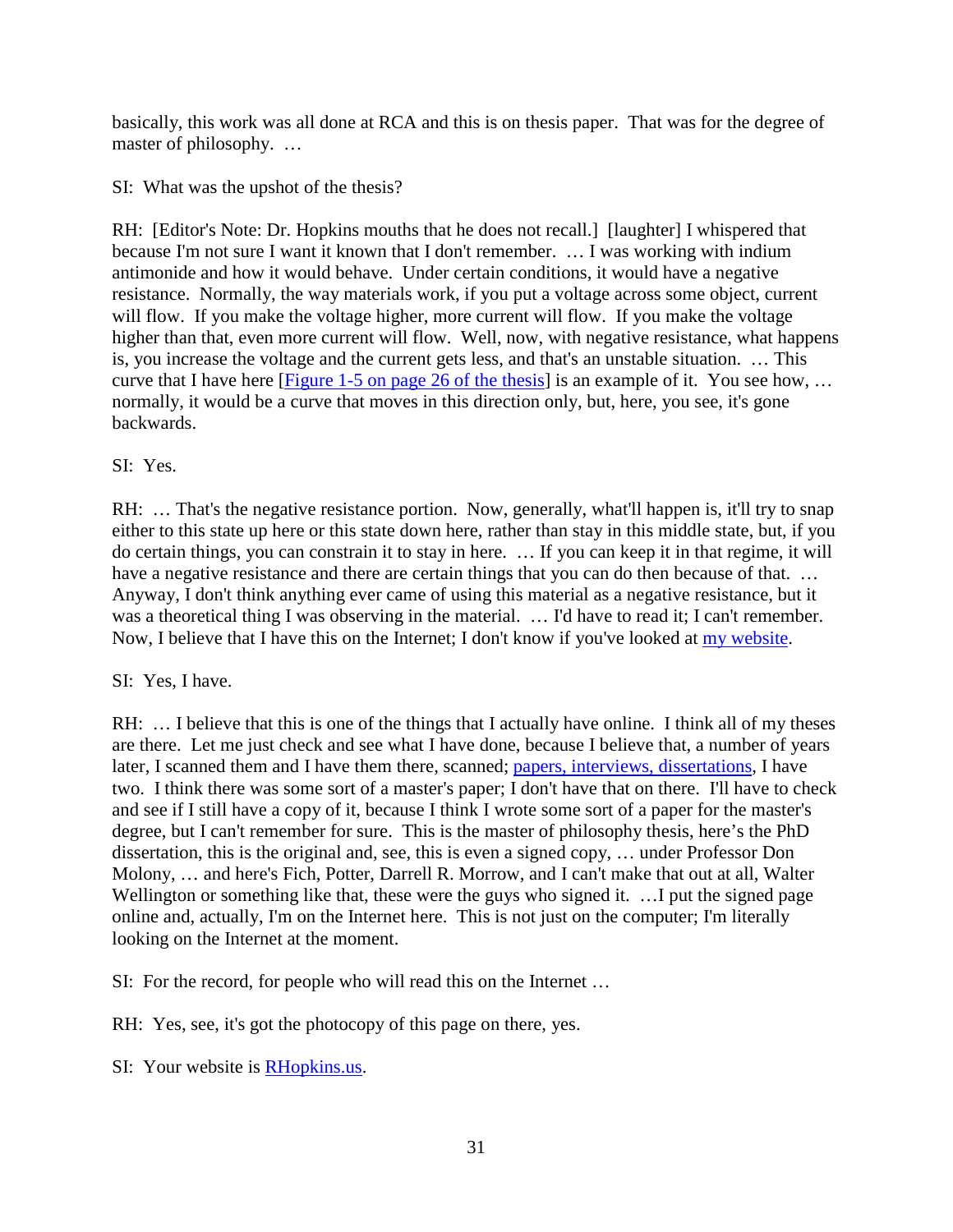RH: Yes. I'd usually give the one that's [DrBob.tv.](http://drbob.tv/) I like that address, but [DrBob.tv](http://drbob.tv/) or [RHopkins.us](http://rhopkins.us/) both take you to the same page.

SI: All right. There will be many things that we will not cover in this interview that people can look up on your website.

RH: Yes, yes. I have put up many, but not all, of the various papers I have written, speeches I have given. Wherever I have an electronic copy, I have put it up, and I've even spent some time, like this, [the dissertation,](http://rhopkins.us/drbob.tv/documents/PhD_Thesis.pdf) scanning it. I can scan a paper copy to have an electronic copy and put it on my website. I can remember, I had finished up my work on this pretty quickly with Professor Molony, after I had transitioned over to him, and I came in one time and gave him my paper. … I can't remember how long it was, but it wasn't that many pages, and I can remember him holding it in his hand, like he's seeing how heavy it is, and it just wasn't heavy enough. "Not enough pages; you've got to do more than this. [laughter] You know, give me some more stuff, give me some background, give me this, give me that, but you've got to have more than this," and so, I think it ended up being, how many? Not counting the appendix, it's how many pages? and this is double spaced, fifty-four pages. If you take out the references, it's fifty-two pages, and, if you take out the title page, it's a little bit less than that. Is there a table of contents here? Yes, there is; there's an introduction and basic theory of the MOS transistor, and that's probably stuff that I added to satisfy Professor Molony, and then, the real meat of it is chapters four, five and six. I did make measurements. That was done at RCA. … Notice that part of the equations are hand-drawn. Some of this is typed, this would have been a typewriter doing this, but some of it, like the square root, I think that's all drawn by hand. The figures that are in here were drawn by the drafting department of RCA Labs. I did the sketching of it, but, then, they would have made the formal copy that was used and, indeed, … this is an RCA Labs technical paper, 1970. It was the sixty-fifth technical report in 1970 and it's got a different title page, the abstract of the title page says, "This paper was submitted as a doctoral thesis at Rutgers University on May 1, 1970." So, … this was the formal RCA paper. The thing that I have scanned is not a copy of the RCA version, but the actual Crane thesis paper copy that was done through Rutgers. [Editor's Note: The RCA version is noted on Dr. Hopkins website, in the "Publications" area under the "Company Private Reports" heading, as "'High Frequency Y-Parameters of the MOS Transistor,' RCA Laboratories Technical Report, PTR-065 (also Ph. D. Dissertation for Rutgers University), June 18, 1970."] My recollection is that there were two copies of the paper. You had to have two; one would be signed for your own personal copy, … a second would be signed and would be the copy that the school kept. So, presumably, somewhere at Rutgers, on some shelf somewhere, is a copy of that, but it's much easier if you just go on the Internet.

SI: Yes. Tell me a little bit about the dissertation. First, what was it like to work with Dr. Molony? What are your memories of him and how he worked?

RH: Well, understand something I've told you already, that I have trouble remembering things long ago, and even a lot of this falls into that category. … I really have difficulty remembering any specific things, but what I can, absolutely will, say was that I was very happy that Professor Molony accepted the work I had already done and would let me continue it, because I was really afraid that with Professor Della Torre leaving that I was going to lose everything, have to start all over again. That could have been a serious problem. Would RCA have supported me for a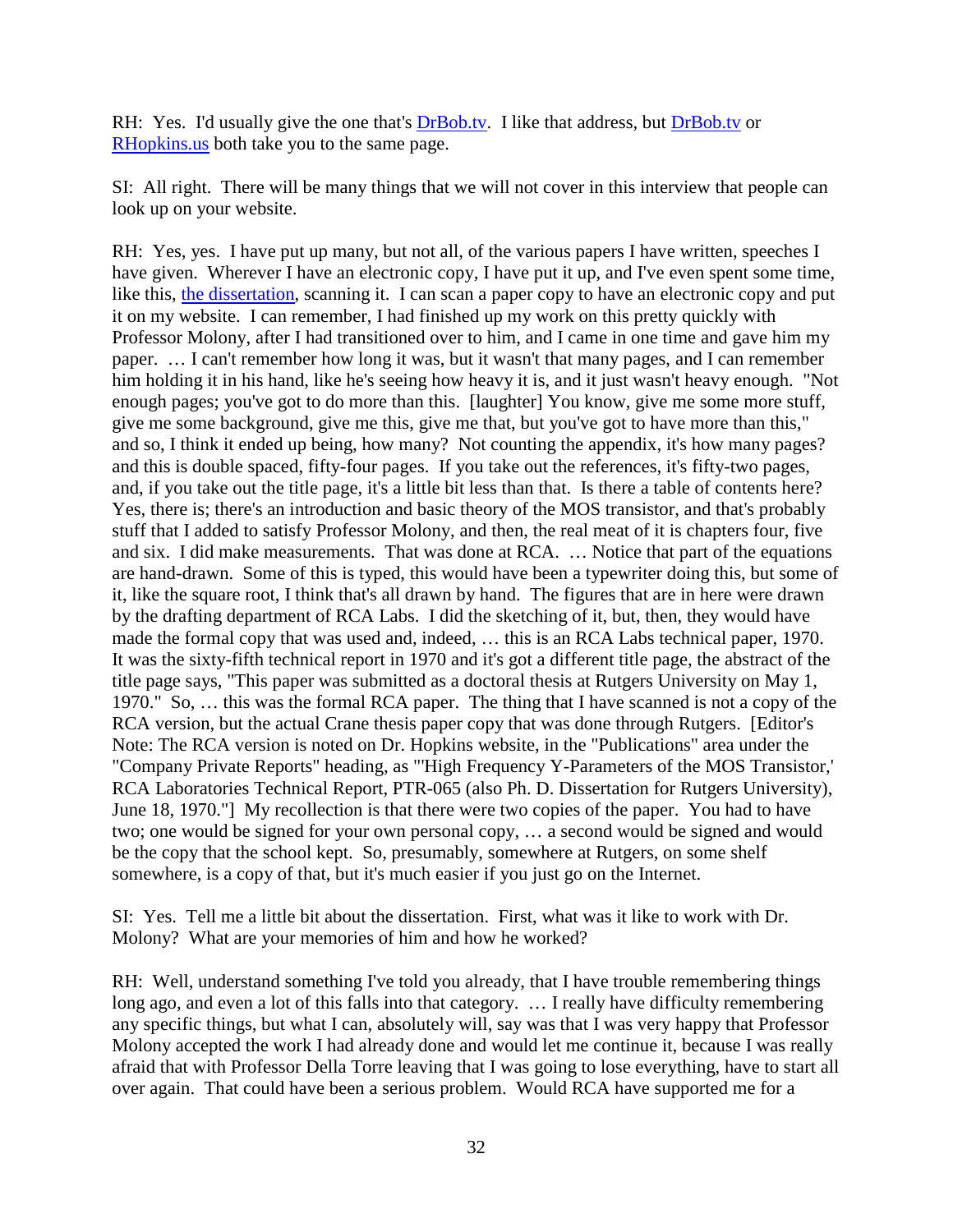restart of doing something else? So, I was extremely grateful to him and that's the thing that will be more significant than anything else to me, my gratitude for his letting me continue the work I was already doing.

SI: You mentioned that the master of philosophy work, the thesis work, dovetailed with your work at RCA.

RH: Yes.

SI: How did that come about? Does RCA give you this assignment, and then, you go to your advisor and say this is what you are working on?

RH: Okay, the way I was hired at RCA, … it was assumed that I would get a master's degree and, during the first year, I would be on, I think it was three different assignments, each of four months, where I would go to different parts of the laboratories to do different kinds of work. … The paper for the master of philosophy was actually one of those four projects. Now, I would've done the project long before I needed it for the master of philosophy degree. So, it was already done and I then incorporated that and wrote it up in terms of treating it as a thesis. The PhD one was quite different. This is a project that I made up and did specifically for that purpose, but it was a project that would satisfy Rutgers, or Professor Della Torre, and a project that would satisfy the people at RCA, that was something worthwhile for me to be doing. … I had a friend, Joe Burns, that had done some work. He was at Princeton. … I'm sorry, he was an undergraduate at Princeton, and then, did graduate work at Rutgers, … you notice that the title of mine is "High-Frequency Y-Parameters of the MOS Transistor." There are four different Yparameters. Joe concentrated on two of them to explain the physics behind it, a model for the transistor, and I wanted to take the other two of the four parameters, which are generally less important. The two he's doing are the ones that … really make a transistor action. The two that I'm doing are ones that are really more like parasitic or negative effects, instead of the positive effects that you get from a transistor, so I'm taking those other two parameters and trying to substantiate what they are, doing measurements. … See, … in some of the curves that I had here, where there were four on a page [\[Figure 7-5 on page 78 of the dissertation\]](http://rhopkins.us/drbob.tv/documents/PhD_Thesis.pdf), Joe worried more about these two guys right here,  $Y_{11}$  and  $Y_{21}$ . I worried more [laughter] about these two over here,  $Y_{12}$  and  $Y_{22}$ .  $Y_{11}$  and  $Y_{21}$  are the ones that you really take into account most when you're designing a circuit, but these two,  $Y_{12}$  and  $Y_{22}$ , you can't forget about them, because they limit the positive effects that you can get from the other two. … So, that's what I was concentrating on, and it came about partly because of Joe's work. In fact, do I mention Joe's work in this? Let me go to the actual thesis, I gave an acknowledgment, "Dr. J. R. Burns to be thanked for stimulating discussions." … Well, I haven't found where I mentioned Joe's work, … but there's no question that's what I was doing, I want to go to the references I have at the end and see if I referenced Joe's thesis. Oh, here, in the conclusions, "Burns suggested in his PhD thesis that the output admittance of the MOS be studied because of," blah, blah, blah, and so, that's what I was doing, the stuff that he had said should be further studied in his thesis, and that's the first of my references. It's "Transit Time Effects in the MOS Transistor," his thesis from Rutgers in 1968. Did I answer your question? The master of philosophy thesis was based on work I had already done at RCA; the PhD thesis, dissertation, was based on work that I would do at RCA.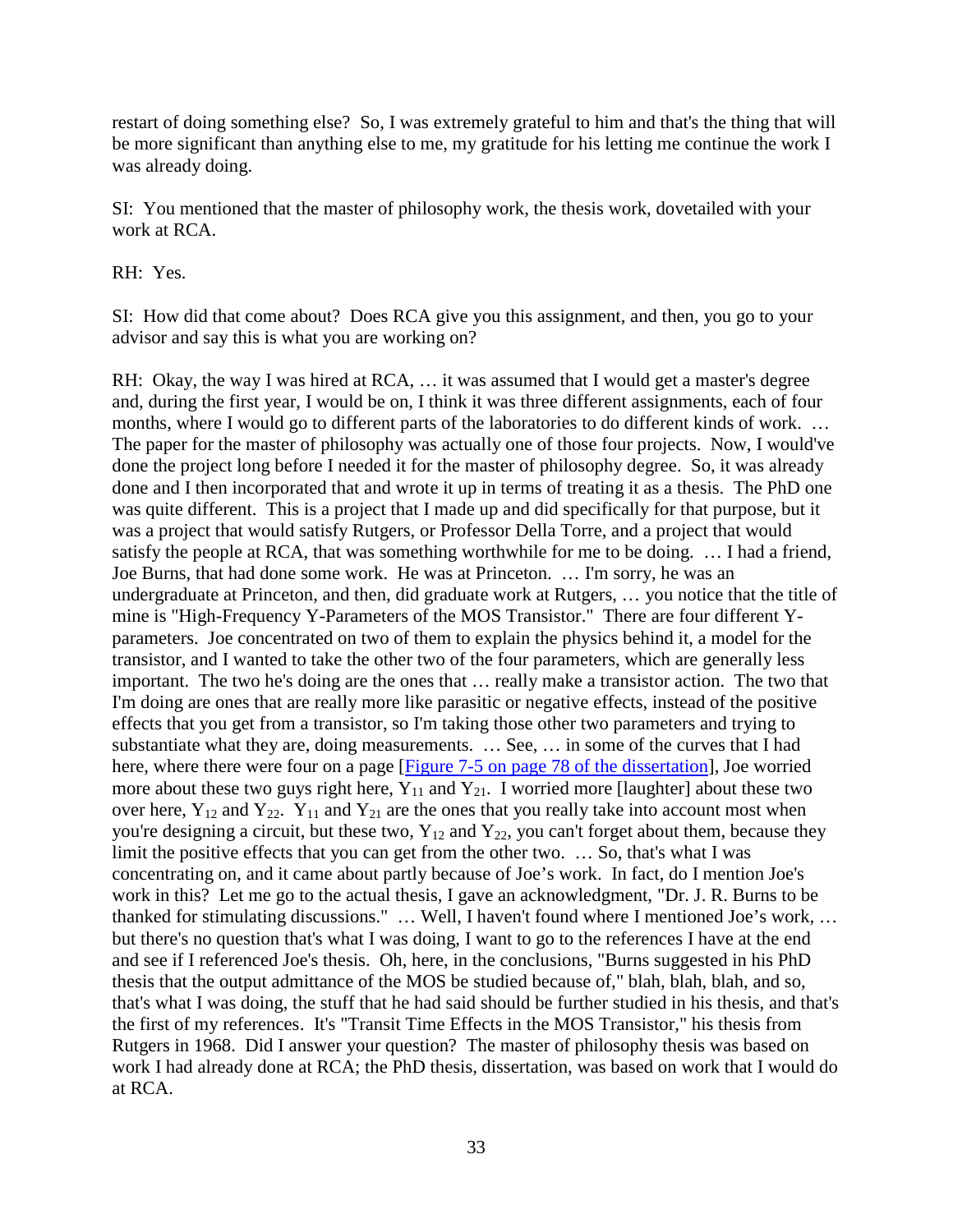SI: When you started at RCA, you mentioned that you would go to these four different areas, one of them being the work you would do in your graduate studies.

RH: Yes, I sort of dropped off on that, yes. One of those four was working with the guy that I have mentioned was sort of like my mentor in many ways, and the Moon shots. That was one of the areas they were working on, high-resolution storage. … Some of the kind of stuff I was doing was using a laser, focusing it down to a small spot and recording stuff on a disc for highdensity storage, and work in that area became the RCA videodisc many years later. Second year …

SI: Was that SelectaVision or something else?

RH: They called it SelectaVision. SelectaVision, actually, was two or three different things. One of them was this thing, [laughter] … but there was a videodisc that RCA sold in the early '80s for a few years, and that disc absolutely came from some of the work that we were doing. Second area was working with Paul K. Wiemer on thin-film transistors. I was using indium antimonide to make transistors. A third area was the microwave group, and that's where I was doing some of the negative resistance work with indium antimonide. So, it's interesting, two of my projects were associated with indium antimonide, but doing totally different things with the material. Then, after finishing those cycling things, I went back to the first area, which was working with the high-density storage people, that was the systems research lab. Even though … all my studies had been oriented towards solid-state physics, with RCA, I kept moving back into systems areas and stayed in systems, and specifically TV systems, for all of my career, one way or another, even though I had all of this physics type of background; go ahead.

SI: Who was the man who you said was your mentor?

RH: Bob Flory. He worked for RCA Labs for many years, went to school at Cornell. … I think he had at least a master's degree. I don't think he had a PhD. … I've run across him many, many times over the years, even after I left RCA.

SI: Tell me about going into systems, television in particular.

RH: Okay. … After I finished the PhD work, I had moved off of this high-density storage to do the dissertation, and then, after that was done, … some other guys were doing some work that was a silicon storage tube. … This was a device that, originally, was to be a silicon vidicon. A vidicon is a device that you focus an image on the faceplate and it affects the charge of the material that's inside the vacuum of the tube on the back side of the faceplate, and then, if you … do an electron beam scanning of the back side of the faceplate, you can read out the image that was on the faceplate. Light, bright light and dark light, hitting the faceplate causes different charge characteristics to occur in the material on the back side of the faceplate. With an electron beam, you can read out those different charge characteristics, which then gives you an electronic image. One of the things they found, though, was that the tube … had too much lag. … When you scan out an image, you want there to be no remnant charge pattern left, so that in the next, say, sixtieth of a second, you can have a whole new picture and you totally discharge that in the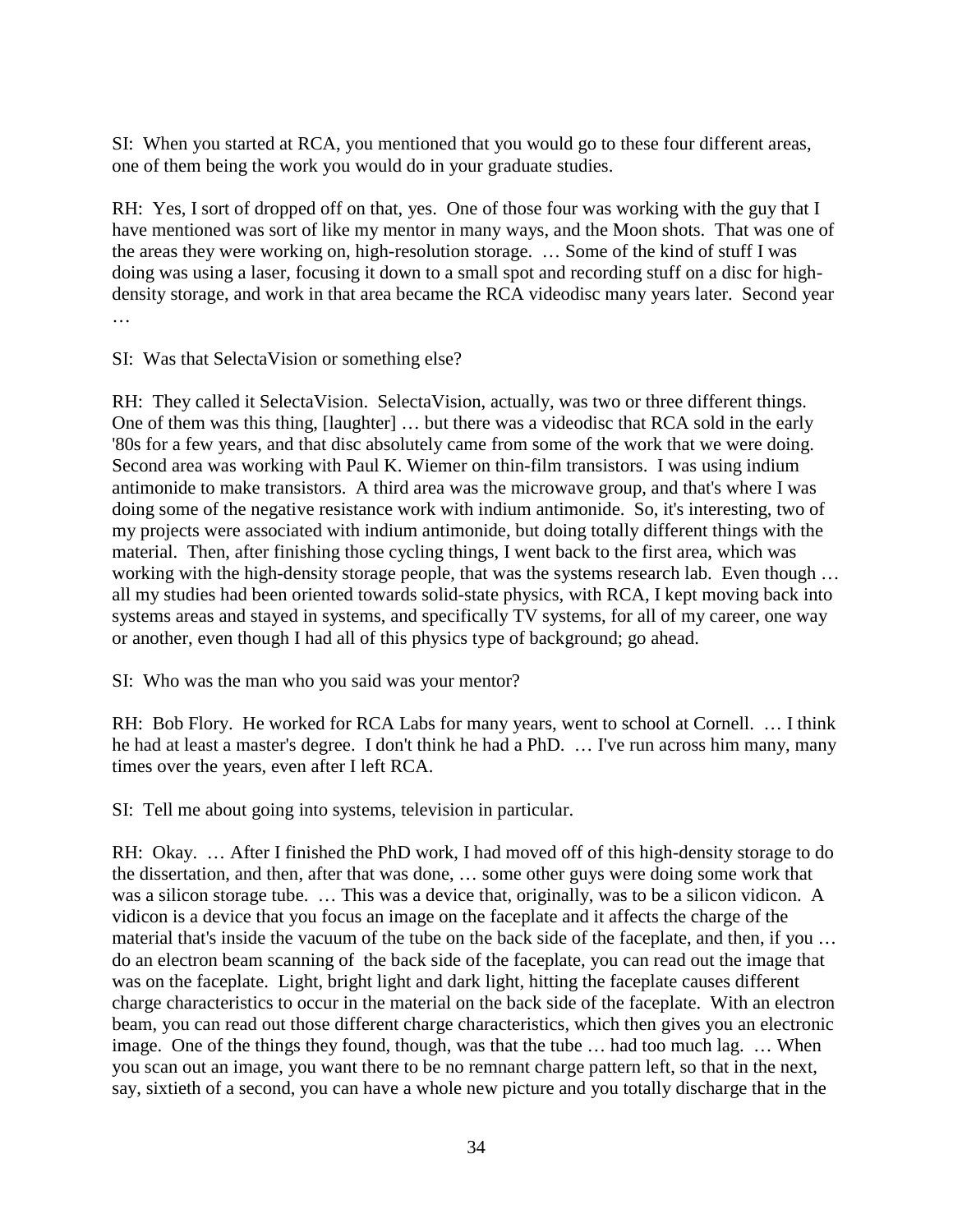scanning. Now, if the tube has a lot of lag, instead of having zero percent of the previous image left, you might have five or ten percent of the previous image left, so that you get smearing from one frame to another. If something's moving across the scene, you don't see sharp images of the object moving across. It's smeared, because of the lag in the device, and, indeed, they found that they could do things to make the lag even greater, great enough that it would actually hold an image, even as you scanned it, the image would stay there, these guys were using the tube then as a storage tube. … You could also read the image in as an electronic image using the electronic beam. So, you could have a light image that you would read out or you could store an electronic image on it. … I got interested in that because of slow scanning. I had this idea that what you could do is take the picture that was stored on this tube from a live camera, read it out in a slow manner and actually send the data through a telephone line. … Then, using one of these tubes at the other end, you would build the image up, and then, once you have the entire image there, you could read it out like a camera tube, to put it on a monitor. Did that make sense, what I was saying?

#### SI: Yes.

RH: Basically, … store an image, transmit it slowly across a phone line until you have the full image here, then, you could see the full image at the other end. Now, it sounds a lot like facsimile, because that's basically what facsimile is. You have a piece of paper, you scan that, send it across the phone line, then, reconstruct it at the other end, but this was doing it using television cameras and television monitors instead of using facsimile-type scanners. … This became of interest to a different division of RCA and they made a product, didn't sell a lot of them, but they made a product. … One of the clients they had was the People's Republic of China and one of the significant things I did, this was in 1972, you may remember from your history book, you're not old enough to have been there, but President Nixon went to China in 1972. … This was the beginning of a thawing of the relationship between the United States and the People's Republic of China. I was there. I was there before Nixon, I was there while he was there, and then, I was there after he left. One other guy and I had gone with this equipment that the Chinese had bought. We were installing it during the same time that all this was going on with regard to Nixon. ... RCA had a contract to put a satellite earth station in Shanghai, Western Union put an earth station in Peking. … Then, while Nixon was there, there were TV images coming back to the US, before those two earth stations went in, that was not possible, but there were images coming back during Nixon's trip that people in the United States could see. … I was part of that overall communications team that went to China to do these installations. That was certainly a systems-type project. It may have come about because of some unique physics of this silicon storage tube, but that wasn't really my involvement. My involvement was taking the data off of one storage tube and getting it onto another one and doing it in the very limited bandwidth of a phone line. …

SI: What was that experience like, going to China and setting this up, being one of the first Americans there?

RH: Oh, that was a totally different kind of thing, and, if you go to my website, which I'll bring up here, again, one of the things that I've done in more recent times is, I've added a line across the bottom. See, here's <u>[my Route 66 motorcycle trip](http://rhopkins.us/Route66/)</u>. That's that daily log that I was keeping,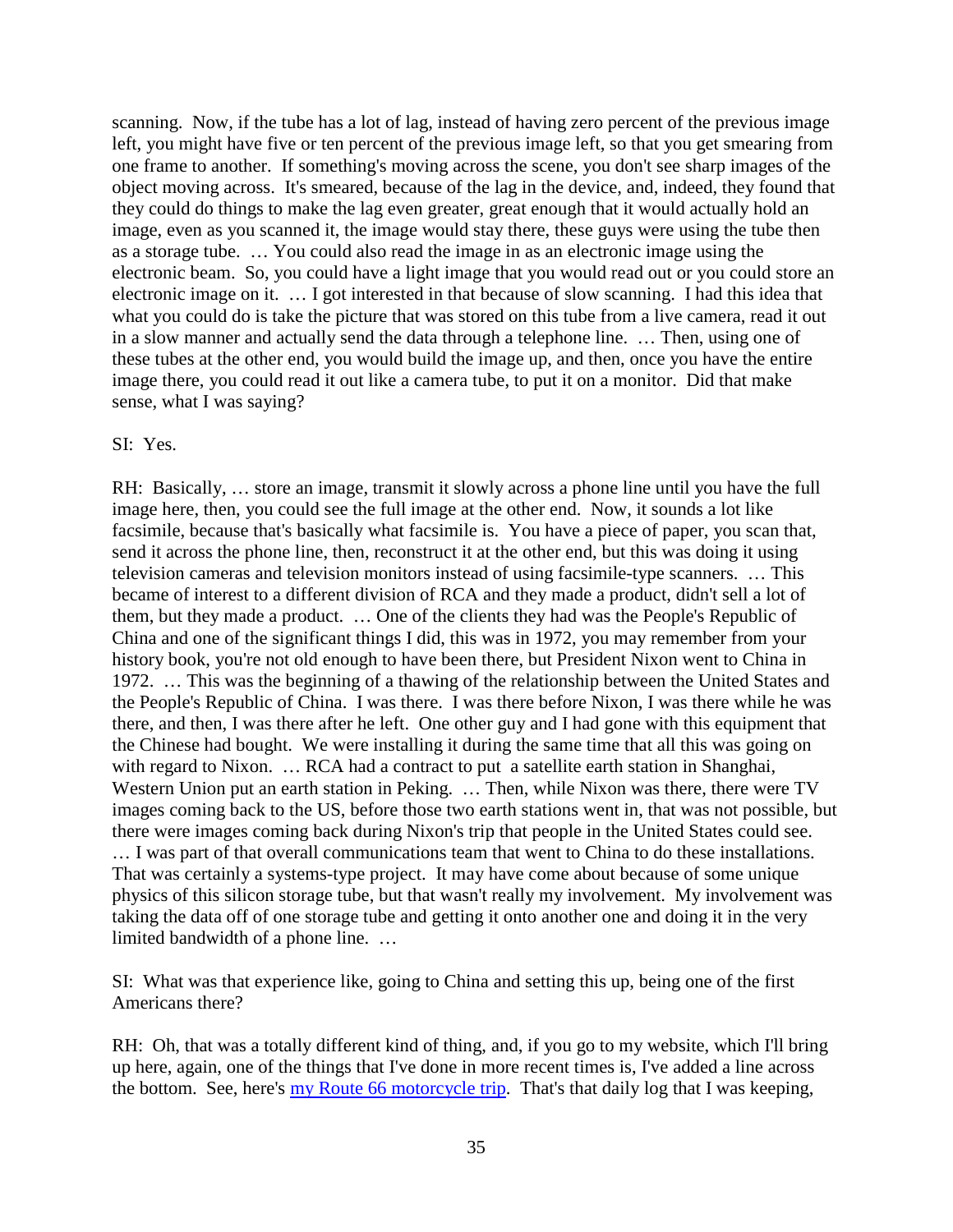and [my father's slides](http://rhopkins.us/slides/) that I said I have been scanning, and I have many of [my own slides](http://rhopkins.us/mypix/) up there now. I've scanned many more slides than I have up, but here I have all [my China](http://rhopkins.us/mypix/disk02/)  [pictures.](http://rhopkins.us/mypix/disk02/)[March 1972, Roll 1 through Roll 18] … This was the trip by train getting into China, and then, the train ride into Canton. We flew into Shanghai, and then, this is the Huangpu River. … This is one of my favorite pictures [Roll 7, Slide 7203g-16], actually, because you see the ancient …

### SI: Sampan?

RH: Sampans [a wooden, flat-bottomed Asian boat] and junks [an ancient Chinese sailing vessel] and modern boats here, side by side, in this river. It's amazing. The equipment that we took [Roll 7, Slide 7203g-25], see the TV camera right here? it has its case off, a TV monitor, this is all the power supplies and the circuitry to run the storage tube and the slow scanning stuff. The Chinese were interested in this because … they could take something that they had Chinese characters written on, stick it in front of the camera, send it to somebody else real quick and, in one minute, you'd have that picture at the other end, like a facsimile, but more versatile because you can point the camera at a blackboard, but you can't do that with a fax machine. With facsimile, you have to have a piece of paper. That's the equipment that we were doing this with. This is the earth station that was put in [Roll 17, Slide 7203q-01]. This was a temporary earth station and it was done at the airport, and here is *Air Force One*, sitting at Shanghai [Roll 17, Slide 7203q-02]. [laughter] … One other picture I have here was my passport [Roll 17, Slide DSC 1970], because, see, China and the United States did not have any kind of relationship. They did not recognize our passport. You had to have a visa, but they can't put a visa in a nonexisting passport and my passport, to the Chinese, was non-existent, and so, this is actually my visa. It was on a separate piece of paper. [laughter] … A paper clip would hold that to my passport.

SI: Were you briefed beforehand by the State Department?

RH: No, no, we had very little prior knowledge; very little outside knowledge existed of China at that time. We were pretty much on our own. … It was an exciting thing, but a little bit frightening also, because we really didn't know what we were going to be facing. It was unknown; so, very exciting, but very unknown. There were very, very few Caucasians, virtually none, in China, and I can remember, any time we would go walking, there would be throngs of people following us, because we were strange. We were different, we looked different, a very, very different kind of situation.

SI: Did you always have Chinese security with you or somebody following you?

RH: In Canton, we did not. We could walk around and we were there just in transition, spent a night there going in and a night there going out, and, in Canton, we were not restricted at all. In Shanghai, they did not want us going out. We were always chaperoned. One day, Dennis and I, though, we decided we were going out on our own and we did go looking around, but, then, we went into this store. … All of a sudden, all of a sudden, who showed up beside us but our chaperone. [laughter] So, somehow, he found out we had left the hotel and he found out where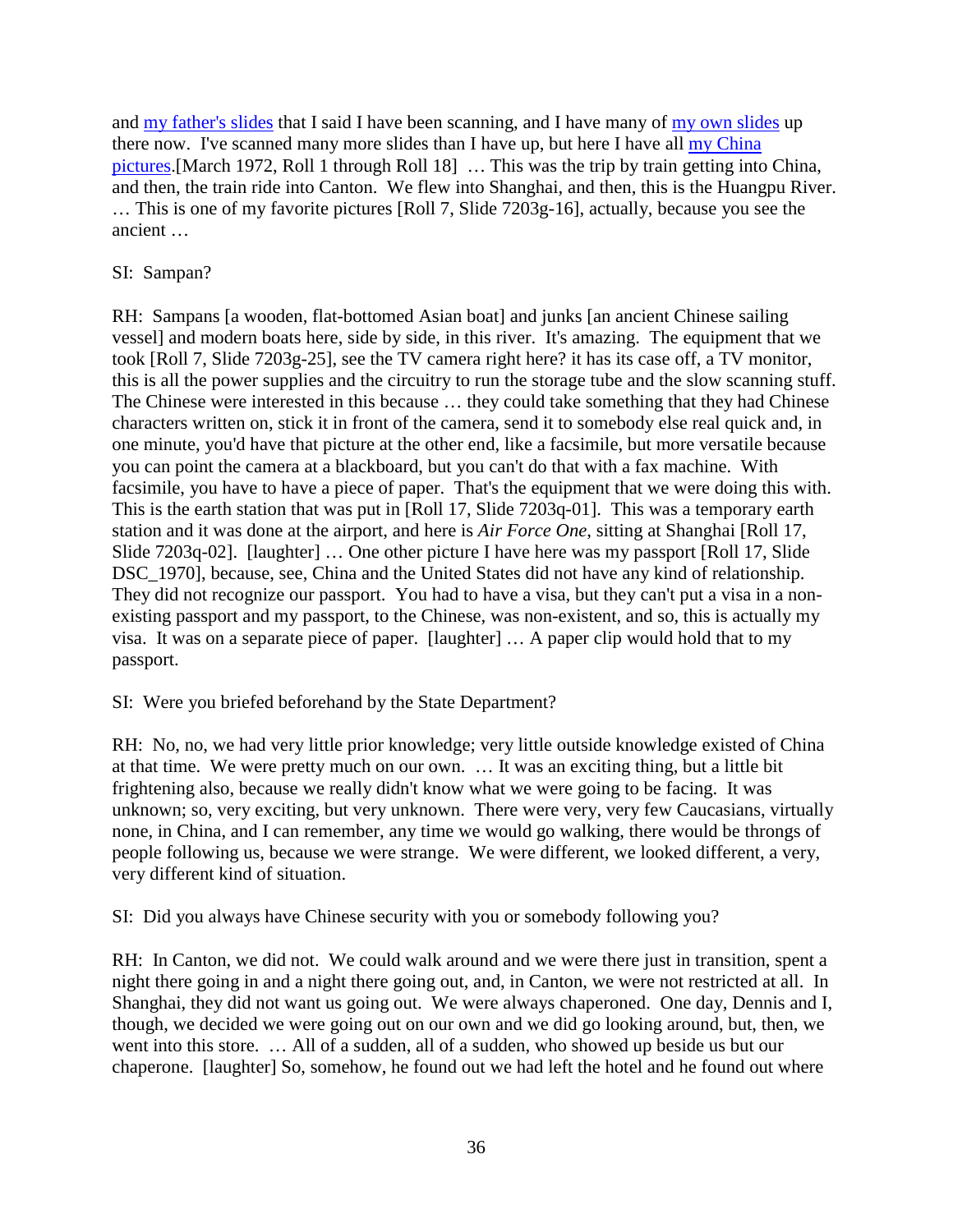we were and, suddenly, showed up with us, and he scolded us a bit, … "It's not safe to be out." I don't know why it's not safe, but [laughter] I don't think they wanted us out on our own. …

SI: Does anything else stand out about that trip? Did you have any interaction with the Presidential entourage?

RH: No, but one of the things that we did was, we went to a place called … some of the touristy things that we did were the same that the Presidential party was doing. … One of the specific things I can remember; let's see, where do I have it in here? … Right here, okay; we were in this place called the Industrial Exhibition [Roll 8, Slide 7203h-34] and, a camera crew was doing something here and you can see this person right here is on camera. … On the next picture, we're looking at him close up, and you're a little young to know him, but that's John Chancellor, who is deceased now. He was the anchor for *NBC Nightly News*, or something like that, and, apparently, a group had just come through here and he was still doing some taping for the news that night. … We came across him and met him and talked to him a little bit. So, that was the only real interaction that I had with that other part of the group, but, see, we were basically all doing different things now. One other thing I have, that I did, I brought home and still have a Chinese newspaper, … and this is a large paper. It's probably about this tall, and this was Nixon meeting Chairman Mao and Zhou Enlai and that was in the Chinese daily newspaper [Roll 16, Slide 7203p-28], just like we had stuff in our newspapers here. … I had the Chinese newspaper while I was there, so, obviously, I knew what was going on, but we were on different tracks, let's say.

SI: This is going to sound like a very dumb question to you, but the device that you were working on, that you installed in China, was that kind of the beginning of digital television?

RH: Not really, ... but you've given me a good segue, because this was an analog device and I was using analog techniques to read out and send through the phone line and reconstruct at the other end. It was all analog. One of the problems, though, of the storage tube was that the image did decay. What I said earlier was that it … had too much lag to be a good camera tube. But, it didn't have enough lag to be a long-term storage device. You could only count on a picture lasting for maybe fifteen minutes, half an hour at most, and it would just gradually decay until there was nothing left. … It's like the contrast, you might have a good difference between black and white initially, but that difference between black and white would gradually erode until there was nothing left. … I decided that it would really be good to have a digital storage device instead of an analog storage device, and so, I, on my own, started a project of replacing the silicon storage tube with a digital memory. … I can remember, I used 1K shift registers, takes a lot of them, 1K means one thousand, one thousand bits. Compared with today, in a computer, what would you have, four gigabytes, or maybe more? That's a million times [laughter] more storage in this laptop computer than what I was talking about, a million times more storage. I used only three bits per pixel, so, it was eight levels, not very much. You could see the difference in the levels. It's not fine enough, between different levels, but I designed my own analog to digital converter, to take the analog video signal and make it into a digital signal, stored it in this digital memory made up of 1K shift registers, and, as long as you kept the power on, the picture would stay there. … Then, because of this work that I was doing, another division of RCA … became very interested in what I was doing. That was the broadcast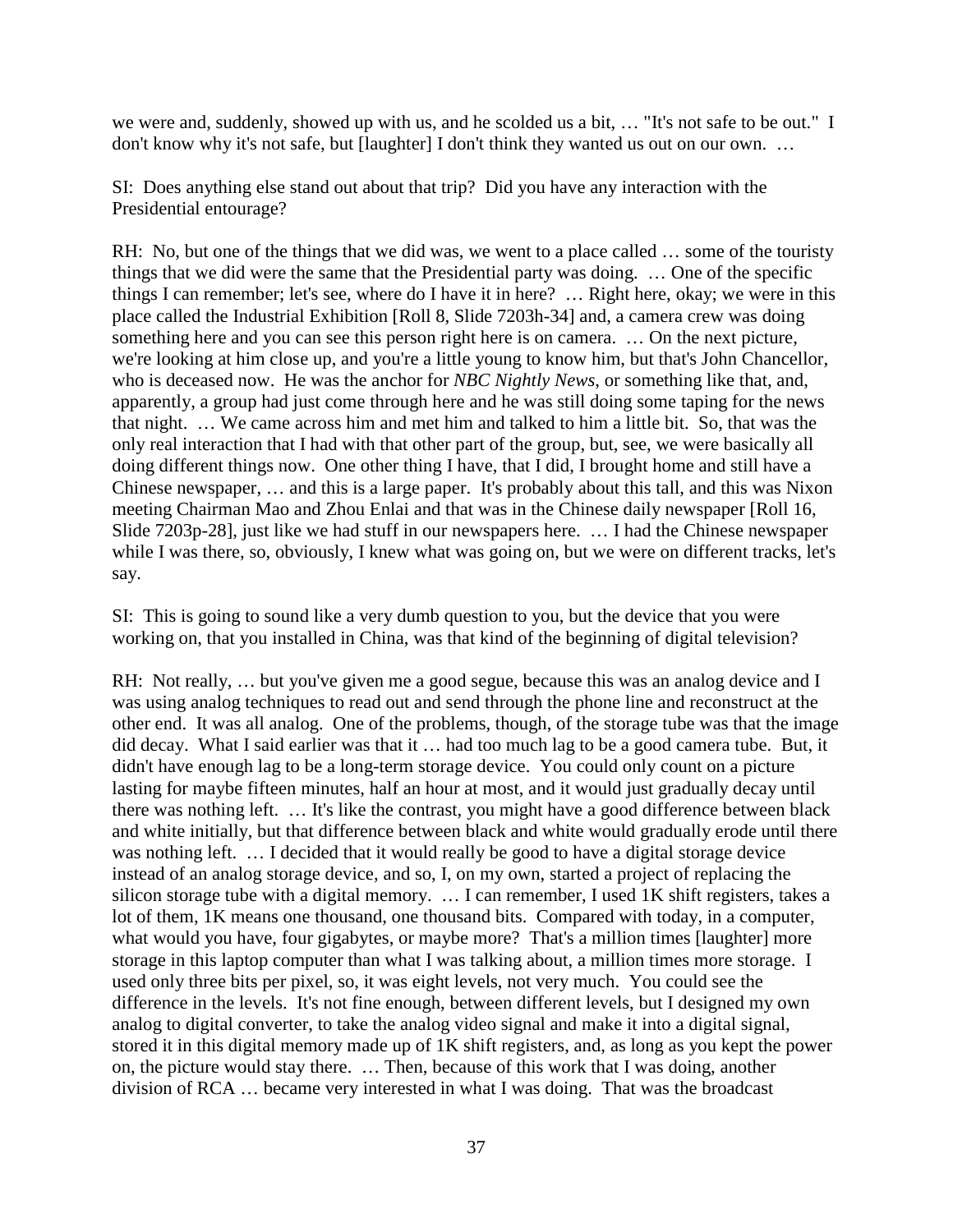division, and they were wanting to do something similar, and so, they invited me down to help them design this device. They called it a synchronizer. Today, what many people would call it is a buffer, a frame buffer. … Back in the old days, when a TV station would switch from, say, local news to network news, the picture would always roll. You may never even have seen what I'm talking about, but the reason the picture would roll is because everything has to be synchronized very tightly in time. ... When you're doing your own local news, then, you switch to network, which is coming in remotely, that's a different timing clock. Now, what you could do for your studio is lock it to that network, but there were a number of disadvantages of doing that, and where you really saw the disadvantage was in the early days of electronic news gathering, because somebody could be out with a camera somewhere and doing live reporting, sending that back to the station. Well, the station could not simultaneously lock to the network and lock to this remote camera, and they may have different remote cameras in different places. So, they couldn't do this. Any time you would switch from one of these things to another, the pictures would roll until it resynchronized with the new image. What you would do with this frame synchronizer is run the studio, the local TV station, on a clock, and then, anything coming in, like the network feed coming in, you would put it into this one-frame buffer. … Suppose that the network was half a frame out of synch with you; then, the synchronizer would read the images into this frame store and read them out according to a different clock, so that you're delaying the network feed coming in somewhere between zero and one-frame. You could do that with any of your remote cameras that were out in the field somewhere, ENG [electronic news gathering] cameras, put them through this box to run a zero to one-frame delay to make it come out synchronized according to the studio. … So, this was a very desirable device for TV stations, to be able to get away from this synchronizing problem that they all had, and so, I was invited to join … with the broadcast group in designing this new product, which I did do. … Then, after about a year, I was on loan from Princeton Labs, they made an offer for me to actually come down and be the head of the group that was doing that work, which I did do. I should point out that I had already done something like that before with RCA, because I was here in Florida for a while, and that was associated with the Video-Voice equipment, which was the silicon storage tube slow-scan project. The division of RCA that wanted to build that, they were going to build them here at the RCA Palm Beach facility, and so, I was here for a year-and-ahalf, bringing technology from Princeton down here for them to build that equipment. Then, I went back to Princeton and that's when I started working on the digital version, and then, after a year in Princeton, that's when I ended up being a year on loan [laughter] to the broadcast division, and then, a year later is when I transferred into the broadcast division.

SI: That was 1976.

RH: Yes, yes. Let's see, no; … boy, I have trouble remembering now. I'd have to look at my resume. [laughter]

SI: I think you said 1964 to 1976 with Sarnoff Labs.

RH: Okay, so, I guess the year that I was on loan would have been much of '75 and early '76, then, in early '76, like March, is when I was … offered the position in Camden, which I took, yes. So, it was in '75 that I first went to Camden and '76 is when I actually made the transfer.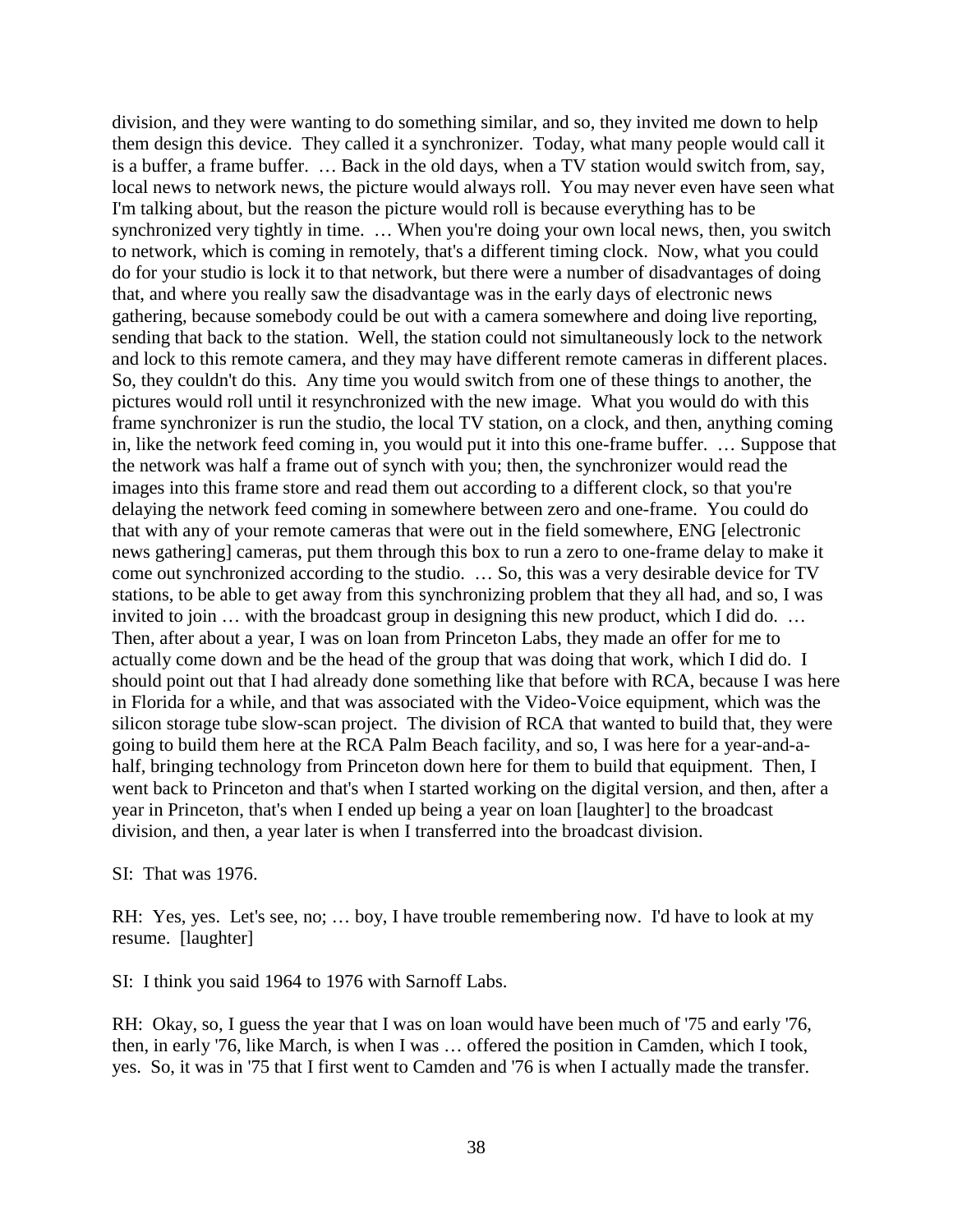SI: At Sarnoff Labs, you had been doing a lot of hands-on work, direct applications.

RH: Yes.

SI: Was becoming a unit manager a big change?

RH: Well, with the unit manager position, I still did some work like that, but much less, … but was still involved in some of that. The actual design work, though, I didn't do much design work. In fact, I may not have done any design work, but I still was heavily involved with the technical aspects with the people that worked for me.

SI: Before we move off of Sarnoff Labs, can you give me an idea of, when you were working on a project, what a typical work day would be like?

RH: It can vary quite a bit, because it depends on how intense things are at that moment, maybe something where you stay late a lot of the time, maybe not. … It was, in many regards, a more casual atmosphere than exists in, say, a product division. … It would be easier, let's say, to take some time off during the afternoon to go get something done than it often would be in the product division, because the project is more individual, what you're doing. … You're probably, in many ways, less involved with other people, maybe totally on your own. A lot of the work I was doing, I was often on my own in what I was doing. So, it didn't matter if I did it in the middle of the night or the middle of the day; it didn't matter. When you're working with a group of people, that's not quite as easy to do.

SI: When you switched over to the broadcast systems, you were just focusing on the one-frame buffer system.

RH: Yes, that's what my group was doing, … and I was in that position for a year or two, hard to remember exactly how long, and then, became a manager of several of those groups. … That was more of a broadening, because I now became responsible for things like telecine cameras and some advanced research that was going on, product research; … so, spreading my time, much less technical involvement on my part, maybe still some, but not very much, but more technical management at that time, making sure that the groups … had what they needed, that they kept their focus proper, and so on.

SI: Was it a matter of forming it into a product that could be sold or were you still doing the research on how to make it accurate?

RH: Generally, in a product division, there's not much research going on. There can be some, but, generally, not much; you're working more directly with a product. You have some specifications of a product … that you've decided that you're going to build, your marketing department or product management department will have decided that there's a product need here and that you had the expertise to be able to make that product. … You're designing a specific product, that you know exactly what it is you're doing, and then, part of that will also be maintenance of that product, because there could be a problem or you've got to keep things rolling in the factory over that product life; quite a different focus between the initial design, and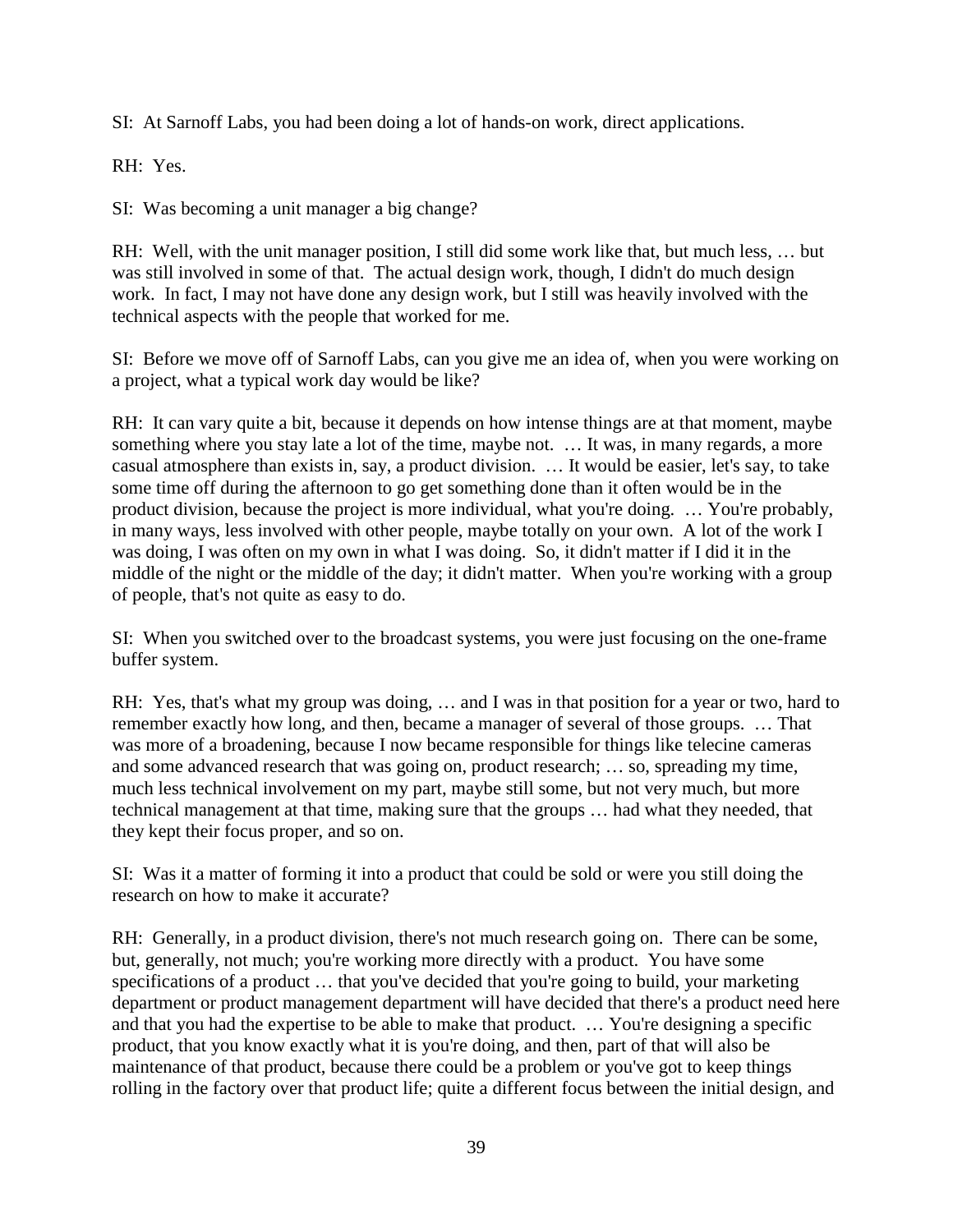then, sustaining, to keep it going in the factory. All of a sudden, you can't buy a certain integrated circuit anymore; so, somebody's got to do a redesign, because you've got to have a different device in there now than you had before, or something like that. So, it's all of that. We did have a small advanced research department, that they would look at things like, with cameras, using solid-state imagers instead of vacuum tube pickup tubes. So, we would be doing early work on things like that, no specific product yet, but making sure that we knew how to use these things, how to get the best out of them, and so on, so that when it did become time to do a product, we would know how to do it. …

### [TAPE PAUSED]

SI: We have gotten into your move into unit management. You are now in charge of several work groups. As a general question, what were the major challenges that you saw in that period of your career?

RH: Actually, the biggest challenge was getting the resources I needed. We'd have lots of ideas of products to do, that would be desirable things to do, but there's only so much money. …

### [TAPE PAUSED]

RH: The biggest challenge seemed to be in getting the money to be able to do the project that we wanted to do. … At that time, RCA was really being challenged by, especially, Japanese manufacturers, who could have multiple new cameras at the same time, it seemed, and we just didn't have the money to do that. … Fighting, then, to get your project the limited funds to support your project, that was probably the biggest challenge. More so than actually designing the product was getting the resources to be able to do what we wanted to do.

SI: What was the corporate culture like at RCA?

RH: RCA Broadcast was maybe a little different than many others. RCA felt that, and I'm giving a personal look into the company, RCA felt that television belonged to them, that it was their thing and, other people participated in it, but it was really RCA. RCA was the only company that operated across the spectrum in television. RCA made TV sets that people would have at home. RCA made studio facilities that the TV station or the networks, or whoever, would have to make a TV program. RCA did antennas for a TV station to broadcast. RCA did the transmitter for them to do the broadcasting. RCA even had a television network and television stations, NBC. RCA did everything, and, in fact, much of the way that color TV came about was because of what David Sarnoff was doing, promoting color television everywhere, so that people would buy color TVs for their home, because that's where the money would be. … So, they had the whole thing and they could cause something like this to happen. … It was company policy to promote color television, and they could do it because they had broadcasting and the network and made TVs and could do all that. So, that was that part of the culture that existed, and that was true in the broadcast equipment division. The TV stations would buy RCA equipment unconditionally. It was the best equipment and that's what people would buy, and that was the climate. … That started being threatened, because people liked the cameras that Sony made, for example, and that just … made it very difficult for RCA, because, in the past, it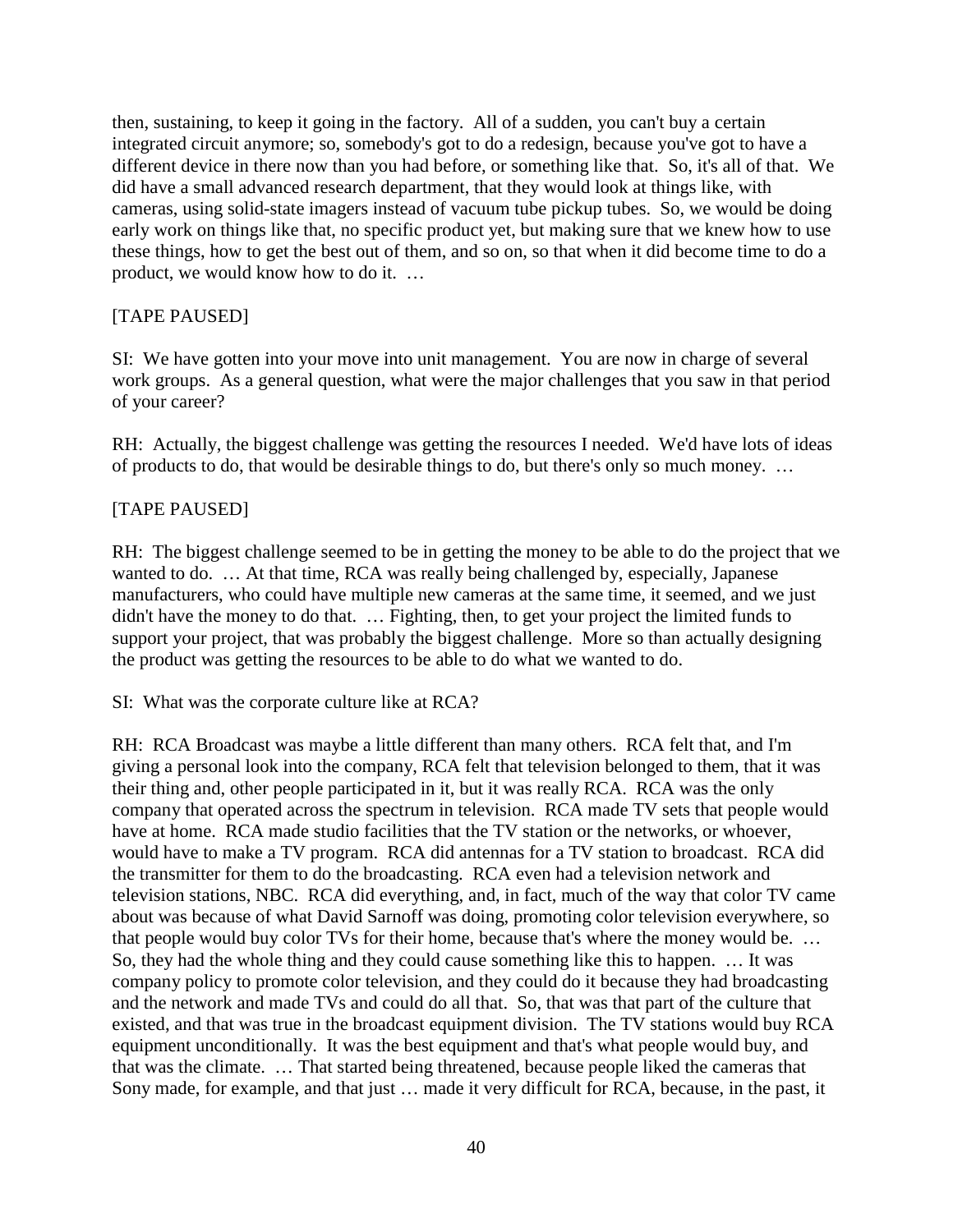was almost like, "Build it and they will come." That was beginning to not be the case and that was a big problem that RCA was facing. We saw that very much. We wanted to design new products to be competitive with the others, but we didn't have the money to be able to make all these new products that we wanted to do.

SI: Was there any stubbornness, sticking with old systems or old products?

RH: Yes, but that was more out of necessity than out of desire. Many people, you see, would want to have a new product, but they didn't have it yet. They had to stick with the old because they didn't have the new one yet.

SI: It just seems similar to what happened in the automotive industry, where they were top of the heap for so long, and then, they did not want to admit that the Japanese could even cut in on their business until it was too late.

RH: ... It's hard to understand all of the issues, I have a great deal of sympathy for Detroit. I don't count myself among those people that say, "They've done stupid things and, now, they're paying for it." I think it's a lot more; there's a lot more involved than just that. … I'm not sure I want to go off on that track.

### SI: Okay.

RH: With broadcast equipment, one of the things that we saw happening, too, was that, whereas in the earlier days, everything was very expensive, high-level equipment, you saw more and more of what I would call consumer or industrial-grade products being used instead of professional equipment. … That was a serious problem for us, because of the kind of manufacturing we did, we were high-end manufacturing, we could not make far greater numbers of cheaper things. That was a serious problem. To be able to compete in that kind of environment, the entire structure would have to change. We couldn't be what we were any longer, and that continues even today, the equipment that you'll find being used by TV stations, for example, is getting closer and closer all the time to what you have as a consumer.

SI: During this period, the mid-1970s, there had obviously been the Civil Rights Movement and the Women's Rights Movement. More minorities and women were moving into new areas. Was RCA receptive to that? Were they trying to bring more women in, bring more minorities in?

RH: Yes, yes. I don't know what else to say except yes, … always a focus to try and do that. In engineering, there were very few women engineers, though. That was part of the problem, very few women engineers.

SI: In the situations you had an eye on or access to, were the men receptive to bringing in these new populations?

RH: ... Yes. I don't recall ever having any kind of a problem. ... See, also, at RCA, ... there was very little hiring that went on anyway and, any time we were trying to hire somebody, we certainly would be looking for a female engineer. We did not do a lot of hiring, but would be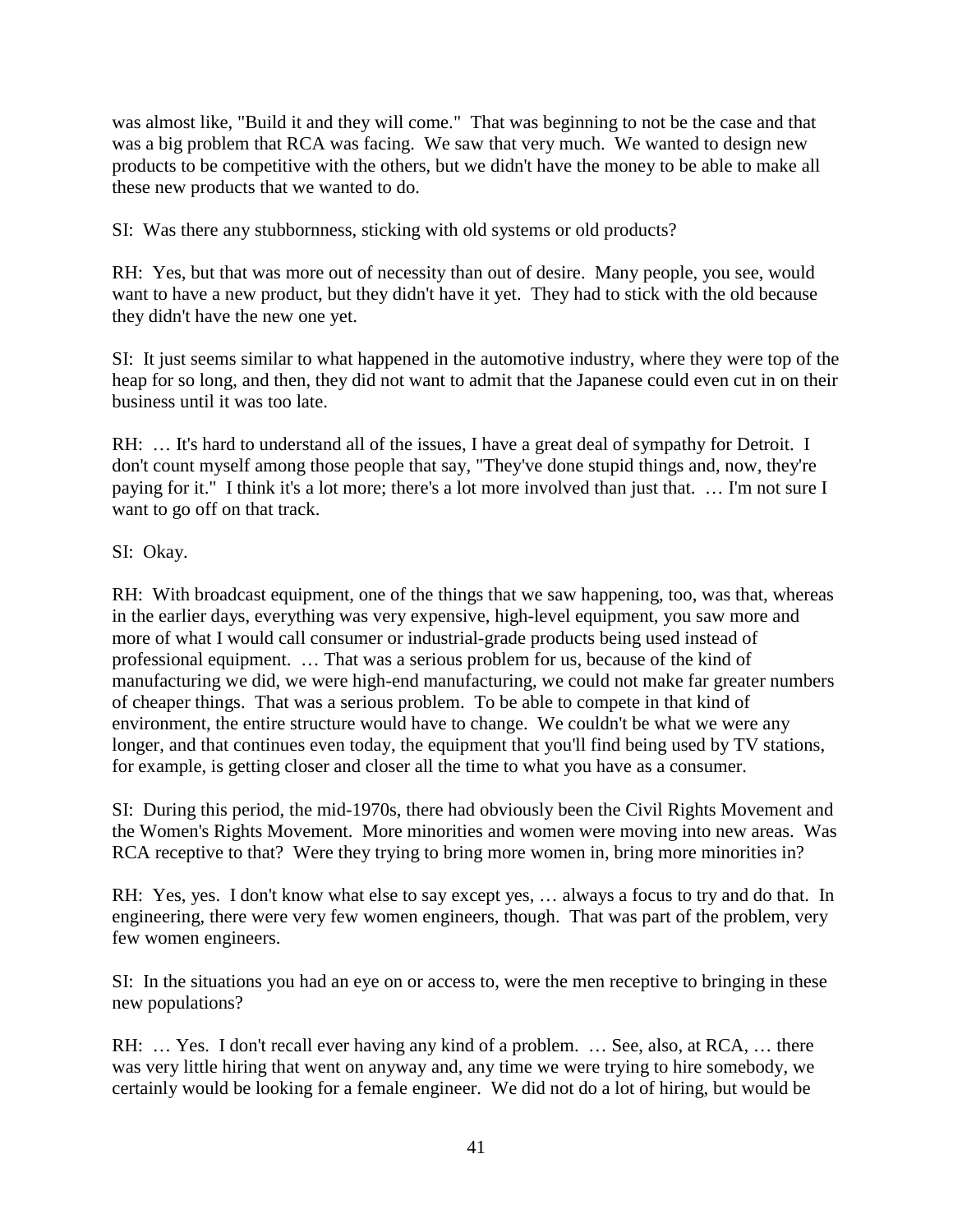looking for a female engineer, but very hard to find, actually, very hard to find. I don't know, today, how the ratios are, but I think that software has made a big difference. There are a lot more women involved in software than in hardware back in earlier days. I think that, for some reason, software seemed to be a more attractive entry area.

SI: When did you first join the Society for Motion Picture and Television Engineers?

RH: … Not long after the work we were just talking about. I was asked if I would lead an SMPTE group to standardize digital video, and I was not an SMPTE member, and I don't even know if I had to be an SMPTE member. To be a chairman of the group, I probably did have to be a member. To be a member of the group, of a standards group, you didn't have to be a member of SMPTE. So, that's when I joined SMPTE. That would be some time in the late '70s.

SI: I was reading an article, through the IEEE, [(Baron, Stanley. "The Foundation of Digital Television." 11 December 2008. [IEEE Global History Network website.](http://www.ieeeghn.org/wiki/index.php/First-Hand:The_Foundation_of_Digital_Television:_the_origins_of_the_4:2:2_component_digital_standard) Last accessed 25 August 2010)] on the basis for digital television and your name came up several times in it, your work with these working groups. Could you talk a little bit about that period that led to the 4:2:2 standard?

RH: Okay. … I chaired the group for SMPTE that was the Working Group on Digital Video Standards and, basically, different companies were now making digital equipment and there was no digital interface. … So, what you would have to do in your digital equipment is, you'd bring in analog video, then, in your box, you'd convert it to digital, do your digital processing, then, convert it back to analog at the output of your box, because it was analog connections that you had. ... What we all agreed on was that it would be very beneficial to have digital connections, so that we … didn't have to keep going between analog and digital. … The problem was that different companies did these things in different ways, and so, there would have to be agreement on how you're going to do it for you to be able to have a standardized interface. … In sampling, in converting video to digital, some people in the United States, and NTSC [National Television System Committee] countries, everybody … would lock up to the color subcarrier and sample coherent with the color subcarrier either at a three times subcarrier frequency or four times subcarrier frequency. So, part of the discussion was, "What should the standard be? Is the standard three times or is the standard four times?" Four times generally implies higher cost. Three times would be lower cost, but, then, there could be a question of quality, because you're sampling closer to the Nyquist limit. ... Also, sampling it four times gave you a certain advantage to decode from the composite color signal into red, green and blue. So, there were reasons for doing each of these. The bulk of the people wanted four times subcarrier, but we worked by consensus, and so, we had to get to that point one way or another. While we were doing this, … interest was growing worldwide in digital video and there was interest in having a worldwide standard that would satisfy SECAM [Séquentiel Couleur à Mémoire] people, satisfy PAL [Phase Alternation Line] people, and satisfy NTSC people. … I became interested in that area, as chairman of the group, and one of the things I did, because what we were doing was zeroing in on something that was inherently NTSC, … I wanted … the group to take some time and study some of the component approaches, to see if we might be better off doing a component approach instead of an NTSC-only approach. So, we put our NTSC work, the four times subcarrier work, on hold while we did this other investigation. … What came out of the work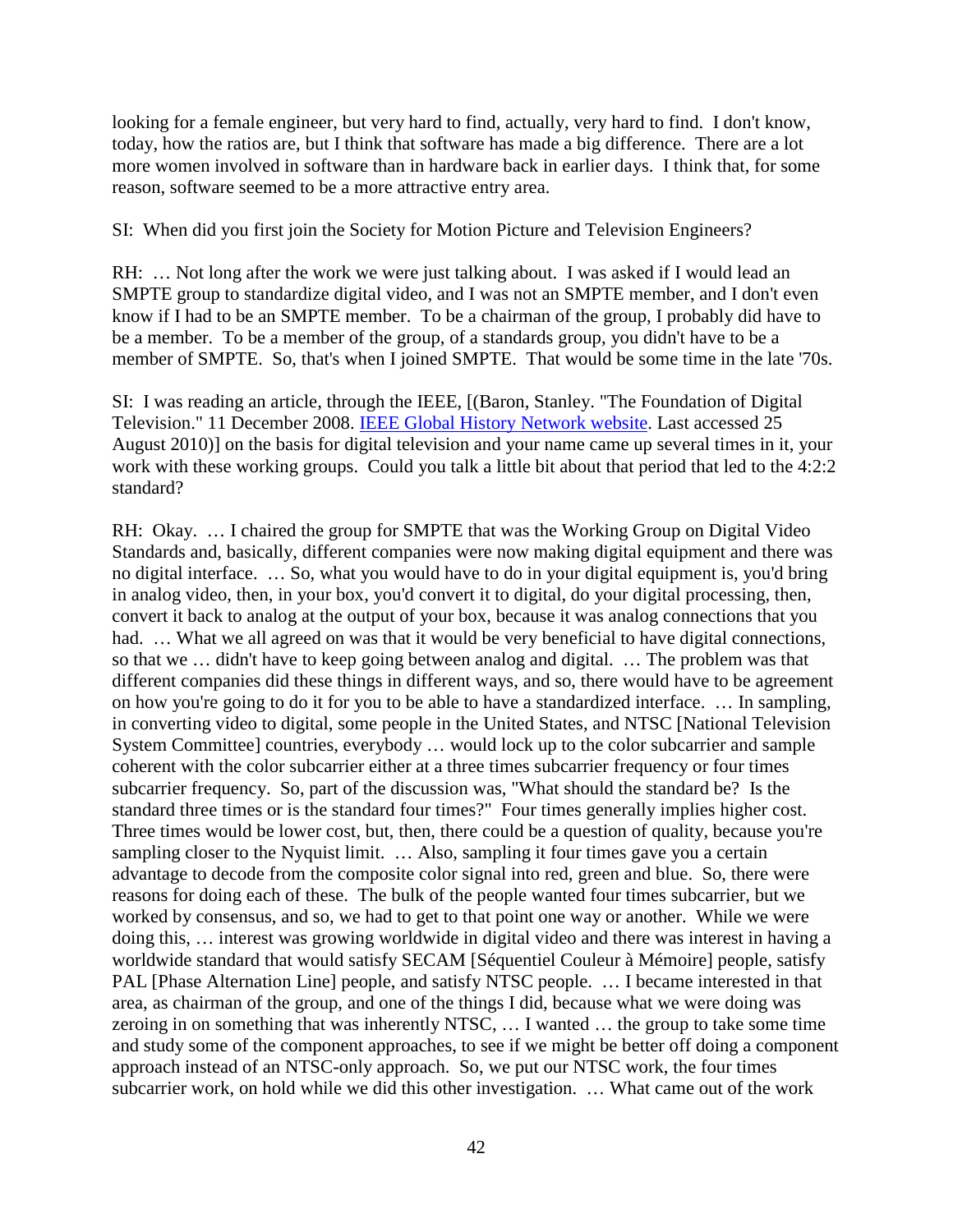that we were doing, and others were doing, there was actually agreement on what became CCIR 601. Now, it's ITU-R 601 [alternatively Rec. 601 or BT. 601], same thing; it's just that the organization changed name in the meantime. [Editor's Note: The Consultative Committee on International Radio or *Comité consultatif international pour la radio* became the International Telecommunication Union-Radiocommunication Sector (ITU-R) in 1992.] … That was some of the early work that was done then on the digital standard. What we agreed to is that, in fifty Hertz countries, they would still use fifty Hertz frame rates, field rates. In sixty Hertz countries, you'd still use sixty Hertz rates. You'd have … a different number of scanning lines, but what we could agree on is how many samples across the line, I'll call it the picture format, … not in terms of pixels up and down, but definitely in terms of pixels left and right. … So, this became the number that was used then in DVDs. ... That standard was adopted in the CCIR in 1982, I believe. …

### [TAPE PAUSED]

RH: … In the meantime, though, before we reached that point, I had moved higher up in the committee structure in SMPTE and had turned over my committee to somebody else and was the chairman of the parent committee, and then, even moved up to Standards Committee chairman, but that work continued and ended up in CCIR 601. … Some time after that, they picked up again this four times subcarrier issue and did go ahead and do a standard at four times subcarrier because there was enough equipment that operated only on the NTSC standard that it made sense for them to have that kind of a standard also. Both of those standards ended up going ahead; we temporarily halted the NTSC-only work, then, the worldwide standard happened, and then, some time after that, the NTSC-only work was concluded. Then, the high-definition standard was built on top of CCIR 601, because the concept of high-definition was twice the resolution and it was very easy then to take twice CCIR 601 resolution, which was 720 pixels, and double that to be 1440 pixels, and then, to go from the picture aspect ratio of 4:3 to the widescreen ratio of 16:9 takes 1440 pixels exactly to 1920 pixels. So, the horizontal resolution of 1920 for HDTV is precisely related to CCIR 601 because it's two times it, and then, four-thirds times that for the four-thirds wider aspect ratio; still there was disagreement, though, on the number of pixels up and down. … What happened, over time, was that there was worldwide agreement on having the same number of pixels up and down, 1080, which was based on square pixels [1080 is 1920 divided by 16 and multiplied by 9]. So, we ended up with a worldwide standard for the full picture format for HD. CCIR 601 had 720 across and different numbers up and down and different frame rates. HD is 1920 across, 1080 up and down, but different frame rates; it can be a still picture, it can be twenty-five frames per second, it can be fifty, it can be thirty, it can be sixty frames per second.

SI: That came after much debate between the different countries, different companies, different groups of professionals.

RH: Yes, yes. The ultimate final wrap up of the … HD standard was late '90s. I can't remember exactly what year, '97, '98, '99, something like that. In fact, let me just do a segue here for a second, to try and remember something. This may be on my website. No, I don't have it on the website. It's a press release from ITU. ... I know it's there, but it's under a different address. I know I have an electronic copy, but I can't remember where it is. … Actually, it was a 1999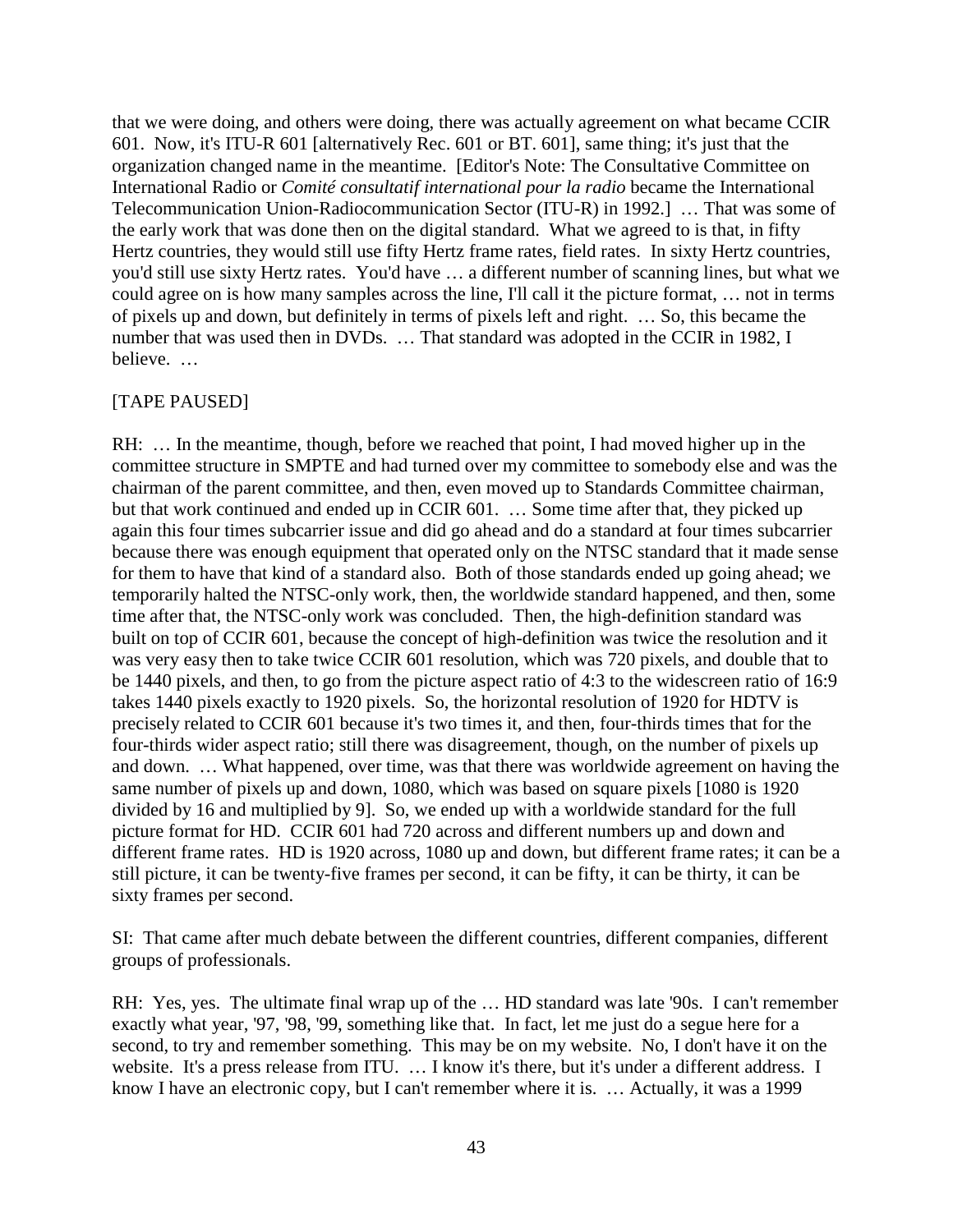press release, so, that must be when it was approved, finally, in ITU, in 1999. That's when the full agreement was there on 1920 by 1080. ... Because I'm mentioned in the press release, ... that's why I was looking for it, I have a copy of that somewhere, but, I'll tell you, I don't know where it is right now. [laughter]

SI: To go over this whole thirty-five-year period since this really began, for example, when you were the chair of this original work group, would you be working directly with the Europeans?

RH: Yes, yes. Much of my work has been worldwide work.

SI: How did those negotiations go? How would a meeting like that go, typically?

RH: … Let's talk about how the ITU works. … The members of the ITU are countries. … It's a United Nations organization, and so, it's countries that are the basic members. You develop a country position, typically. … You go to the meetings and you are presumably taking your country's position and you'd like for everybody else to agree to that. It may be that they're quite happy to do that, it may be that they won't and you have to work out some agreement. Working out an agreement is not an easy thing, because you don't walk in there with full authority to do anything you want to agree to. You've got to get people back home to agree that that's the right thing to do, and so, things like this don't happen in one meeting. They take time to get there. When you go to a meeting, you may have a brief, "Here's what you want. You're willing to accept this. You can't go beyond this." Maybe you'll have discussions with people back home during the meeting. People in the State Department, who are the head of all this, may give more flexibility some times than other times because of bilateral agreements they have with other countries to do this or that, maybe having nothing whatsoever to do with that technical issue. So, typically, it just takes time. … The work on a high-definition standard in ITU began in 1974, I believe, even before CCIR 601, that's when the first papers were introduced into the ITU on high-definition television. ... Serious work on a high-definition standard began, I guess, immediately after CCIR 601. Once that agreement was reached, they immediately turned to high-definition. The US had a strong position, in '86, that they wanted the world to adopt, but it did not happen, and then, things sort of started going in different directions; instead of going together, going apart. In the early '90s, a great deal of interest in digital television started. I don't think that was there at all in the '80s. It started in the early '90s; we were still drifting apart, and then, by the mid-'90s, things started coming back together a bit more and, like I say, '99 was when the ultimate agreement happened on that format for high-definition. So, the first attempt to pass a recommendation on high-definition was in '86. That was the first time anything had gotten to a recommendation stage. It didn't pass, and by the time there was full agreement, it was '99. So, for thirteen years, that was going on.

SI: I was reading one of [your papers online](http://rhopkins.us/drbob.tv/documents/NAB_1988.pdf) where you pointed to 1982 as being a particular pivotal year because of the CCIR making a decision and the FCC deciding not to make a decision, which I guess led to the committee that you were the executive director of.

RH: Yes, probably, that probably played a big role in that, yes.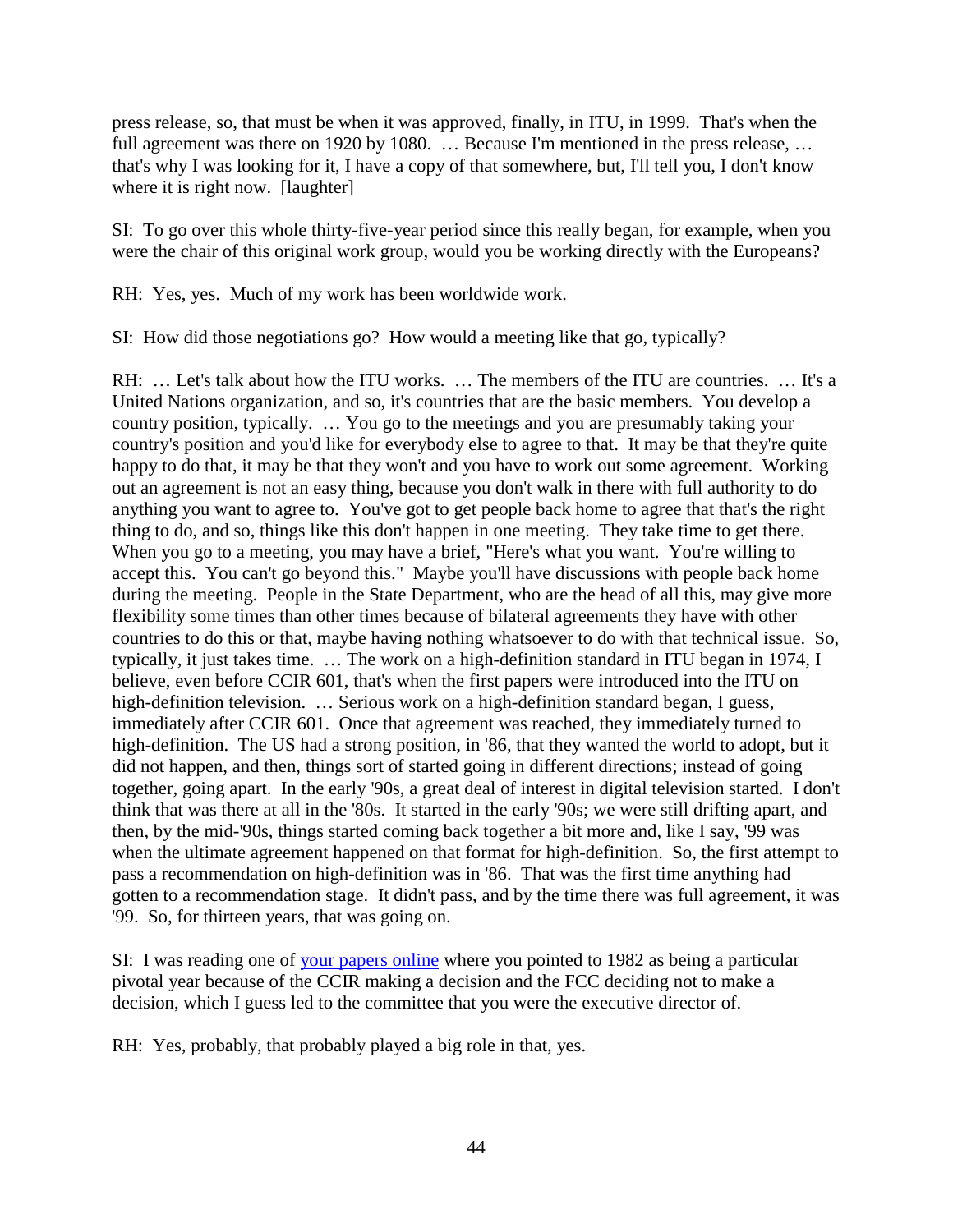SI: Considering things like the overall tenor of, say, the Reagan Administration, what impact did that have on this policy making? The Reagan Administration's idea that "big government" was bad and the government should not interfere in the markets, how did that ultimately trickle down and impact your work?

RH: Well, for television standards, I think it's been fairly consistent, over decades, that the policy has been that what TV stations broadcast is well-defined by FCC standards. What happens on video disc, like DVDs, is totally non-involvement on the part of the FCC or government regulations, you saw it play out with VHS and Beta, you saw it play out with HD DVD versus Blue Ray DVD. The government has not taken a role in that kind of standardization over all these years. So, there's no difference in the Reagan Administration, Clinton Administration, in regard to that. Now, there can be with regard to broadcast TV stations, because that has been regulated by the FCC, and the concept is that the airwaves belong to the public, and so, anybody that's using those airwaves must do it under certain conditions, whereas, if you just stick this disc in a machine, … it's not affecting anybody else. … That continues to this day now. … I don't know that there was that much difference during the different administrations, but you do see a change of administration having little effects, some effects, in this. For example, we were getting close to a high-definition broadcasting standard in the US at the end of the Bush Administration, … in '92, '93, I guess, January '93 became the Clinton Administration, but that got stopped by the incoming administration, because the FCC changes. It goes from Republican control to Democratic control. So, you can see how that causes things to have to start over again. You saw that pan out this year also, originally, the transition from analog to digital television broadcasting was to be in February, February 19th, maybe, but the incoming Obama Administration wanted to slow that down, make sure that everything was right, and that led to the delay into June. [Editor's Note: The DTV Delay Act of 2009 moved the switchover date from February 17, 2009, to June 12, 2009.] So, I've seen those kind of things happen, but not what I would call major changes. That may add a year or two to something, but that's not what I call a major change. … During the early Clinton years, there was an involvement by computer companies that had the ear of the Administration, through Al Gore, presumably, … almost taking on, like, an industrial policy, that computers are far more important. "We make more computers in the US, we make a lot of software," the computer industry representatives argued, I'm stressing this point, now, I'm over exaggerating, "that the computer industry should really be determining television standards, not the television industry." [laughter] … So, that was something that was happening during that period, and I told you I became involved in an IEEE committee; it was during that time, as I said earlier, but because of the fact that I felt that some wrong things were happening in the television industry, or happening to the television industry, and you'll see that in some of the [speeches](http://rhopkins.us/drbob.tv/documents/Robert_Hopkins_Publications.htm) I have made over time. I talk about "convergence," because that was a hot word back in those days. All these technologies are converging, the computer and the TV and telephone and everything, but my philosophy then, and I still believe it today, is that … there's a convergence of the technology, but not ... a convergence of the applications. Now, in a sense, you'll see the iPhone, maybe that's a convergence of the applications, but only in a minor degree. Most people do not do Internet searches on an iPhone and most people do not make telephone calls on an iPhone. I'm not picking on iPhone, it represents a device that seems to do many different things. Often, my view has been, and this was true with stereo equipment, I would buy a tuner and an amplifier separate. I did not buy, tend to buy, receivers, because I might like the way this company did the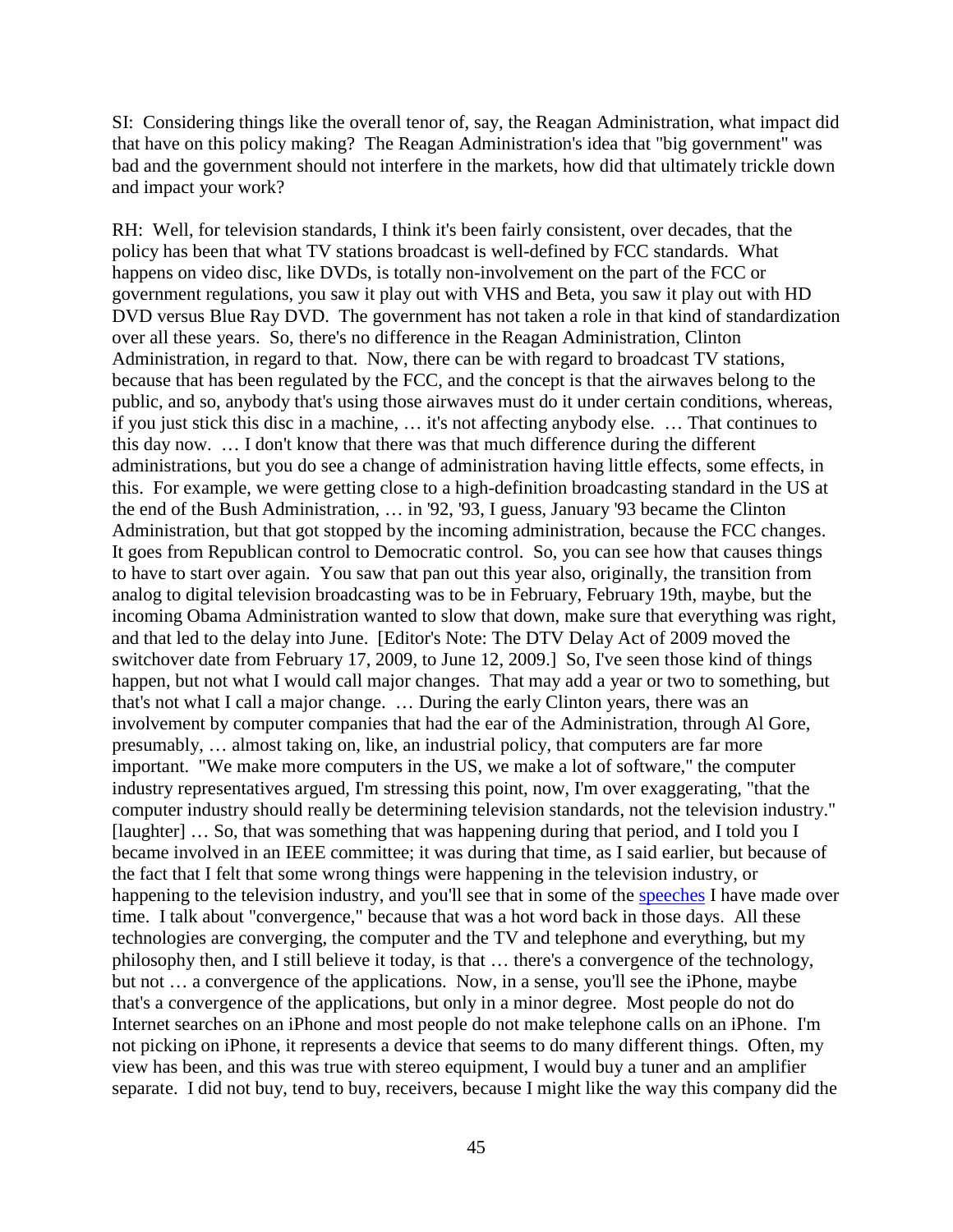tuner, I might like the way this company did the amplifier and, invariably, when they put it all together, well, there's something I don't like about it anymore. I have never bought a TV that had a DVD player built into it, sort of a continuation of that philosophy. I remember a line I would use in speeches is that, "My motorcycle uses tires, my SUV uses tires, but they sure don't use the same tires, totally different kinds of tires." So, the technology for making the tires may be the same, but the tires are not the same.

SI: Another issue that kept coming up was the relationship of Hollywood to setting these standards. There, you are not working through an international body to try to set these standards. How do you work that out with the whole industry?

RH: Elaborate a bit more on what it is you're really asking me here.

SI: That the cinematographers, the professionals within that industry, had their concerns; how did they approach the body making the standards?

RH: Okay. … If you look at motion pictures, there are many different aspect ratios and there may be a relatively small number that are in high use, but there have been many different standards. … It's almost like when you're making a movie, you're going to pick a particular kind of image you want for your movie. The screens in theaters, I'm exaggerating a bit when I say this, but it's sort of like the whole front wall will just make a big screen, and then, whatever kind of image you want to put up there, go ahead and do it. You can have it as wide as the room is, you can have it as high as the room is, and you can do whatever you want with the screen that's up there, and that's sort of the attitude that's used in making the movie. Also, the attitude is pretty much one of, "We made the movie the way we did for certain reasons and, when you watch that movie, you should watch it the way we made it, because we made it that way because that's part of the story, that's part of the image. … It's all the same thing. We didn't make it for you to watch just a part of it; we made it for you to watch the whole thing." If you are showing a movie on a 4:3 TV screen and you're chopping off the sides of it, like a CinemaScope, widescreen image and you're chopping of the sides, you're only seeing part of the picture. ... In presentations I gave, I took clips of the movie with Catherine Zeta-Jones and Antonio Banderas …

# SI: *The Legend of Zorro* [(2005)]?

RH: Zorro, the first Zorro movie, [*The Mask of Zorro* (1998)], and one of the scenes that I liked doing this with, there's a sword scene, … when the two of them are fighting with swords and they're far apart, and, if you have the widescreen image, you see both of them, but, if you have the narrow screen, you can't get both of them in, because, if you take the center part of the picture, neither one of them is in the center part of the picture. So, you've got to go over and pick up one or you've got to go over and pick up the other, and so, there's a whole bunch going on … in that whole picture that you don't have if you just look at one of them or you just look at the other one on a 4:3 screen. … This is a case where this wide screen is used to the filmmaker's advantage, because there are certain things you can do with that wide screen. … So, that's the movie industry, sort of, you know, a summary, of, "It's all part of the art of making the movie and the format that's used is a part of that art, it's all a part of the story." TV, on the other hand,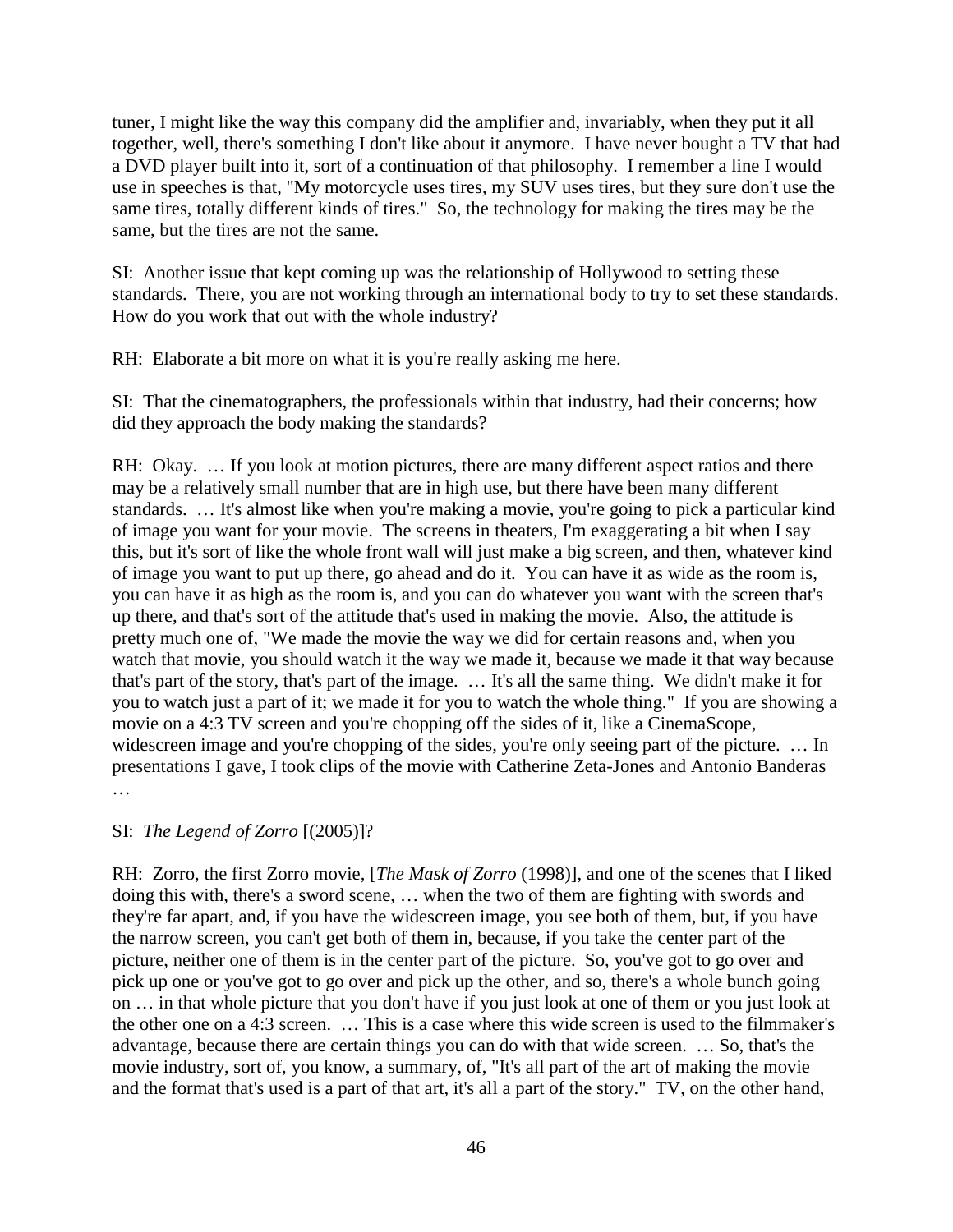is very physical. This screen is what the screen is. … I can treat this like the front of a movie house, and, if it's real wide, just have this real wide picture on here, but, see, … that's not a good way of using this screen, because much of the screen's going to be just blank now. … Generally, as you make the screen bigger and bigger, it gets much more expensive, and so, all of a sudden, the physicalness starts becoming an issue. Also, when you have a standard and people are going to be broadcasting this standard and you're going to make millions and millions of receivers, and so on, you really need standards to make it cheap, because, see, you can't have all different aspect ratios of screens. … It would be a nightmare to be able to manage that, or at least I tend to think that's the case, and so, when you start getting to the physical presentation, you start having some constraints. The "free spirit" movie people don't like that, but, at the same time, the hard, conservative makers of the screen don't like it the other way. ... So, a lot of the discussion then was, "How can we satisfy both of these requirements?" and so, that's partly how the number 16:9 came into effect. … I don't know if you realize it, but the geometric mean of 2.35 [2.35:1 ratio], which is CinemaScope, and 4:3, which is standard TV, the geometric mean is 16:9, and what that really says is that if you have a screen that's 16:9 and you put on it a 4:3 picture, you're wasting a certain part of the screen, you might say, by putting that 4:3 picture on it. If you put a CinemaScope picture on there, you're wasting part of the screen at the top and bottom, but it turns out that, if you have a 16:9 screen, the loss that you have with a 4:3 image is the same as the loss that you have with a CinemaScope image, and, if the aspect ratio is bigger than 4:3, but smaller than 2.35, you're actually using more of the screen than you do with either 4:3 or you do with CinemaScope. So, that was sort of the concept of 16:9. It's sort of the optimum physical screen and it's the optimum screen front of the movie house wall. If you have 4:3 and if you have CinemaScope, and you have things in-between, it's sort of the optimum of that. Some people thought that it should be 1.85:1, because that's what most movies are, and, actually, that would be better for CinemaScope, because it would use a greater percentage of the screen, others thought it should be wider, like 2.00:1, … there's a lot of archival material at 4:3, in movies as well as television, you would be using even a smaller percentage of the screen, and so, that's pretty much how 16:9 came about. Now, part of what cinematographers did not like is, "Hey, we're going to be forced to shoot in 16:9 and we may not want to do that," … but those kind of arguments can go on for ever and ever. So, 16:9 was a compromise, was a technical compromise, … between two things that were considered extreme, extreme of 4:3 and extreme of CinemaScope.

SI: Do you want to take a break now?

RH: Okay, sure.

#### [TAPE PAUSED]

SI: In talking about your career at RCA, we left off where you had moved. You were now managing several projects in the late 1970s. At that point, also, you decided to go to Harvard.

RH: What happened was, I was engineering manager and … my boss, who was the head of the division, wanted me to attend a Harvard Executive Education program, which he had done, once upon a time, and so, I did that. When I came back, not long after that, I was asked to take a job in charge of a new group that had been carved out, as the business manager of that group. When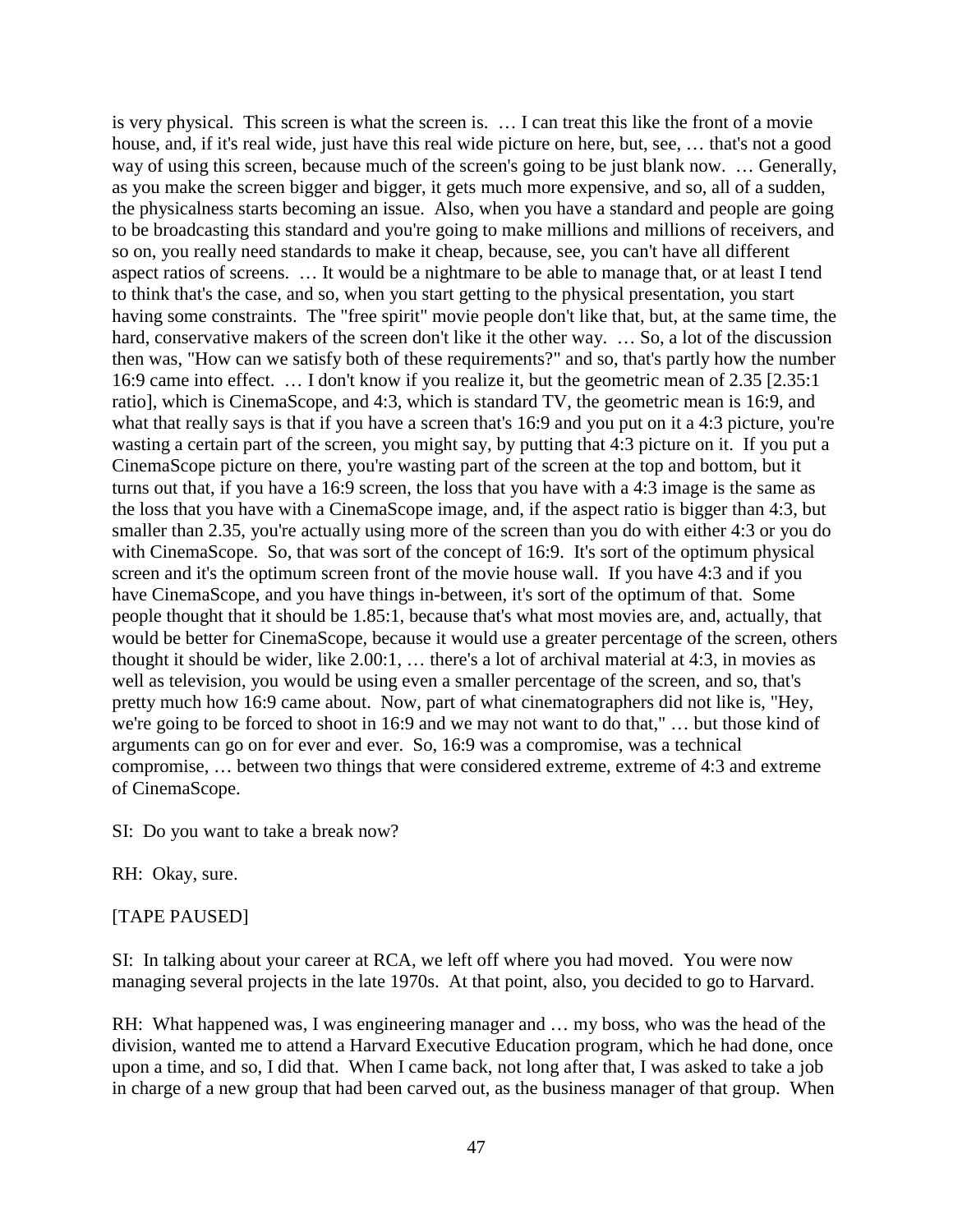I was an engineering manager, earlier, I reported to a business manager. The business manager would have all of engineering and all of product management for some number of products, and so, I was asked to take a group like that. They carved out a new group, because, by that time, field cameras, or ENG cameras, had become big enough that they decided to have field cameras be a group of its own. I was … asked to be the business manager of field cameras. I was in that position less than a year when the Jersey Island office had a vacancy at the top spot, and so, I was asked if I would take that job, which I did, I was responsible for the manufacturing and product marketing, and finance of the office. In my job as a business manager, I had not been responsible for finance; here, I was responsible for the financial department, and I was there for two-and-a-half years. … At the end of that time, RCA had decided to close down the foreign operations. RCA Broadcast, was starting to really have some difficulties. … Indeed, after closing that down, that's when I left RCA and went to Washington, DC, to run the committee for the high-definition standard [Advanced Television Systems Committee], and RCA Broadcast didn't even last a year after that. They ran into severe troubles, and so, I think that, in retrospect, I probably did the right thing by leaving when I did, instead of staying there, and having the whole thing close down. So, that's how it is that I ended up leaving RCA, and taking the job in Washington. This was not a government job; it's a private sector organization. Because of the extensive experience I had in television standards, the worldwide contacts that I had from the jobs that I had had, plus the standards work I had done with SMPTE, which had international aspects to it, … I was a good fit in that position, and so, that's what I did for several years. … The way I have said it often is, "What I had been doing as a volunteer, I was now getting paid for it," [laughter] you know, running a standards organization. So, that's how I ended up with that, and then, … the situation when I left ATSC, we had finished the work that I went there to do. The organization was going to continue, but I had decided that I had been on a mission, let's say, and my mission had been accomplished and anything that would be done in the future would be a letdown from what I had done, if you follow what I'm getting at, because, see, they've done all kinds of things since that time that are related to the standard, of beefing this up, taking care of that, little problems here, little problems there, but the "big picture" thing had been done. … So, I was offered a position at Sony Pictures, where the work was to be using high-definition technology related to movies, converting film to high-definition, shooting movies in highdefinition, shooting movies in high-definition and converting it to film for showing in a theater, that was something that was interesting to me. So, I took that job and left Washington at that time. My job at ATSC effectively had ended about the end of November, because that's when the standard was handed over to the FCC, and we were done with it. You know, it was time to do something new.

#### SI: How large of an organization was ATSC?

RH: About fifty members. Companies were members and a company would send representatives to the meetings. Different parts of the organization would have a specific responsibility to draft a portion of the standard, … actually, it's on my website. … I'm going to go to the section called "Editor," okay, … "[ATSC Digital Television Standard.](http://rhopkins.us/drbob.tv/documents/a_53r1.pdf)" This is the document that we handed over to the FCC at that time. … Different people did different parts of this, but I'm the one who put it all together. In terms of what this looks like, that was my formatting, to make it look like this. Whatever the fonts are, that was all my decision. People would write different parts, but I edited everything because I wanted it to sound like one person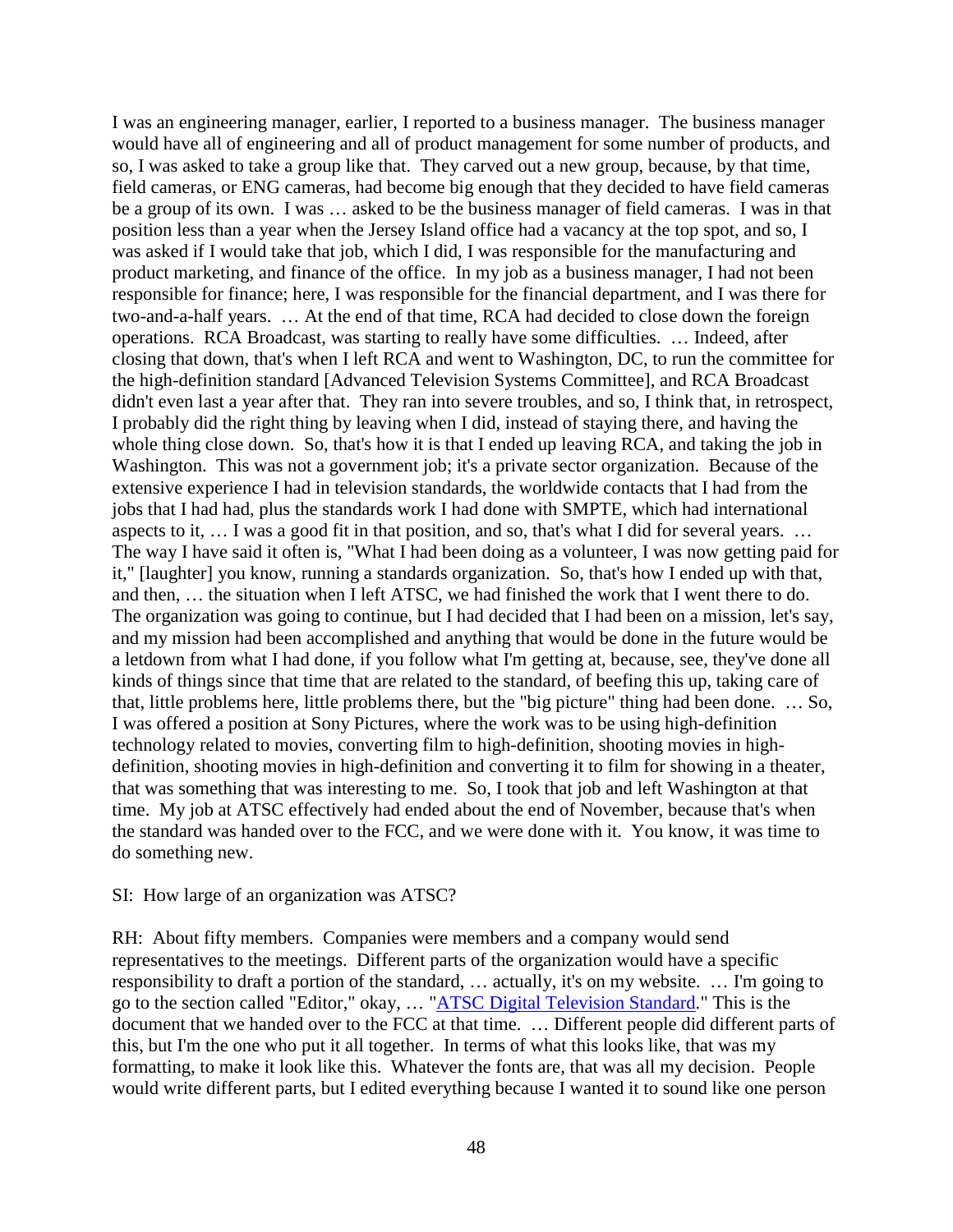wrote it all. … Different individuals all have a different style of writing; well, this has my style of writing, because anything that anybody gave me, I put it into my style, so that it would look like one person had done it. … One of the things we decided is that the actual standard would be the annexes to the document. So, Annex A is the video standard, Annex B is the audio standard, … Annex C is the way stuff's put together in the packets, Annex D is how the RF is handled, and then, Annex E, which was not a required part of the standard, was simply guidelines on what receivers should be able to do. Typically, in FCC standards for broadcasting, the FCC doesn't specify the TV set that goes in the home; they do not get involved in that aspect. If the TV set is creating interference, if it's radiating something and creating interference, they can get involved, but how manufacturers decide to build a TV set, the FCC doesn't get involved in that. … What the FCC will do is specify what the signal is, and then, receivers can decode that signal any way they want to, that's why there's no required part of the standard with regard to receivers, it's only guidelines of what you might want to do, and it has stayed that way. We don't standardize receivers; we standardize the signal that is broadcast. … Now, why did I want to mention this? Why did I pull this up? There's something I was getting at; you asked me a question.

SI: I asked you about ATSC.

RH: Okay, and so, this paperwork was handed over to the FCC on the 30th of November in 1995 and that basically wrapped up what I was doing.

SI: Did the FCC make any changes?

RH: The FCC only did one thing. The FCC said this table is not required. [laughter] Okay, that's all, table three in Annex A. Table three is not a requirement. This was to satisfy, for the most part, computer interests. Table 3 was specifying some specific numbers and there was a lot of debate on that. … The FCC decided, "Okay, we won't require that table," but you know what? That's exactly what's being broadcast. It's exactly what's being broadcast, even though it's not required. So, out of that whole document, it's just that one table that was not a requirement.

SI: When you went to Sony, were you joining a unit that was already established?

RH: Yes. Sony had, several years earlier, when Sony first bought Columbia Pictures, … set up a little lab to introduce people in Hollywood to high-definition, and it had gotten bigger over time. … The lab pretty much had operated not as part of Columbia Pictures, but as part of Sony Electronics using facilities provided by Columbia Pictures. … Sony Pictures had made a conscious decision that they were going to start mastering all films, I'll explain that in a moment, in high-definition. For years and years, you've been able to get videos of movies. They call that mastering, when somebody takes the film and uses a camera of some sort to scan it and make video from it. That's called mastering, and all that mastering had been done with standarddefinition video. Sony Pictures made the conscious decision, in '95, that they were going to start mastering all their movies in high-definition, not in standard-definition, the first of the studios to make that decision. … Also, what they decided, or part of what they were deciding, was, "Shall we take this unit that existed sort of like a lab and make that become a commercial facility to do the work that we want? Because they have the capability of doing the work, but they're going to have to develop that capability to do it on a larger scale and to do it as a business, as opposed to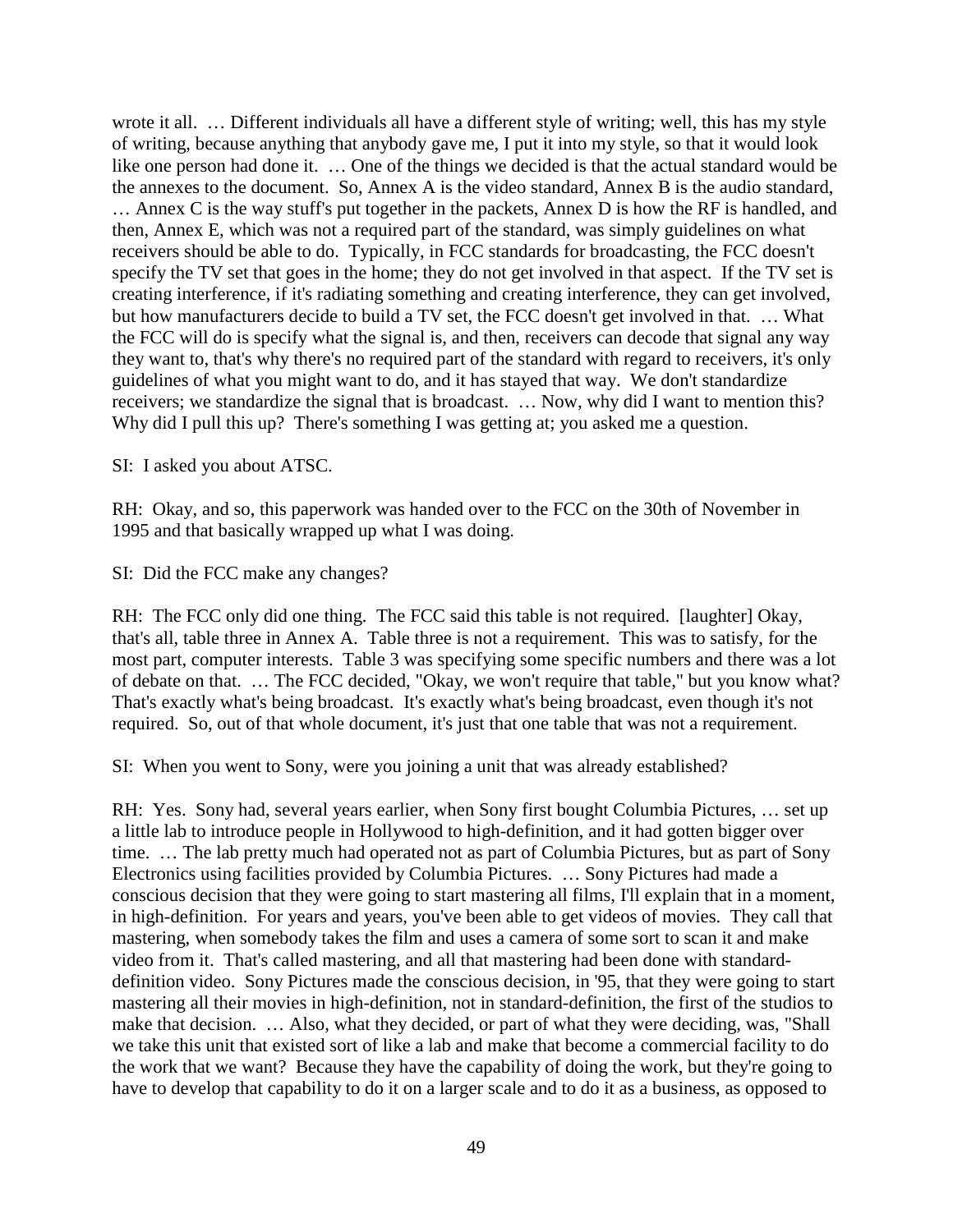as a demonstration." … That was why they were talking to me, … if they did hire me, I would be responsible for taking this lab and making it into a business, and that is, ultimately, what they decided to do. The reason they did it in-house is because none of the postproduction houses had the capability that was needed, to do what was required, and so, they set it up themselves, with this in-house company, converting the company from a lab into a business. … What that Emmy is about is that we did a very good job of it and, indeed, we were recognized for our capability in terms of the equipment and in terms of converting movies, … part of what has to happen to get a Technical Emmy is that you have to show that it has been a worthwhile thing to do. [Editor's Note: The National Academy of Television Arts and Sciences awarded an Emmy to the Sony Pictures HD Center in 1998 for its achievements in developing a high-resolution digital film scanner.] Some new invention that's not used will not qualify for an Emmy, and so, part of the justification was that we had already converted three hundred movies to high-definition.

SI: I was reading one of [your documents online.](http://rhopkins.us/drbob.tv/documents/Robert_Hopkins_Publications.htm) It seems like, aside from the technical issues, there was the idea that you have to convince people that this is a worthwhile medium. How much of that is just simply creating the mass of films, in this instance, so that people see them and see it is worthwhile, or do you have to actually go out and convince …

RH: Are you talking about the mastering or are you talking about shooting a movie with digital, because they are two totally different things?

SI: Okay, I guess to get more people to adopt HD.

RH: Okay, well, in adopting HD for mastering, it was not a big issue for Sony Pictures whether other companies did or did not do that. For my little company, it was important for other studios to do it, because that gave me more business. As far as Sony Pictures was concerned, whether other people did it or not didn't matter to them, because they had the strong belief that, at some point in the future, they would want high-definition masters because they're high-definition. In the meantime, if you take a high-definition master and make a regular, standard-definition DVD, it will be a higher picture quality DVD than one that's made from standard video. So, they could justify it on two grounds; one, we're making better quality DVD, and, secondly, we have these masters, high-definition masters, on the shelf for when we have high-definition DVD or highdefinition distribution to the home or high-definition broadcasting. So, they didn't need others to go along with it, but what happened was, others did start following us. The production houses in town, postproduction houses, started buying high-definition equipment. When we first started doing what we were doing, nobody else could match what we were doing. Over time, they could match what we were doing.

SI: You were taking in business from not just Sony.

RH: We were doing it for other people, too, yes.

SI: Okay, all right.

RH: The bulk of our business was Sony, but we worked for other studios also. That also made it a little bit difficult at times, because … a different studio is competition, and so, they're a little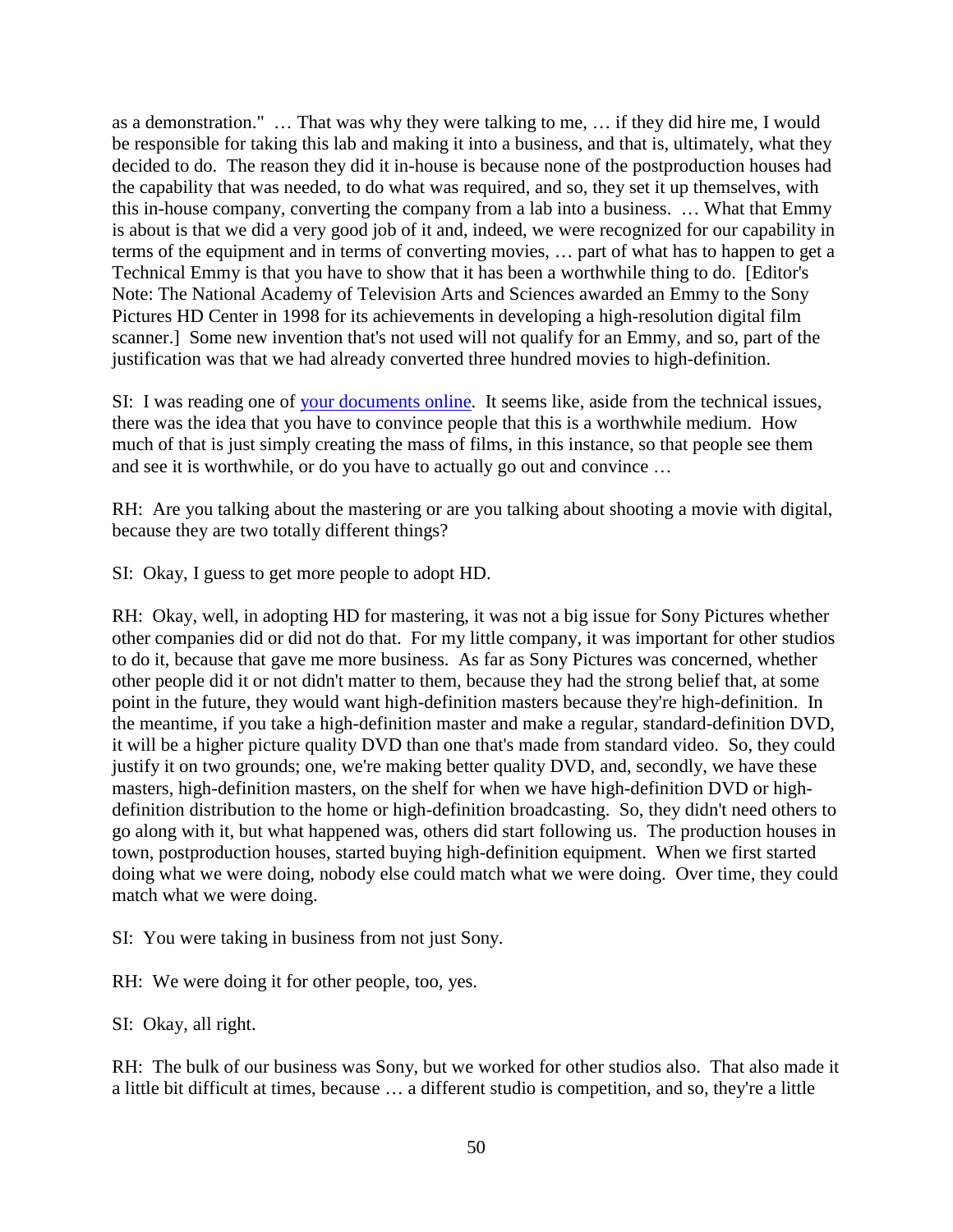reluctant to have their competitor do work for them, if you know what I mean. So, it's easier for them to justify a neutral postproduction house doing the work than it is for a postproduction house that's owned by a competitor.

SI: In your role in the business as the boss, how much were you able to get your hands into the technical issues?

RH: I didn't get involved in much of it. However, we were constantly working to get better scanning equipment and I would get involved in discussions on that, but certainly not inventions or, "How do you do this?" but, what we were doing, what our focus was. We were having a company make a special scanner for us and I would hold weekly meetings with them where we'd go over a lot of technical issues, presiding over the meeting, let's say, taking charge of it.

SI: Would you spend most of your day in meetings?

RH: Yes, in meetings, not doing technical work. We're running a production house, where many different people are interfacing with different clients, … making videos of the work that they're doing, putting it on tape, doing this, doing that. I'm just being the boss of all that. … Also, you know, … in the pictures I'm scanning here, … what I can do with Photoshop, I credit a lot of that to what I learned from the colorists that worked at Sony Pictures, how I know what needs to be done. It's not an easy thing to do. I don't know if you've done color correction; how do you know which color you need to emphasize? You have to learn to do that, and I'm not trying to say that I am an expert at it, but I understand it and I can usually figure out what I have to do without too much difficulty, and that's because of what I learned from the people who do it to movies. You know in a movie, all these different scenes are different negatives, and then, at some point, they take these different negatives and put them together into the story. … The different negatives are shot at different points in time, developed in different chemicals, and, if you have any experience with developing film, you'll know that things aren't going to match perfectly. You know, from one to the next, … it just won't match, and so, one of the last things that's done is to make it look like a single movie, just like I'm talking about editing the highdefinition standard to make it … sound like one person wrote it, to make it look like it's all one movie. … They call that color timing. What will happen is that the exposure that's done on each piece of negative to make a positive print can be different, and the cinematographer is generally responsible for overseeing that, to make it look consistent throughout. … When they finally made it look consistent throughout, they take these different negatives with the different exposures and they make a print of the negatives, called the interpositive, the IP. From that interpositive, … they make an internegative. The internegative is then used to make the release prints, so that that color timing that went into the interpositive is in all the release prints. So, when we electronically color correct a movie, then, we improve even on that IP, because, with electronic color correction, you can do even more critical matching of color timing. This has become very popular. All the directors want their film done that way. They want it to have a good, consistent look throughout. Movies like *Pleasantville* (1998); do you remember *Pleasantville*?

SI: Yes.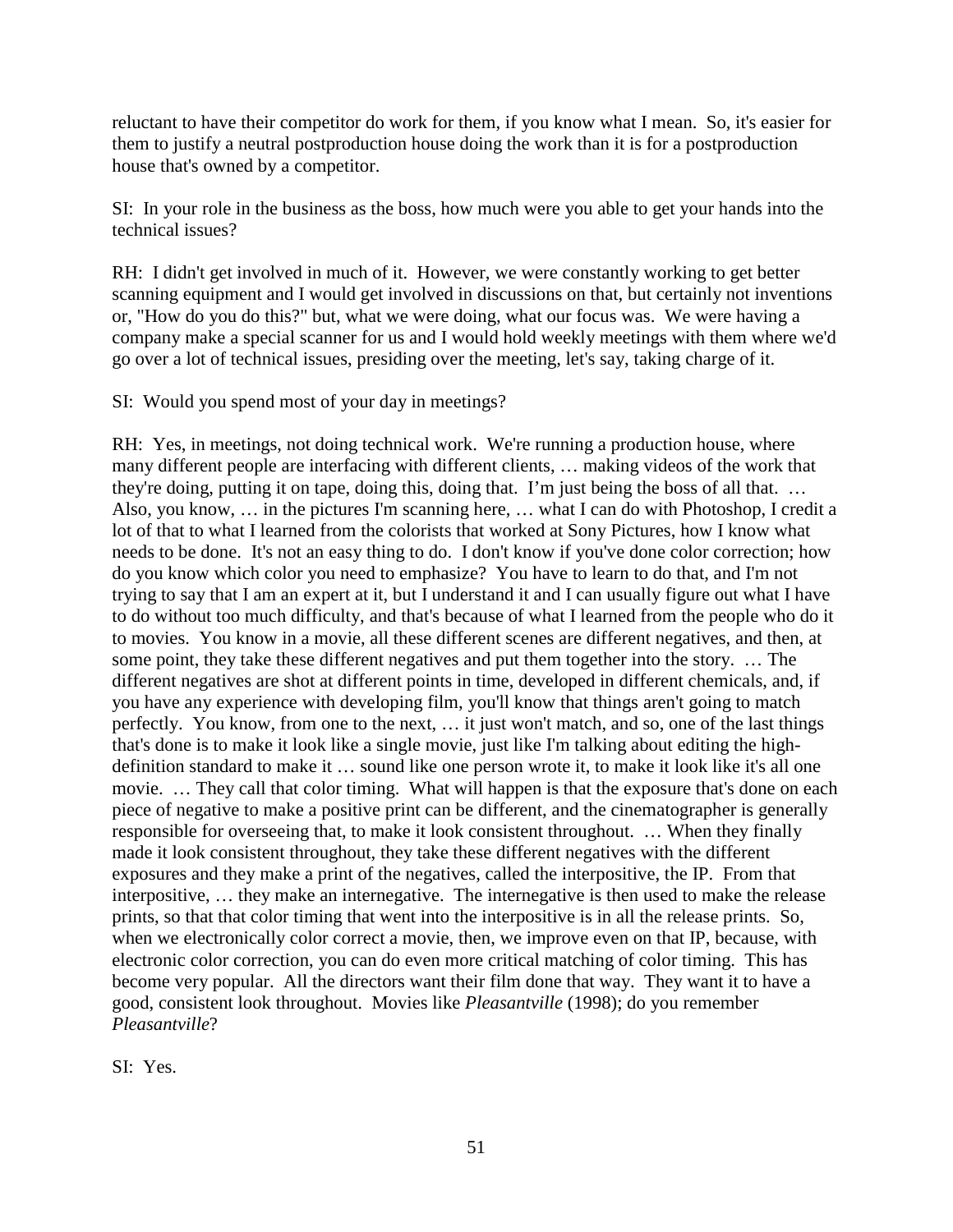RH: And, you know, it was mostly black and white, but some color. It was shot all color, of course, but it was processed digitally to take out the color in some scenes, and then, allow color only in certain places. That was sort of the beginning of a trend, where, now, virtually all the movies are color timed digitally, the film that goes into the theater has come after electronic processing, rather than from all film processing.

SI: What were the biggest challenges that you faced during your time with Sony?

RH: I think it's probably introducing a new technical way of doing things to people who are very committed to what they're doing, what they have been doing and how they have been doing it. See, one of the interesting things you find is that they're in the business of making movies, not in the business of using film. … You would think that they're in the business of using film, but that's not the case. It's just that they know film so well and they know how to use it, and to do something different is very difficult to bring about. Still today, I suppose that film can capture a greater dynamic range than digital can, but one of the things that people have found is that shooting digital is a very handy thing to do. It simplifies certain things. … They call it digital intermediates, where you shoot in film, make a digital master, and then, make film from that digital master. That's called a digital intermediate, and the reason for doing that is because it's so powerful what you can do, that even if you're shooting film, doing this digital intermediate helps you get either faster or cheaper or better, or some combination of that, to your end product, and introducing something new like that is very difficult.

SI: I guess that was what I was asking earlier; in introducing something new, does it just sort of happen or do you have to actually try to convince people to use this?

RH: Oh, you have to convince people. ... Once people start using it, then, it can be judged by the other people on whether it's good or not good, and so on, but, initially, somebody has to do something. It's almost like, how do you invent something that never existed before? … How do you get people to use something which has never existed before? Those first steps are difficult ones, and either people see it being used and like what it does, and then, they adopt it, or they don't.

SI: It is kind of like Edison lighting up Menlo Park. In this instance, transferring all these films to HD, creating these HD masters, and then, doing all the things with it, is that the equivalent?

RH: Yes. People have to see it, see what it can do. One of the kind of things that was done to show how good DVD is, compared with VHS, was to put on a DVD, as a split screen, a movie where the right half of the movie is VHS quality, the left half of the movie is DVD quality. ... It's striking, the difference, and just watching a VHS in one room, and then, go in another room and watch a DVD, you may not be as aware of it as seeing it on that split screen. You can do the same thing with high-definition, see what the difference is between high-definition and standarddefinition. One of the things that I did many times, I had a theater; I could run high-definition projection, I could run film. … I liked to use the movie *Lawrence of Arabia* (1962), it was sort of like an icon, iconic film, of Columbia Pictures, … run a few minutes of *Lawrence of Arabia* in film, and then, run the same thing in the high-definition conversion, and it was shocking to people how good that was, because, keep in mind, at that time, when you go back just ten years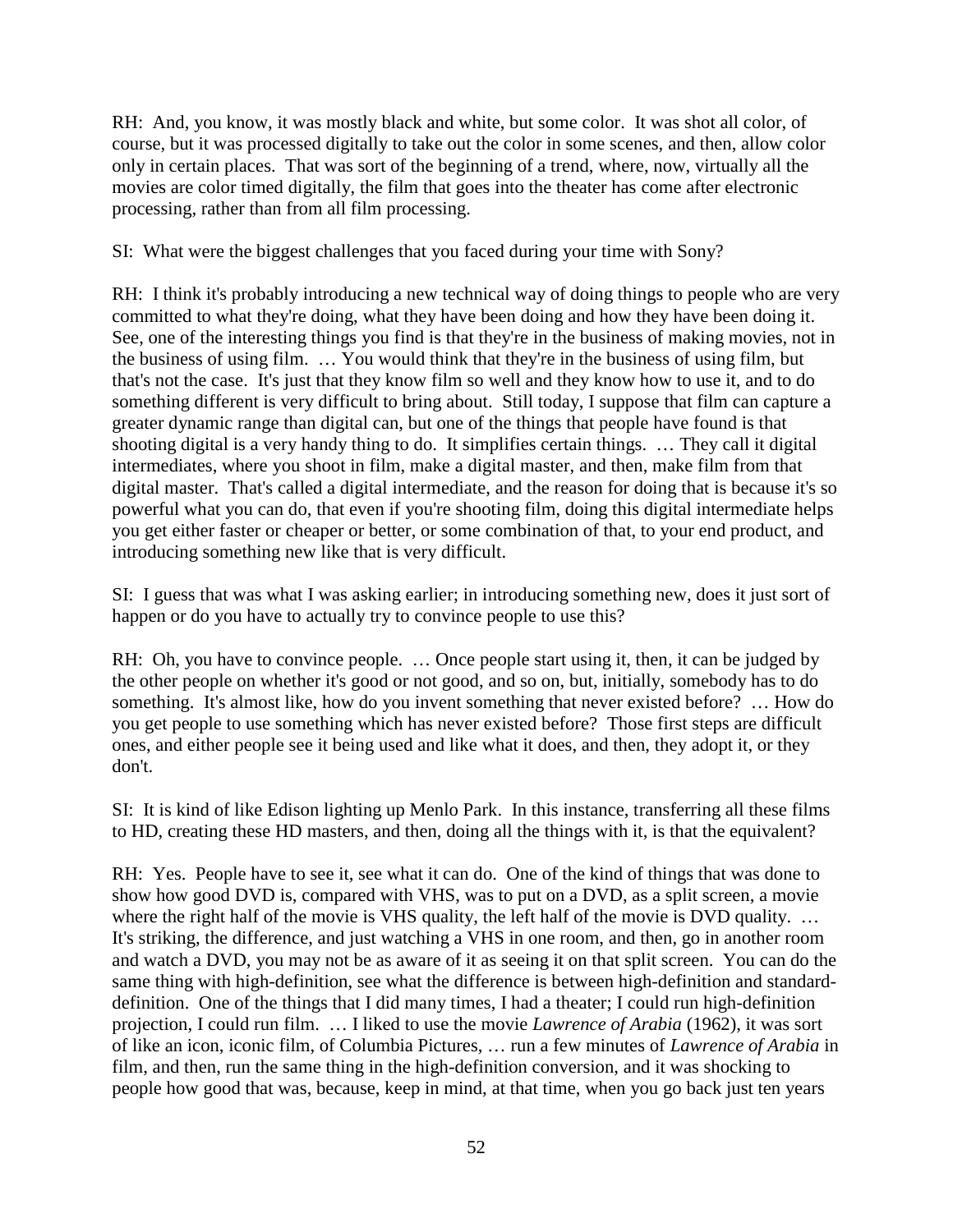even, people think of television and they think of analog television sets and high-definition is not like a television set, if you know what I mean. [laughter] It's just much higher quality, and to show people that it's on the same quality level as projecting a movie with film, it's something startling for people to actually finally see that and understand it. It may not be that significant today, because there's many high-definition televisions around, but, in the earlier days, it was not that easy.

SI: There is some idea of salesmanship there, trying to sell it.

RH: You can call it salesmanship, but I don't really see it as that; it's not like you're having to sell something. It's like, "If they can see it, they'll come." [laughter]

SI: You worked primarily with film, but did that include working with the television industry in different aspects? Maybe I am not thinking of it correctly, but did you have to convince sports people, convince film people, convince TV news people?

RH: Okay, if we go back to the overall high-definition, yes, I'm sure that some of that had to happen. ... See, sporting events are something that's really nice in high-definition, and so, different people were involved in that, not me, but other people were. ... See, video is so much easier to use than film, and that's a selling point itself. Do you remember the movie *Blair Witch Project* (1999)? That was all done with a video camera, and it changed the industry. Video cameras, … not necessarily high-definition, but video cameras in general, changed a lot of what you do, can do, compared with film. Somebody who's shooting thirty-five-millimeter film, it's a big camera, you only have a few minutes of film in a load and to have this little camera, it's just so radically different and what you can do with it. … Big movies are still made the same way, even if they're using digital cameras, pretty much done the same way, but … part of what was allowed with video was for individual people to do things that individual people would have great difficulty doing with film.

SI: You spoke about the Emmy and what you received it for. The same year you received the Emmy, your first Emmy, you also received the National Association of Broadcasters Television Engineering Achievement Award. Was that award for the same thing or was it a different accomplishment?

RH: The Emmy was for work I had done at Sony Pictures, or the work that the company did at Sony Pictures. The NAB Award was for the things I had done in Washington, DC, with ATSC in developing the high-definition standard. So, those two awards were in the same year, but they were for totally different things, two different jobs.

SI: Okay, yes. Could you talk a little bit about this most recent Emmy? [Editor's Note: The National Academy of Television Arts and Sciences awarded an Emmy to the Advanced Television Systems Committee in 2008.]

RH: Okay, … took a long time, but, finally, the Emmy organization, the National Academy of Television Arts and Sciences, decided to give an Emmy to the organizations that developed that high-definition or ATSC standard. There had been a lot of political issues and, because of the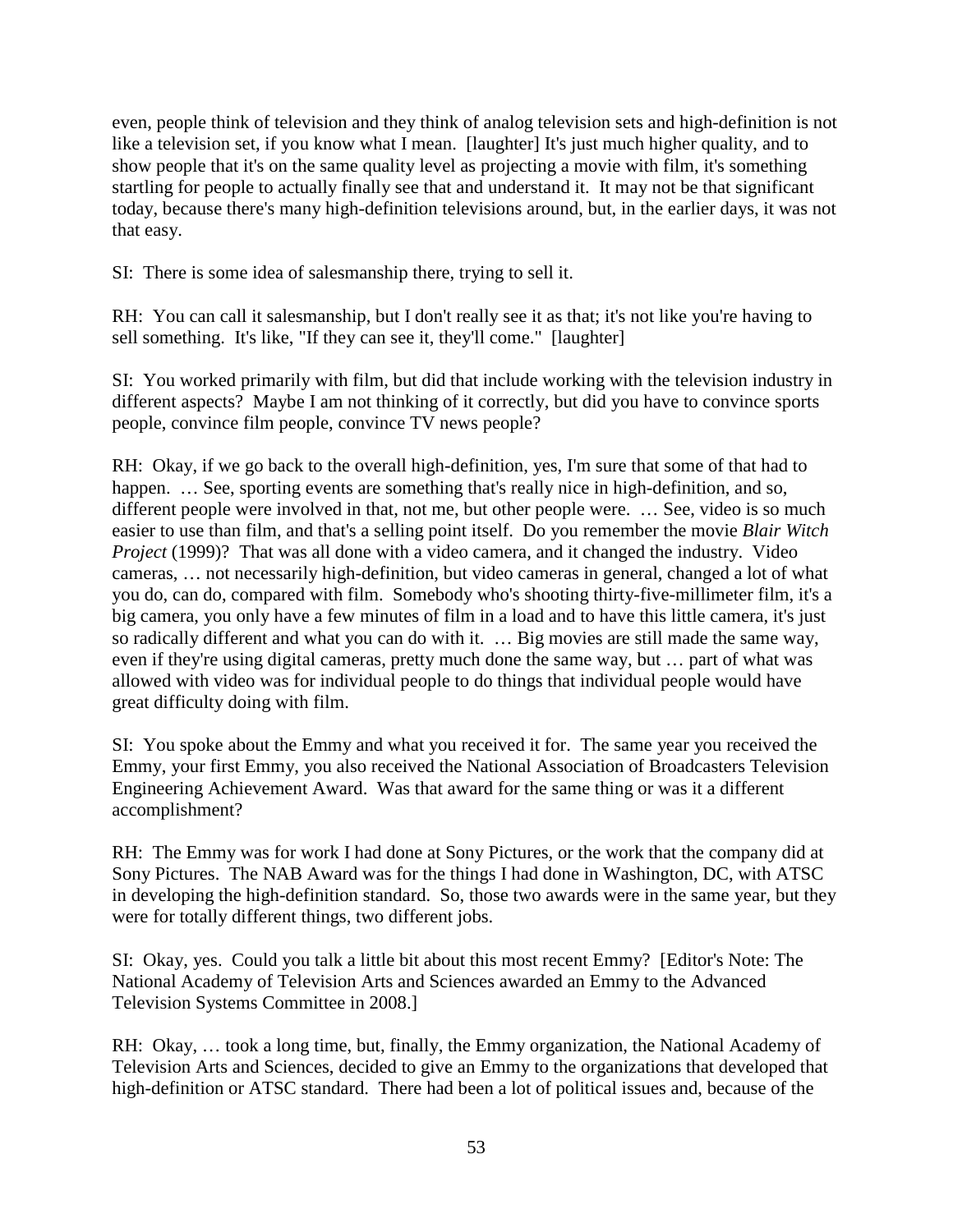political issues of different people with different philosophies, it took a long time for the Academy to recognize it. To my way of thinking, it was long overdue that there should have been an award for that, but that finally happened. Then, the award, the Emmys, were given out in January of this year [2009] and, basically, it's for developing that digital standard, digital broadcasting standard.

SI: Those two awards were ten years apart, but for the same thing.

RH: Yes, yes. My NAB Achievement Award and the Emmys this year were for the same thing, but ten years apart, yes, … and the NAB Award is literally to me personally. The Emmys earlier this year were to the organizations that did all that work, not to me personally, but to the organizations.

SI: You listed on your resume that you also were an adjunct at NJIT [New Jersey Institute of Technology].

RH: Yes. … That was back in my earlier years, and I can't remember now exactly when I was doing that, if I had the PhD yet or not; I can't remember now. It may have been at the same time I was going to school at Rutgers, I can't remember, but … I taught a communications course and something else. It's been so long now, communications and I don't remember what the other thing was, but the communications course is the one that sticks in my mind. … I would go up once or twice a week and teach a class or two.

SI: Do you remember roughly how many years you did that for?

RH: A couple or three years.

SI: What motivated you to do that?

RH: Just interested in doing it. I think I got paid a little bit, but it paid so little that I did not do that for pay, [laughter] I did that because I was interested in doing it. Even when I retired, I've considered doing teaching now, but, … for various reasons, did not do it, didn't happen, but, someday, I still might. I don't know. I'm enjoying doing nothing. [laughter] ...

SI: It seems like you have a lot of projects.

RH: My own projects, yes. [laughter]

SI: Would you like to say anything about your patents, the patents you hold?

RH: Actually, there's …

SI: You have them on [your website.](http://rhopkins.us/drbob.tv/documents/Robert_Hopkins_Publications.htm)

RH: Yes, I do. I have, like, the cover pages. ... There were seven of them, but one of them was pulled back. I did not know that until recently, actually, that … one was challenged by some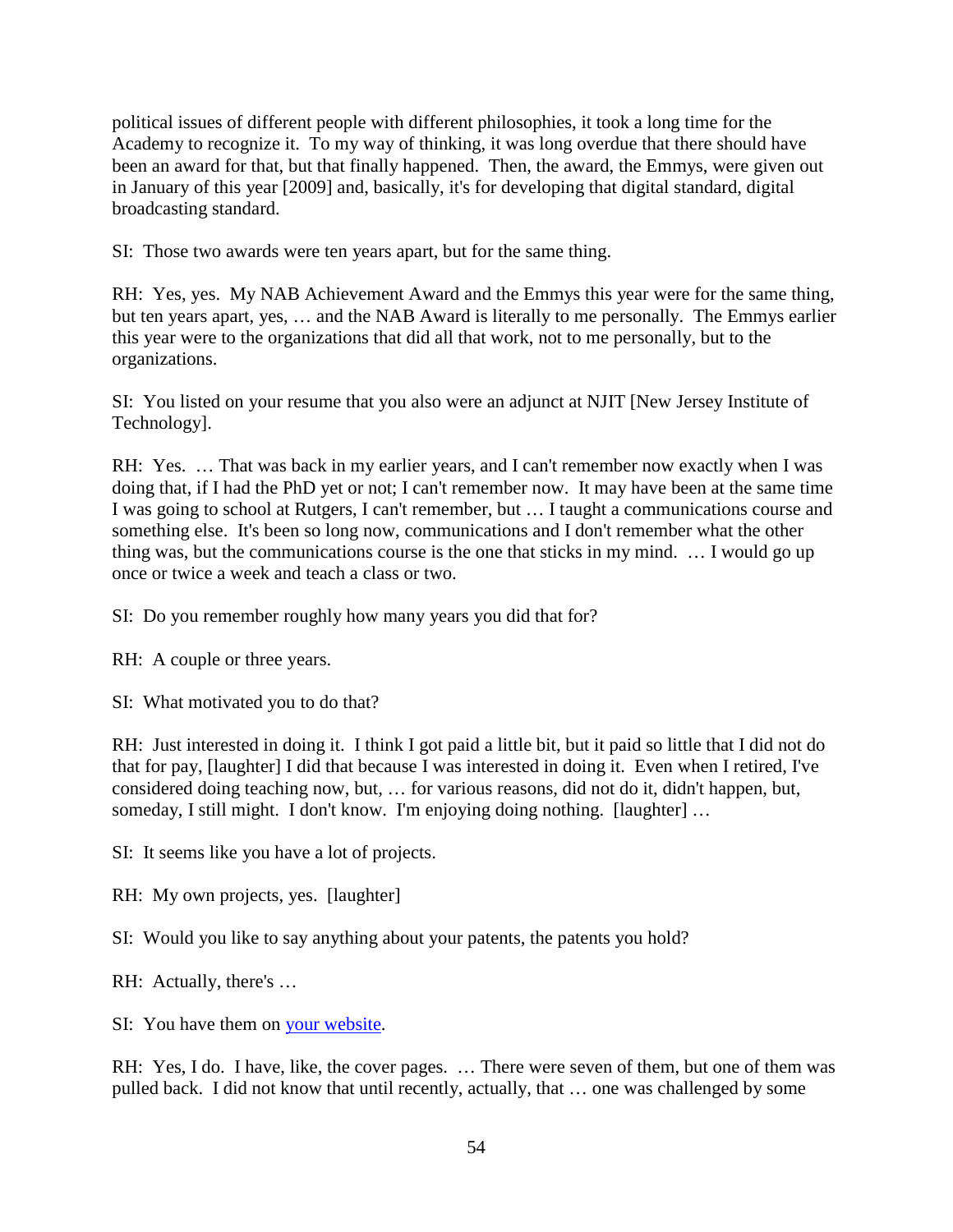other company and, apparently, RCA pulled back on it, and I didn't even know it. … Okay, of those six, … four of them were related to the, what was called Video-Voice, taking a slow scan off the silicon storage tube, putting it through the phone line onto another silicon storage tube. … I'm still not correct. The first one listed was related to the synchronizer … that we did in Camden, the frame synchronizer. The second one is something that was totally different. During my earlier assignment from the labs to Florida, to the Palm Beach division, something that one of the other guys was doing was something he called electronic book, which is something even now, and he was using a regular TV display, putting, basically, bit scanned black and white onto a TV display. … A regular TV display didn't handle that very well, and so, I came up with a little scheme that did special kinds of processing, so that these alphanumeric characters were more readable on a regular TV screen than they normally would be. That's what that one was. The next one was for the synchronizer in Camden, and then, the other two were related to the work that was done; no, even this one, this was while I was in Florida, related to the … slow-scan off the silicon storage tube and the last one was slow-scan. So, all of those were in those early years, in the '70s. In fact, I wonder if the dates were all in the '70s. 1980, 1980, '78, '78, '74, '74, yes, and that's also the end of the time that I was doing regular engineering. By 1980, I was not. I was a manager; I wasn't working as an engineer at all.

SI: Did you miss doing more practical engineering?

RH: In some ways, yes, in some ways, no. You know, … I've put … a lot of effort into everything I have done, whether it's the engineering role or managing engineers or managing the company. That's the way I do things. … It's not that doing the engineering things becomes tiring, I don't mean that. It's almost like, "Well, I've done that. What can I do now?"

SI: How much of a learning curve is there when you go from a job like practical engineering to management, and then, say, when you took the job in Jersey, all of a sudden, you were in charge of finance? How quickly do you have to come up to speed on those and how do you do it?

RH: I believe that a lot of what you need to do is just common sense. ... You need to listen to people. You need to have a feeling so that you know when somebody's trying to pull something over on you. You have to see through the crap that can be thrown up in front of you at times, and just common sense. I think that's more than anything else. To be responsible for the financial area doesn't mean that you have to be a financial expert. I certainly think you need to have a basic understanding of what they're doing and why they're doing it, but you don't have to be good enough that you could do that job, but you certainly have to know, you have to be able to determine, if somebody's trying to pull something over on you, if they're not doing something right. Am I making myself clear in what I'm trying to say?

### SI: Yes.

RH: And so, I think, I really believe that common sense is a very significant part of it, being able to work with people, being able to get people to open up in the areas that are relevant to the business that you're running. … In an organization where the boss is responsible for everything, I think you have a very limited organization, because you may have a whole bunch of people out there and they can do much more than they're allowed to do, … if the boss has to do everything,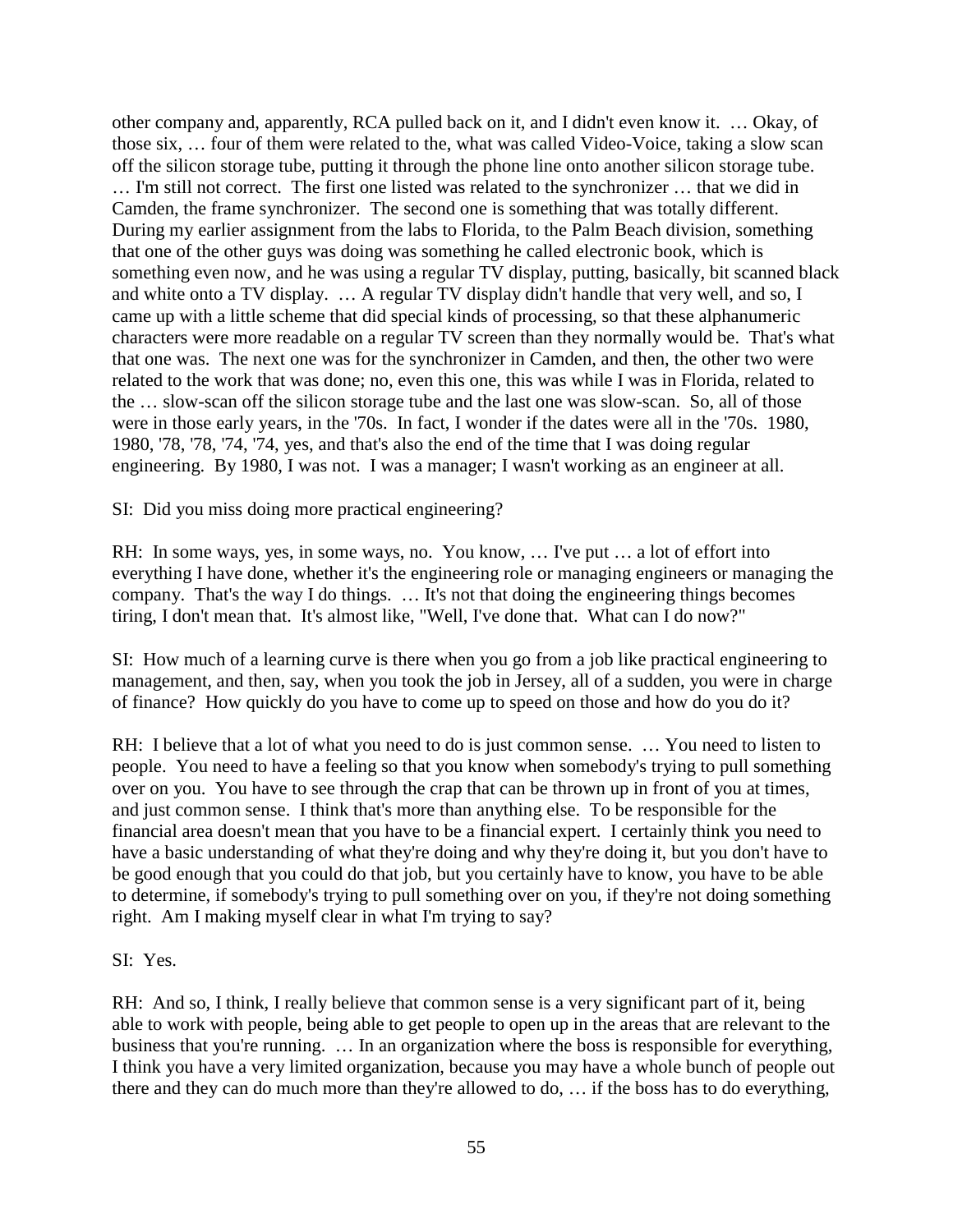and so, … to be able to do a lot of great things, you have to let the people do great things and, to let them do that, you have to let them do it. You must make sure you understand what they're doing, why they're doing it. They need to justify what they're doing, but, if you believe … that they're good people and doing good things, you can give them more latitude to do that. … Indeed, I think that's how good organizations come about, where the managers of the organization at the different levels are able to let the people do the good things; find the good people and let them do the good things.

SI: What was the most enjoyable part of your career?

RH: A lot of things I enjoyed very much in the Sony Pictures period, because it was just a different kind of thing than I had done before, a different kind of life. I enjoyed that very much. … I'll say the same thing about Jersey Island. When I was in Jersey Island, my boss was thirtyfive hundred miles away. I was pretty much on my own. … I enjoyed a lot of aspects of that also. I enjoyed my days in Princeton, the freedom. So, it's almost like I'm picking things about the different jobs, and I liked each of them for different reasons, and it's hard for me to pick any one. It's like all of those made me what I am. I enjoyed all of them. I wouldn't have stuck with them if I didn't enjoy them. I don't think any one of them stands out stronger than any other. Perhaps the one that was the most personal was the work in Washington, and that's because I made it personal; didn't have to be that way, but I made it that way.

SI: Sticking with that, how do you feel about this Friday, the end of analog broadcasting? Is that a personal victory, perhaps?

RH: Yes, absolutely, but, see, it's a funny kind of victory in a way. When we started all this, I really didn't have any idea how it was going to end up. … When we went, in the '50s, from black and white to color, the decision that had been made was that the new color signal would be, we'll use the word compatible, with the black and white, so that people with black and white TVs could still receive the color picture. It wouldn't be in color, but it would work. They could keep using those TV sets. The same channels were used, the broadcast stations used the same channels, just a change of the signal, but the way the signal was changed was in such a way that the black and white TVs would keep working, but, in the meantime, new color TVs would give you color. With high-definition, many people thought that was the right way to go, to do something similar to that, in which case this transition that's happening tomorrow, Friday, would not have to happen, because they would just start broadcasting the different signal. All the TVs that are out there would continue working the way they had before, but a new TV would have this new and glorious picture, but it was decided that, the basic signal dates back to 1940, that's a long time when you think of what's happened with integrated circuits and with computers, and so on. It's a long time to still be locked into a standard from 1940 and that baggage was just too great. It was too hard to get a significant improvement and maintain that compatibility with the old. … So, over time, what developed was the attitude that there's another way of being compatible, that we have each TV station have two channels, one channel to do the old style color signal the way they've been doing for many, many years, and the new channel would be that new service that is high-definition, digital, and then, over time, when people have bought new sets, we can then turn off the old style and only have the new style. … That's the way the decisions were made. The standard was adopted by the FCC in late '96, and so, what is this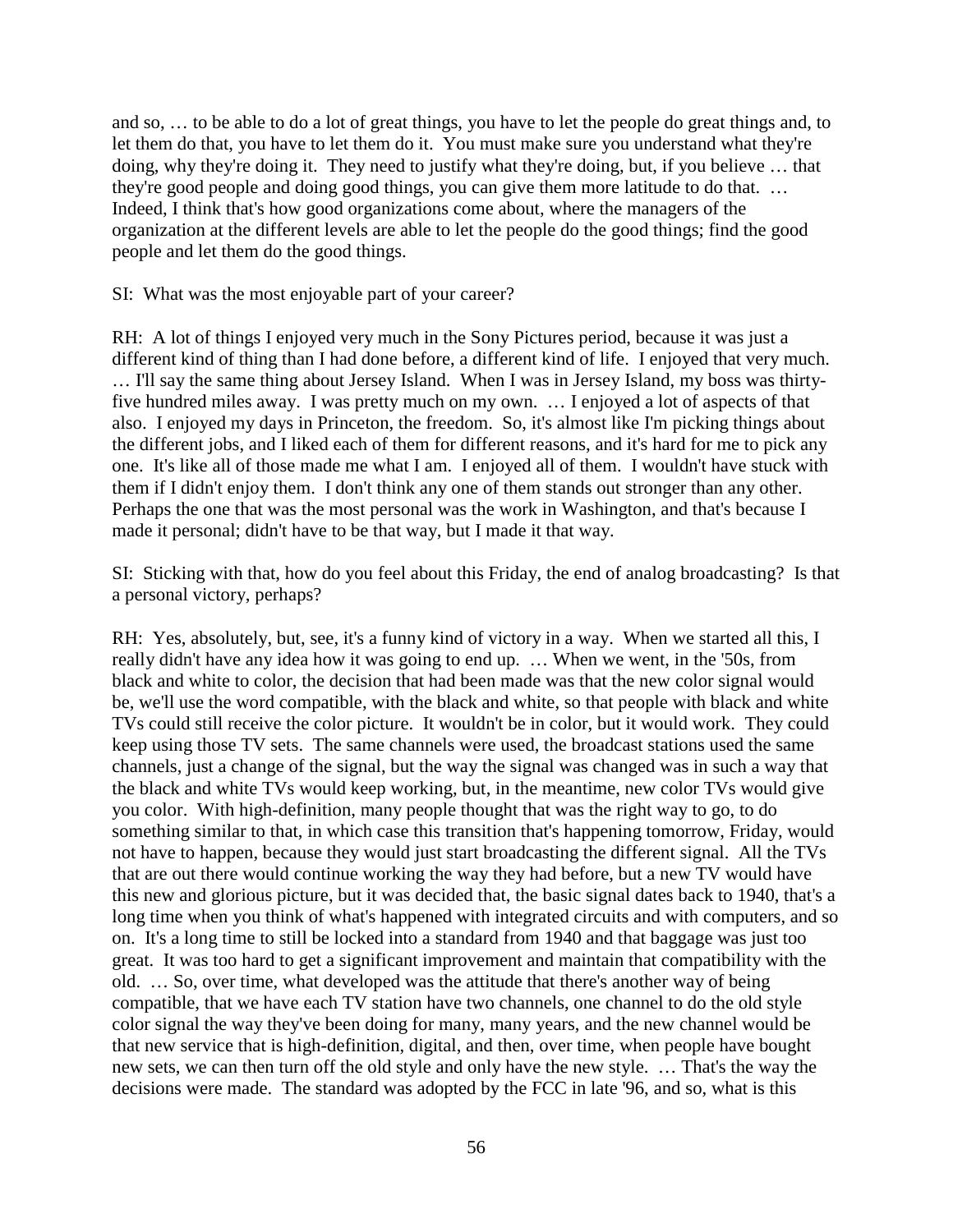now? This is twelve, thirteen years later, twelve-and-a-half years later, that we are finally doing the turn off of that NTSC channel. Most people don't receive pictures over the air. They get them from cable, they get it from satellite, Direct TV. … Now, I guess, even people are getting it on what I'll call phone lines, Verizon FIOS, and so on. So, the only people that are affected now are ones that still use rabbit ears, an antenna, and tune directly to the TV station. So, that's a small percentage, except it turns out that a lot of people have more than one TV in their house and one of those TVs might be tuned to the regular TV station, so that even though the house has cable, there's a TV back here that is not on the cable. So, the impact is greater than just those people whose main TV is on broadcast. So, there is some impact from it and, indeed, that's why the transition was delayed a few months, because the new administration wanted to make sure they were satisfied that enough had been taken care of for the people who will be affected by what happens. Now, I won't be. I don't have any TVs in this house that use a regular antenna. I use Direct TV and I do have the capability of doing off air, but I only have a UHF antenna. I don't even have a VHF antenna. So, some of the digital stations here I pick up, occasionally, directly, as opposed to through Direct TV. Here in Florida, there's a different issue. We, every now and then, have a hurricane come through, and so, there typically are a lot of power failures. People want to have a battery-powered TV, to be able to see what's going on. That's still an issue and will be an issue for a while. There are battery-powered digital televisions that you can get now, but they're still relatively expensive, but I think that's going to change pretty quickly now that the transition is finally happening. I think you'll see additional things like that happen. So, yes, I'm happy to see it happen. It's been a long time coming. That was one whole, actually, if you count retirement, two whole jobs back. [laughter]

SI: Would you like to say anything about your family?

RH: All right; let me say one other thing, before I forget it. It just occurred to me. I think that I had a stronger feeling of accomplishment when stations first started broadcasting high-definition, a stronger feeling than I have for what's happening Friday, because … Friday is sort of, in many ways, the completion of it all. … I guess the beginning of it really happening felt more significant to me than the wrap up of it on Friday. Now, come Saturday, I may feel different, but I don't think so, because it doesn't impact me very much. My family, … I have two children that considered going to school at Rutgers, because we lived in, they lived in, New Jersey. That did not happen, but they considered doing it, and both of them got a bachelor's degree, and then, went on and did various things that I'm happy for. It's the thought that comes to me immediately.

SI: Okay. Just for the record, I would like to mention a few of your affiliations and honors. I will just read these and, if you want to say anything about them, just stop me. You are a fellow of the Society of Motion Picture and Television Engineers.

RH: That happened at a fairly young age. It was after doing all the digital stuff early on that SMPTE voted me as a fellow, and I was still very young. In fact, let me just check and see what that date was; 1981, that was fairly quick. So, that was, to me, a very high honor, to be considered a fellow at that young age, and I wasn't even forty yet.

SI: You are a senior member of the IEEE, a member of the Royal Television Society and you served as a Vice-Chair of the Board of Directors in the Advanced Television Technology Center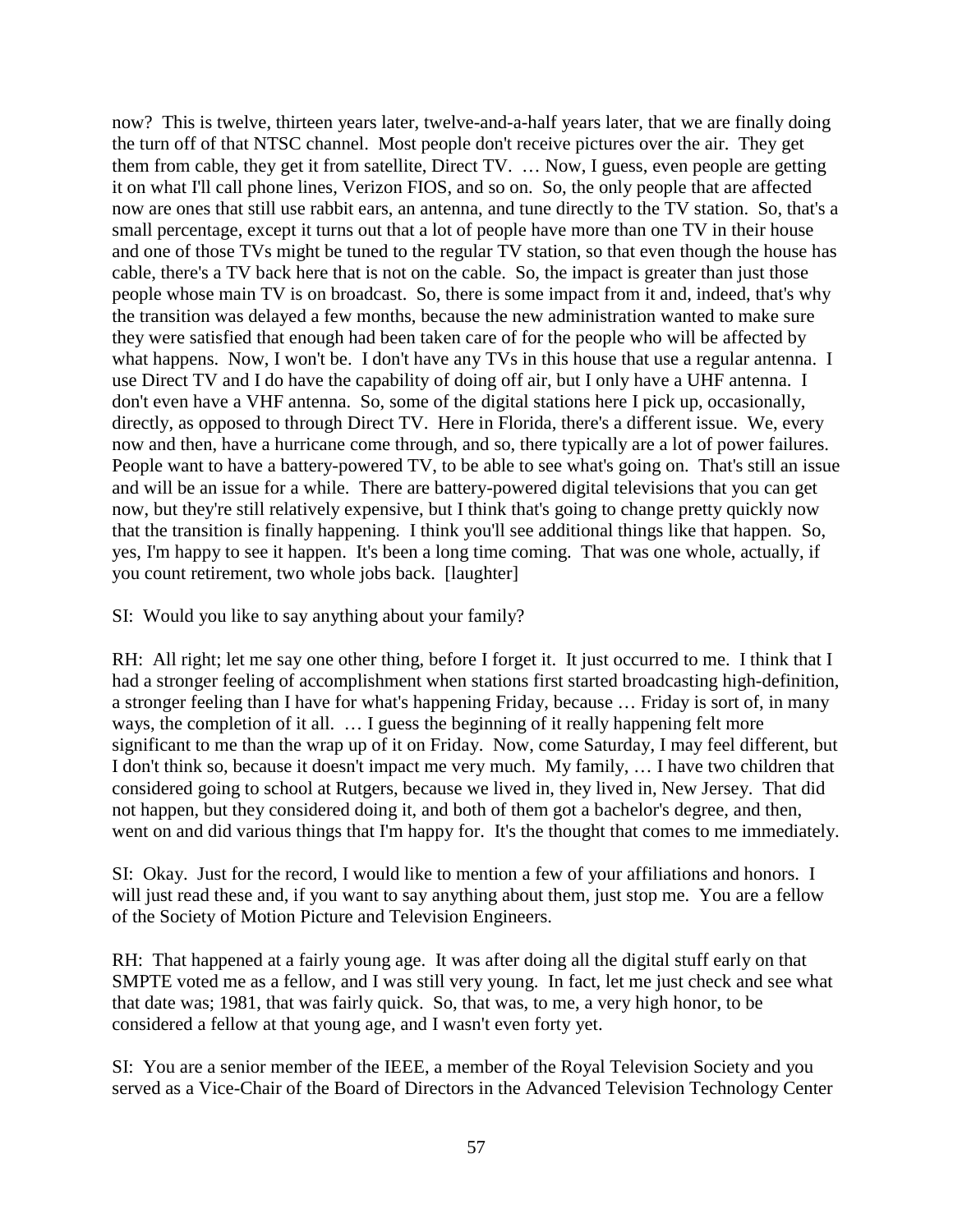in Arlington, Virginia. You served on the board of directors at the Model HDTV Station Project in Washington, DC.

RH: Yes, the Advanced Television Test Center was the organization that did all the testing for the digital standard. … My role on the board, though, was after that. … When I was already at Sony Pictures, I was asked if I would serve as a board member, representing Sony, which I agreed to do, but that was after they had done all the testing for the standard, but still involved in testing things relating to digital television. … The Model HDTV station was, again, representing Sony; Sony asked me to do that. The station, in Washington, DC, it was based at the NBC affiliate in Washington, where they sort of set up a small area with high-definition equipment and were doing high-definition broadcasting, they had a permit to do that, channel allocation, and so on, to sort of … be the first to do it and see what kind of problems they encountered, and so on, sort of like a test, not testing the standard, but a test to see what you need to know to be able to broadcast in high-definition.

SI: That reminds me of something else I was reading, about the first test of, I think it was digital TV, either HDTV or digital TV, in San Francisco in 1981. [Editor's Note: The SMPTE presented a demonstration of digital television in February 1981 at KPIX Television, Studio N, in San Francisco.] Were you involved in that?

RH: Yes, but in a funny way. … My committee did the work. I threw a little reception for it and I wasn't even there, because … that was when I was at Harvard and I could not get away to go to my own thing, [laughter] and so, yes, I was quite aware of that work going on. I just couldn't be there.

SI: That must have been disappointing. You received the 2000 Outstanding Electrical Engineer Award from Purdue University.

RH: Yes, and that I'm very happy for. That's one of the things I consider significant that I got.

SI: The RCA Laboratory Doctoral Study Award was the one for the PhD that we discussed.

RH: To get the PhD, yes, yes.

SI: You received two RCA Laboratories Outstanding Achievement Awards.

RH: One of those was for work I had done with what was called Video-Voice. That's the scan converting, … to send a still picture over a phone line. The other one was for work in digital television, and, see, I was one of the early people involved in digital television; not the first, but one of the first.

SI: Just to go through some of the reading I had done, there was also this controversy between interlacing, scanning and progressive scanning. Could you explain your role in that?

RH: Yes. Throughout my time in Washington, what I was doing, I was not formulating a standard; I was a facilitator to get the different parties to agree on what a standard would be.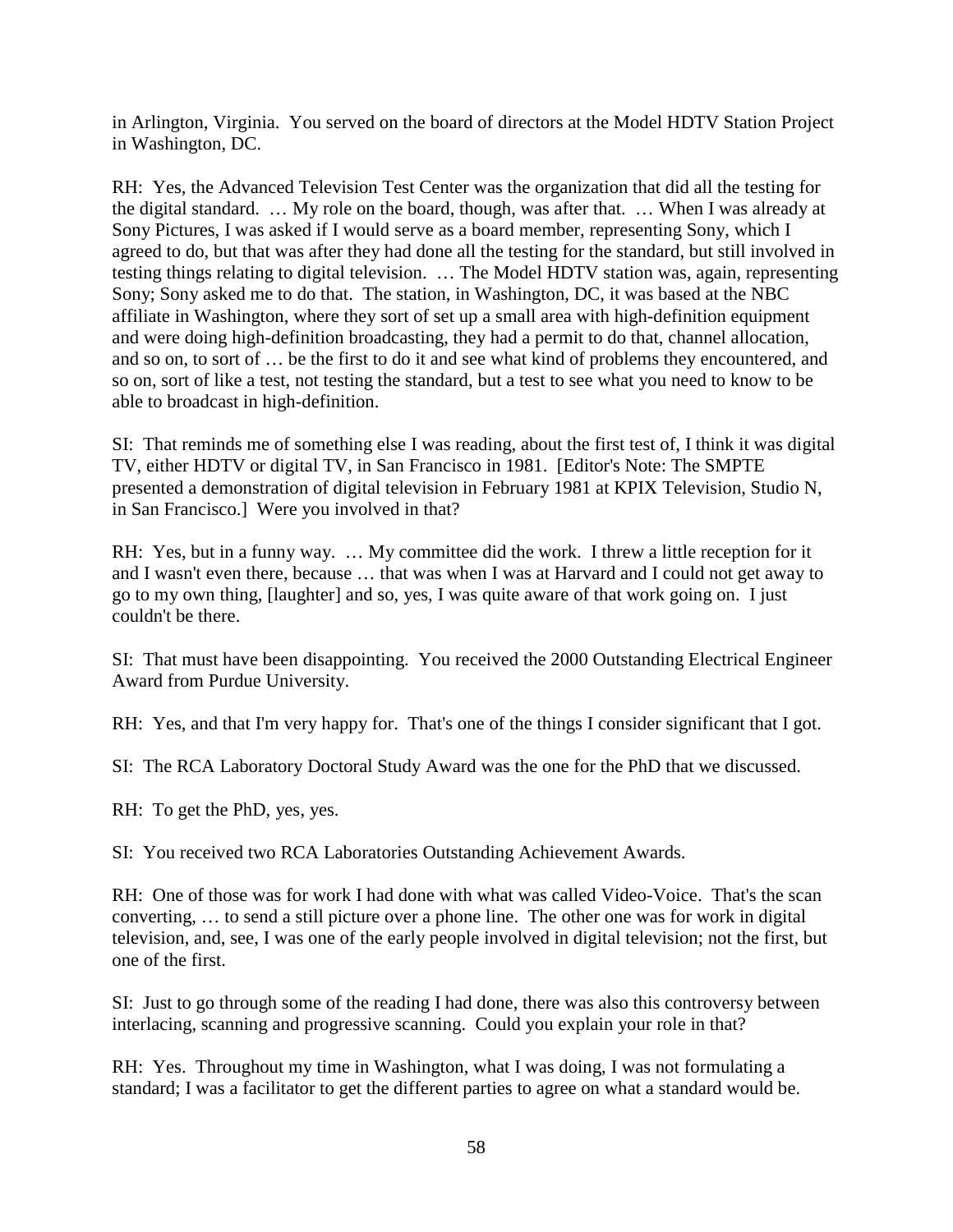Often, I would try not to take a position. In fact, I had to be careful about taking a position, because, in a membership organization, … it's hard to take a position opposing some of your members. Now, you might try to convince some of your members to do something different, but you've got to be careful when you do something like that, but my role more so was as a facilitator, to get an agreement for a standard. The standard that was adopted had both, had both interlaced and progressive in it, and rather than try to take positions, to side one way versus the other, the conclusion was to allow both.

SI: Is there anything else that you would like to discuss from your career, anything that we skipped over? Again, for the record, you have [your website](http://rhopkins.us/) with a lot of this material on there, but I certainly do not want to skip over anything.

RH: Yes. When I decided to do the web site, it was about the time I was deciding that I was going to leave Sony Pictures and wasn't sure what I was going to do, whether I was going to continue working. I considered teaching, I considered working somewhere else, but I did not consider that as strong as I considered teaching, and I considered retiring. … So, one of the things I started doing very quickly was taking a lot of things I had written before and putting them in a form that I could put on the Internet. I put my resume on the Internet. My documents page is a lot like a CV, but a CV usually just lists what they are. Here, you actually have them there. [laughter] … It was during that time that I wasn't sure what I was going to be doing and I decided it's probably a good idea to put the papers out there. … My decision was to retire, and I've never been unhappy that I put them there and, indeed, I've come across a couple other early papers that I'm going to scan. Initially, what I was doing was, anything that existed in an electronic form was easy to put on the site, but things that weren't in an electronic form were not easy, … like my dissertation. I scanned that, and an early paper that I have found now, I will scan that. I'm not going to try and make an electronic reproduction of it, I'll just simply scan it and put it out that way. … I put everything out as PDF files. Even the things that I have on electronic copy, I make a PDF file of it, or, if it's scanned, I have a PDF file, and so, I'll just scan that, put that out there, too, and I think I found, somewhere, an essay I wrote … for my master's degree at Rutgers. I will probably do the same to it.

SI: That is great. If there is nothing else, I will say thank you very much.

RH: Thank you very much.

SI: I appreciate all your time. Thank you again for lunch.

RH: You're quite welcome.

# [TAPE PAUSED]

RH: I'll just add some things that you might include or not. It's up to you. … My father had taken many, many pictures, thirty-five-millimeter camera slides. … I guess I sort of picked that up also, because, fairly early on, and this was also due to the influence of this guy that I called my mentor, he had Nikon cameras and got me interested in Nikon cameras, and so, even as a young engineer, where I shouldn't be buying that expensive equipment, I bought some Nikon